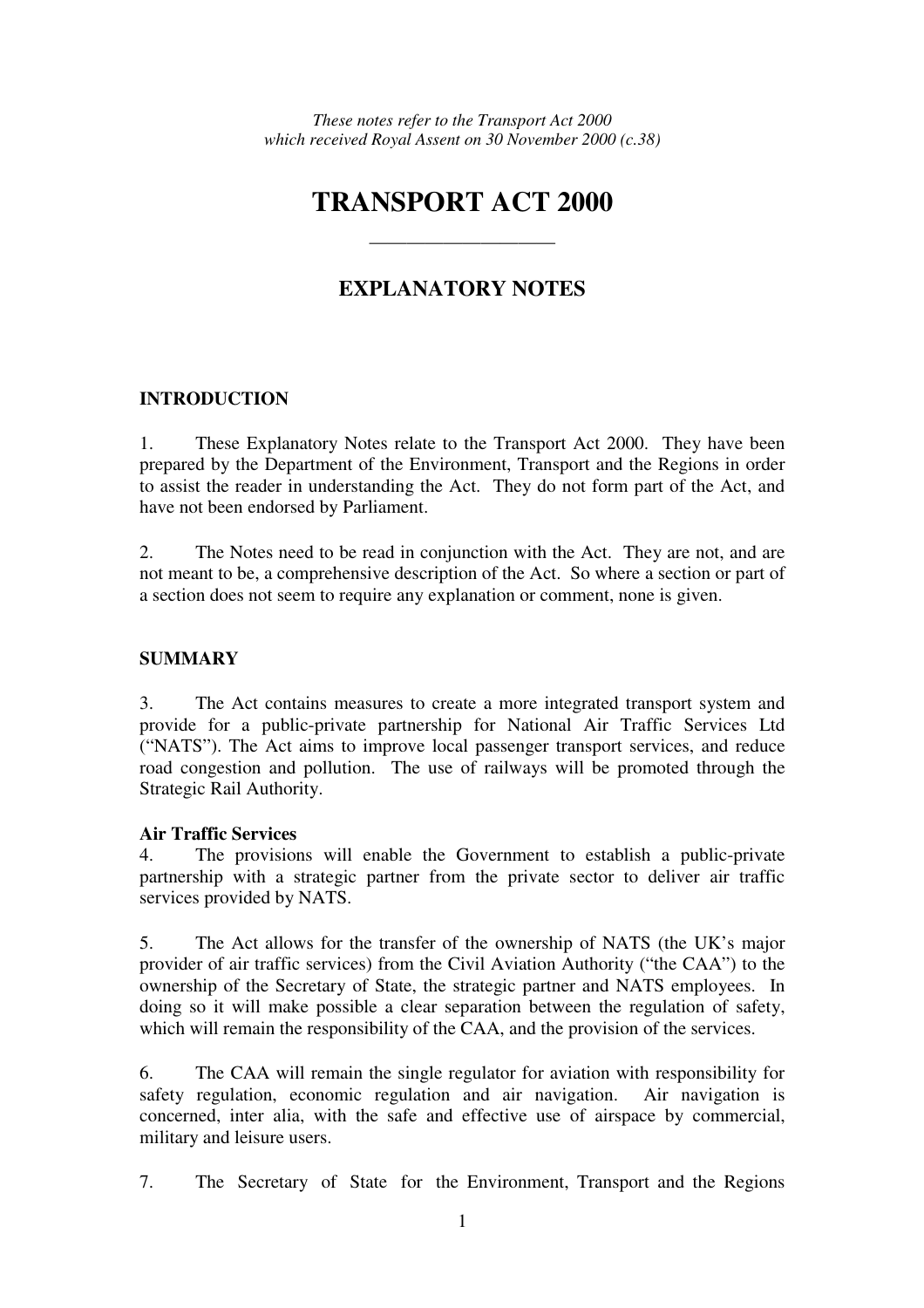("the Secretary of State") will have powers to issue directions to a licence holder in the interests of national security or international relations and in times of war or great national emergency. Provision is also made for a special administration regime in the event of a serious and sustained breach of one of the duties in section 8 or of a licence condition by a licensed provider, and in the event of its insolvency.

8. Section 3 will make it an offence for a person to provide air traffic services (as defined in section 98) unless he is authorised to do so by an exemption or by a licence granted either by the Secretary of State or by the CAA with the consent of the Secretary of State.

9. It is the Government's intention to grant a licence for the provision of "en route" air traffic services, that is to say instructions provided to aircraft, to guide them and to maintain safe separation from other aircraft, after they have left the control of the airport from which they have departed and prior to their coming under the control of their destination airport. The Government intends to grant exemptions to providers of other air traffic services, including air traffic control at airports.

## **Local Transport**

10. The Act defines authorities which are to be local transport authorities and imposes a duty on those authorities to prepare and publish a local transport plan setting out their policies for the promotion of safe, integrated, efficient and economic transport facilities in their area, and to develop a bus strategy for carrying out their bus functions.

11. The Act provides for a statutory form of "Quality Partnerships schemes" between bus operators and local transport authorities in the interests of promoting quality public transport, helping limit traffic congestion and improving air quality. The Act will enable local transport authorities to require bus operators to co-operate in the provision of joint ticketing, and will place a duty on local transport authorities to secure the provision of bus passenger information in their area. Local authorities will have the power (subject to the Secretary of State's consent) to enter into "Quality Contracts schemes", whereby they specify bus services in a particular area and let contracts for their provision to bus operators.

12. The Act introduces a national concessionary fare. Elderly and disabled people will have the right to half-price local bus fares upon production of a bus pass to be obtained free of charge from their local authority. The Act also gives a more flexible power for the traffic commissioners to impose a financial penalty on bus operators who run unreliably, and it makes various other financial provisions.

### **Road User Charging and Workplace Parking Levy**

13. The Act enables local traffic authorities outside London to introduce road user charges and workplace parking levies to help tackle congestion as part of a local transport plan and requires spending of revenues on measures for improving local transport. It also allows for joint schemes, including ones involving London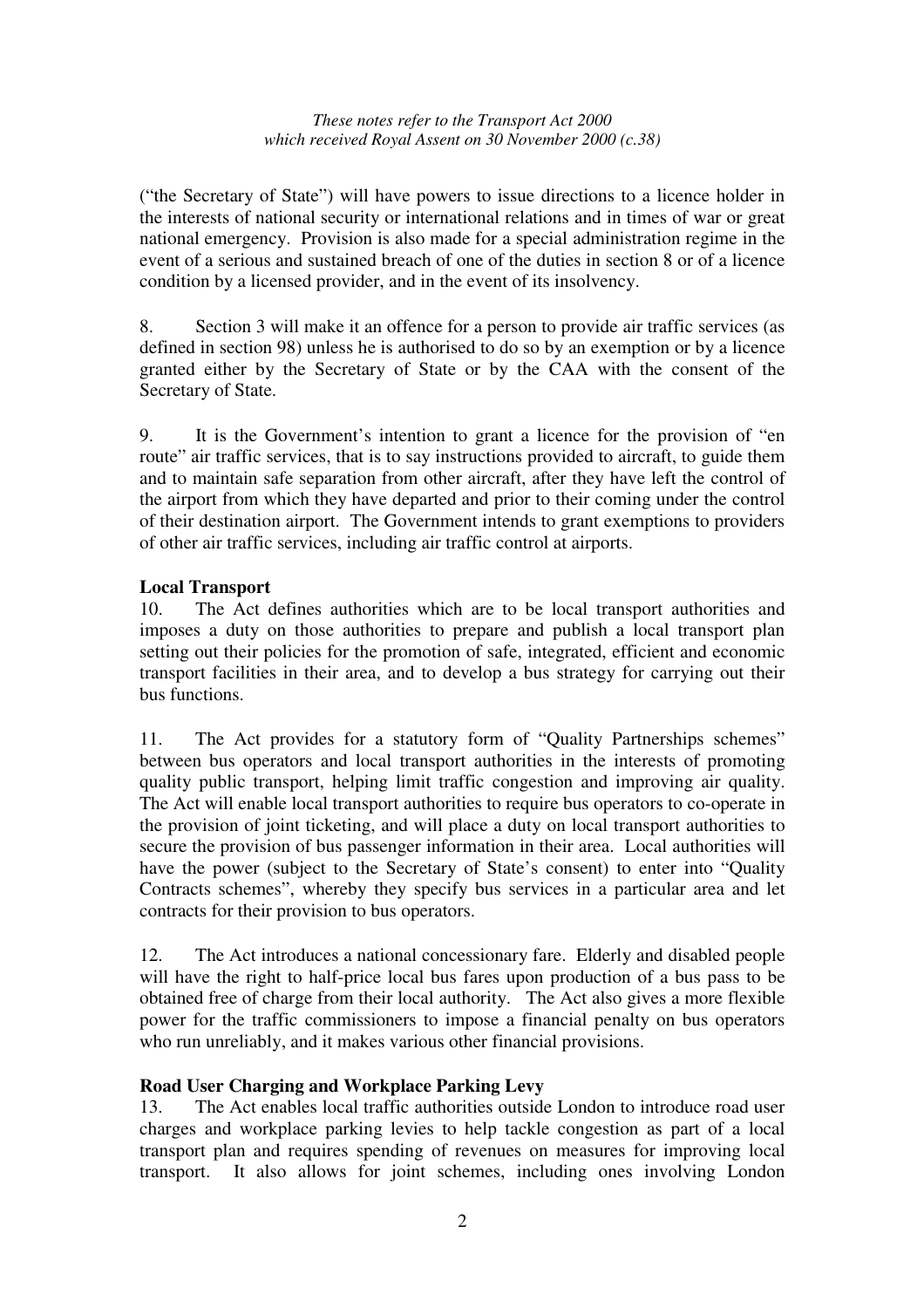authorities. It also enables the Secretary of State, and the National Assembly for Wales ("NAW"), to introduce charges on trunk roads complementary to a local authority charging scheme, at the request of the local authority. The Secretary of State and the National Assembly for Wales also have the power to charge on trunk road bridges and tunnels of at least 600 metres in length.

#### **Railways**

14. The Act establishes the Strategic Rail Authority ("the Authority") and abolishes the Office of the Director of Passenger Rail Franchising and the British Railways Board. Provision is made for the transfer to the Authority of the functions, rights and liabilities of the Franchising Director and the residual functions, rights and liabilities of the British Railways Board (including responsibility for the British Transport Police). The Act sets out the objectives and functions of the Authority. The Act also makes provision for the better regulation of the railway industry.

### **BACKGROUND**

15. The aim of the Act is to give effect to the Government's strategy for an integrated transport policy set out in the White Paper "A New Deal for Transport: Better for Everyone" (Cm 3950) published in July 1998. The White Paper also set out the principal reasons for a public private partnership for air traffic services.

16. Subsequent consultation and policy documents included "A Public Private Partnership for National Air Traffic Services Ltd (NATS)", which was published in October 1998. The Government's response to the consultation exercise was published on 27 July 1999. "A New Deal for the Railways" (Cm 4024) was published in July 1998. "From Workhorse to Thoroughbred: A better role for bus travel" was published in March 1999. "Breaking the Logjam: The Government's consultation paper on fighting traffic congestion and pollution through road user and workplace parking charges" was published in December 1998. The Government's response to "Breaking the Logjam" was published in February 2000.

### **THE ACT**

- 17. The Act consists of five parts:
- Part I Air Traffic
- Part II Local Transport
- Part III Road User Charging and Workplace Parking Levy
- Part IV Railways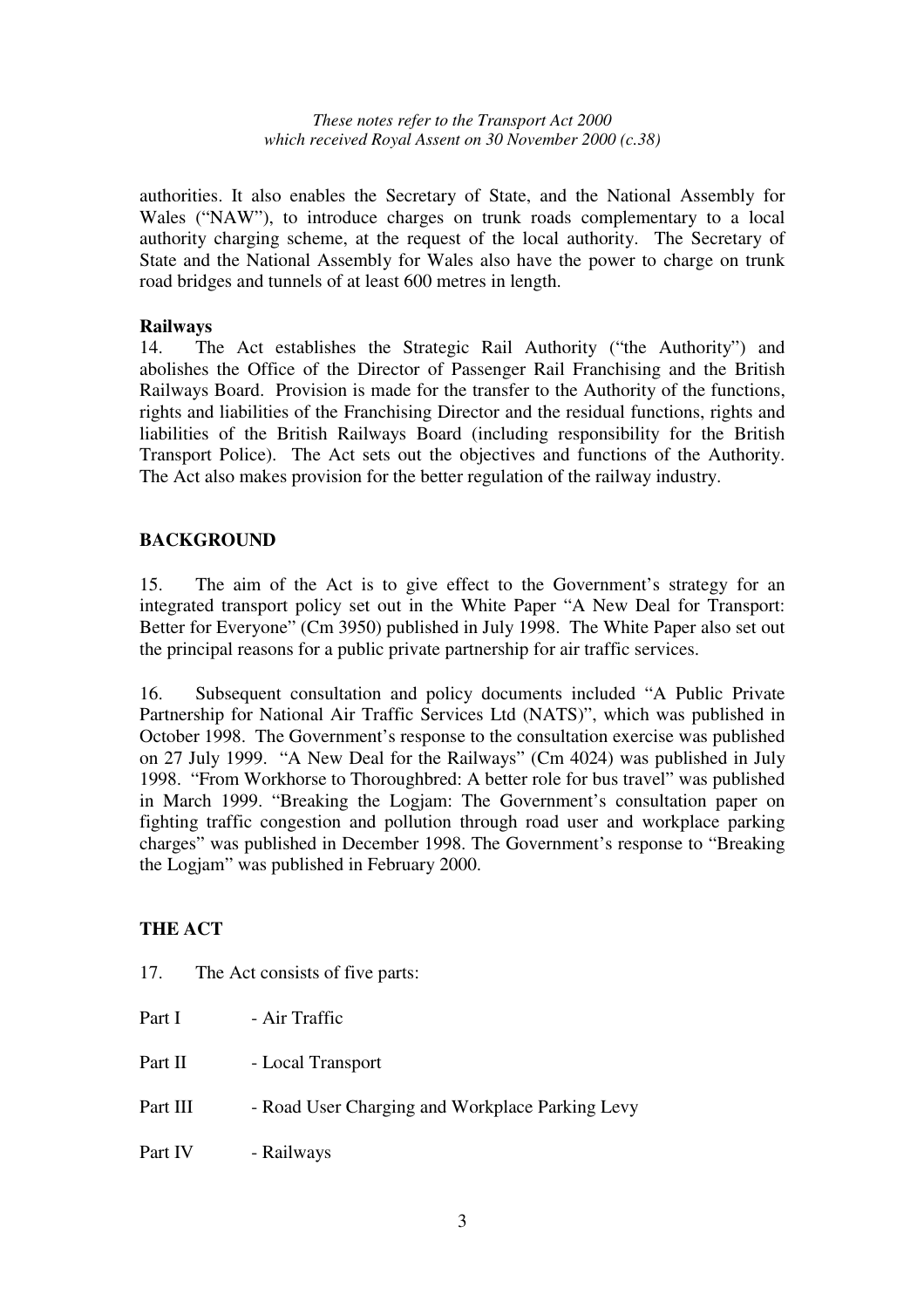Part V - Miscellaneous and Supplementary.

#### **COMMENTARY ON SECTIONS**

#### **PART I: AIR TRAFFIC**

18. The Air Traffic provisions are in six Chapters. These are:

Chapter I - Air Traffic Services

Chapter II - Transfer Schemes

Chapter III - Air Navigation

Chapter IV - Charges for Air Traffic Services

Chapter V - Competition

Chapter VI - Miscellaneous and General.

#### **CHAPTER I: AIR TRAFFIC SERVICES**

19. Currently en route air traffic services, and air traffic services at some airports, are provided by NATS, a company which is wholly owned by the CAA. The air traffic provisions in this Act will enable NATS to be transferred to a company owned partly by the public sector, partly by the private sector and partly by NATS employees. This new company will continue to provide the services currently provided by NATS. En route services will be provided under a licence issued by the Secretary of State, and will be subject to statutory economic regulation by the CAA. All air traffic services, whether provided by NATS or other providers will remain subject to statutory safety regulation by the CAA, who will also have responsibility for airspace policy

#### **Sections 1 and 2: General Duties**

20. *Sections 1 and 2* set out the general duties of the Secretary of State and the CAA. The Secretary of State must exercise his functions under Chapter 1 so as to maintain a high standard of safety in the provision of air traffic services. The safety duty has priority over any other function. The Secretary of State is also required to exercise his functions under chapter 1 in the manner he thinks best calculated to achieve the purposes set out in subsection 2. These purposes include furthering the interests of airlines, their passengers and freight customers, and airports, including furthering those interests through promoting competition, where appropriate. Section 2 imposes similar obligations on the CAA. In section 2, *subsection (5)* disapplies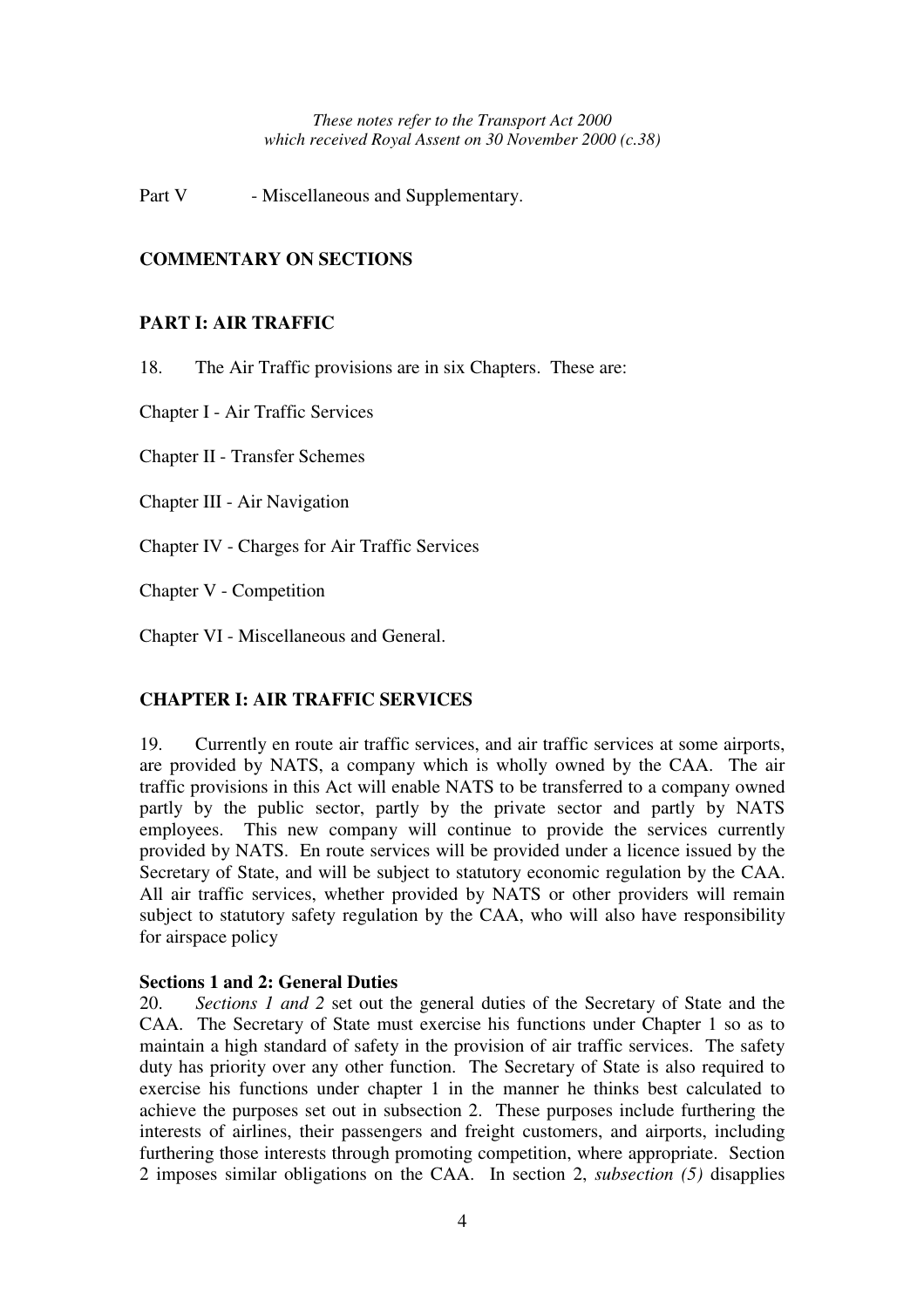section 4 of the Civil Aviation Act 1982 ("the 1982 Act") when the CAA is performing its functions under Chapter I. Section 4 of the 1982 Act makes it the duty of the CAA to perform its functions in a manner best calculated to achieve objectives which relate to air transport services and users. This duty is not limited to functions under the 1982 Act and, if not disapplied, would apply to functions under this Act.

#### **Section 3: Restrictions on providing services**

21. *Section 3* makes it an offence for a person to provide air traffic services in respect of a managed area unless he is authorised to do so by a licence or an exemption. "Air traffic services" means:

- providing instructions, information or advice with a view to preventing aircraft colliding with other aircraft or with other obstructions;
- providing instructions, information or advice with a view to securing safe and efficient flying;
- managing the flow of air traffic with a view to ensuring the most efficient use of airspace;
- providing facilities for communicating with aircraft and for the navigation and surveillance of aircraft;
- and notifying organisations of aircraft needing search and rescue facilities and assisting organisations to provide such facilities.

22. "Managed areas" are the United Kingdom and any area which is outside the United Kingdom but in respect of which the United Kingdom has undertaken under international arrangements to provide air traffic services.

23. Air traffic services provided by or on behalf of the armed forces are not to require an exemption or a licence. Nor are air traffic services provided by the CAA in pursuance of directions under section 66(1).

### **Section 4: Exemptions**

24. *Section 4* allows the Secretary of State to grant an exemption enabling a person to provide air traffic services. It is proposed to grant exemptions to persons who are not en route air traffic service providers (eg companies which provide airport air traffic control).

#### **Sections 5 to 7: Licences**

25. *Sections 5 to 7* make provision for the grant of a licence to provide air traffic services. The purpose of the licence will be to enable the CAA to carry out economic regulation of the licensed activities. A licence may be granted by the Secretary of State after consultation with the CAA, or by the CAA with the consent of the Secretary of State. It is envisaged that only the initial licence will be granted by the Secretary of State. *Section 5* makes provision for the content of licences including what a licence may be granted for, as well as to whom it may be granted and the period it may remain in force. *Section 6* deals with procedures for the application, grant and refusal of licences. *Section 7* deals with provisions which may be included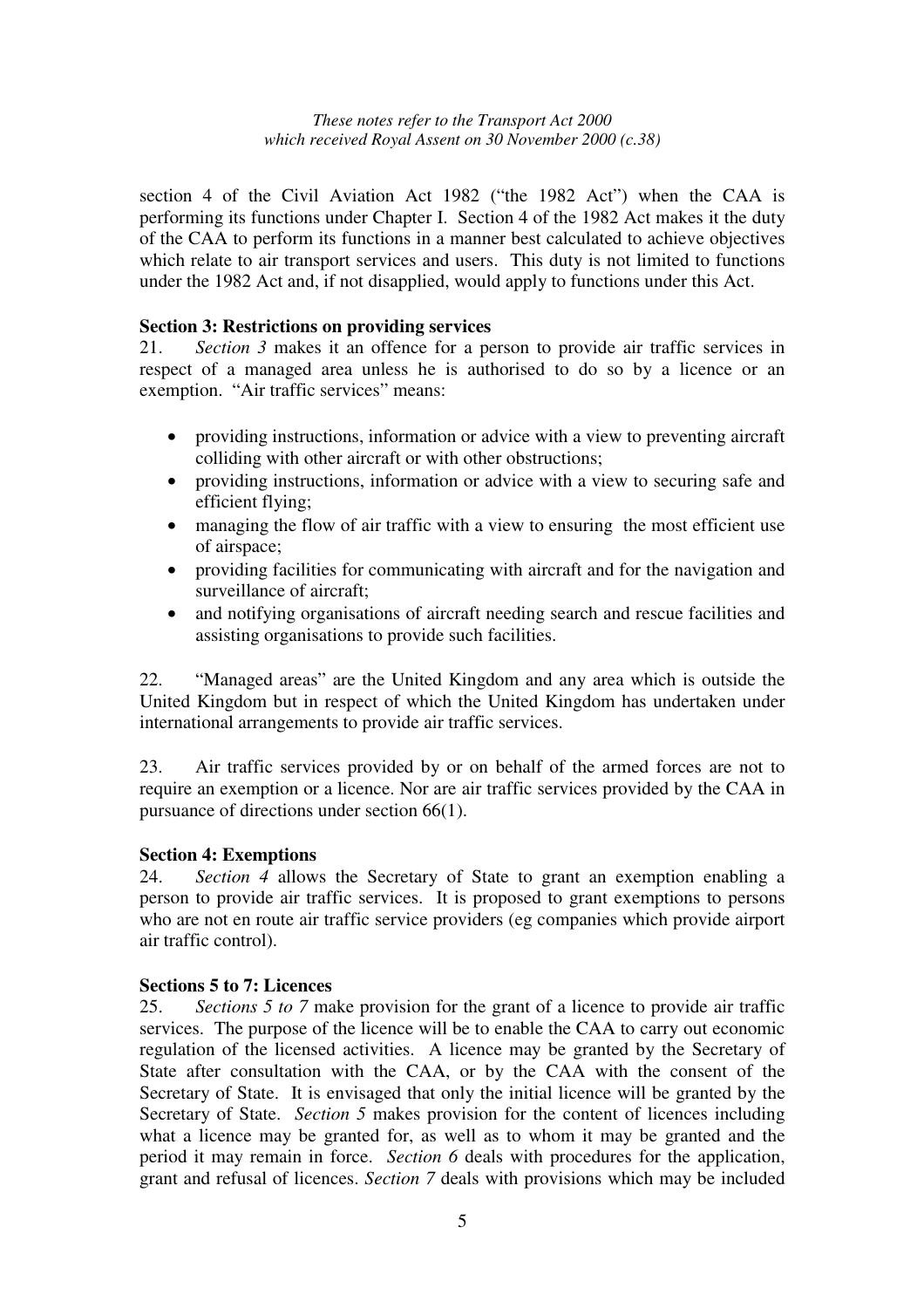in a licence, including provisions for the payment of fees. A provision of a licence may be identified as a condition (see *section 40(6))* in which case that provision can be modified and it can be enforced (*sections 11 to 19 and 20 to 25*).

#### **Section 8: Duties of licence holders**

26. *Section 8* imposes general duties on a licence holder to ensure that a safe, efficient and co-ordinated system for the provision of the air traffic services authorised in his licence is provided, maintained and developed for the future and that the demand for authorised air traffic services in his licensed area is met. Section 9 allows the CAA to relieve a licence holder of his section 8 duties for services which he is not providing. *Section 10* provides that no legal proceedings may be brought for a failure by a licence holder to perform a duty imposed by section 8 or a condition of a licence. This provision does not however affect a right of action in respect of an act or omission which takes place in the course of the provision of air traffic services and neither does it affect the enforcement mechanisms specifically provided in the Act.

#### **Sections 11 to 19: Modification of licences**

27. *Sections 11 to 19* deal with circumstances where the conditions of licences may be modified. Various circumstances, including system developments and new technology may require or result in marked changes in the way in which air traffic services are provided, and there may be circumstances where licences need to be modified to reflect this. Section *11* allows the CAA to modify the conditions of the licence with the agreement of the licence holder, and allows the Secretary of State to veto any such modification. *Sections 12 and 13* allow the CAA to refer to the Competition Commission matters relating to the provision of air traffic services by a licence holder which operate against the public interest. The Commission is required to investigate and report on whether modifications to the conditions of the licence are necessary. *Section 14* requires that where the Commission's report concludes that any matter specified in the reference operates, or is likely to operate, against the public interest and specifies modifications to the conditions of the licence, the CAA must make such modifications as it thinks are needed. *Section 15* gives the Commission powers to direct the CAA not to make licence modifications proposed by the CAA in response to the Commission's recommendations where the Commission considers that those modifications would not provide a remedy. *Sections 16 – 18,* set out the procedure for the Commission to propose modifications of its own. *Section 19* also allows the Secretary of State to modify the conditions of the licence to such extent as he thinks is necessary or expedient when he is, by order, exercising certain powers under the Fair Trading Act 1973 relating to monopolies and mergers.

#### **Sections 20 to 25: Enforcement**

28. These sections require the CAA to make orders that will be binding on a licence holder where the licence holder is contravening, or is likely to contravene, a duty under section 8 or a licence condition. *Section 20* requires the CAA, subject to the exceptions in *section 21*, to make a provisional order when it appears to it that there is or is likely to be a contravention of a duty under section 8 or a licence condition, and to make a final order, or to confirm a provisional order, where it is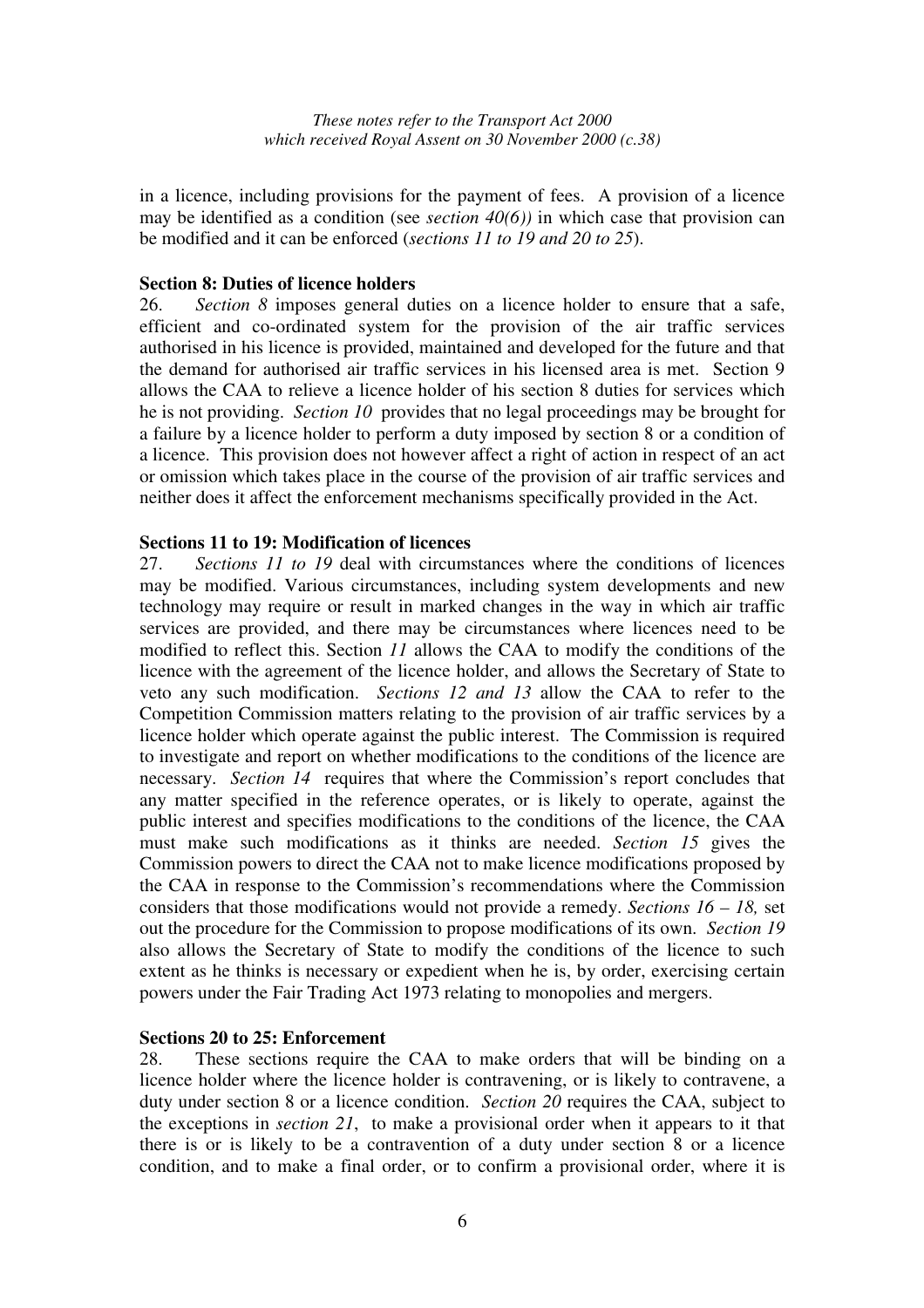satisfied that there is or is likely to be a contravention of a duty under section 8 or a licence condition. Section 21 gives the CAA a discretion to make or confirm a provisional order or confirm a final order, if it thinks appropriate in certain circumstances. *Section 22* sets out the procedural requirements to be observed before making a final order or confirming a provisional order. If the licence holder wishes to question the validity of a final or provisional order relating to it, it may do so under *section 23. Section 24* requires any licence holder to which a final or provisional order relates to comply with it. This duty to comply with the order is owed to any person who may be affected by a contravention of the order and breach of the duty is actionable by him.

29. *Section 25* provides the CAA with a power to obtain information in cases where it appears to the CAA that a licence holder may have contravened, may be contravening, or is likely to contravene a licence condition.

#### **Sections 26 to 33 and Schedules 1, 2 and 3: Administration orders etc**

30. *Sections 26 to 33* and S*chedules 1, 2* and *3* are concerned with the powers available and procedures to be followed where the continuity of a licence holder's air traffic services may be at risk. (In these sections and Schedules, a licence holder is referred to as a licence company.) Continuity of the services may be at risk as a result of a licence holder failing to comply with a condition of its licence or a section 8 duty, or becoming insolvent or otherwise being in a position where a winding up order would normally be made. *Section 26* provides licence holders with certain protections as follows:

- they may not be wound up voluntarily;
- no administration order made under Part II of the Insolvency Act may be made against them; and
- no step may be taken by any person to take control over the property of a licence company without first giving 14 days' notice to the Secretary of State and the CAA.

31. *Section 27* provides that if an application is made to a court for a winding up order in respect of a licence holder, the court must not make a winding up order or appoint a provisional liquidator. If, however, the court is satisfied that, but for this provision, it would be appropriate to make a winding up order, it must make an air traffic administration order instead. In those circumstances the Secretary of State and the CAA may nominate the person to manage the company whilst the Order is in effect. *Section 28* lists circumstances under which a court may make an air traffic administration order following an application by the Secretary of State or, with the consent of the Secretary of State, by the CAA. In summary these are:

- that the company is, or is likely to be, unable to pay its debts;
- that, if it were not for section 27, it would be just and equitable for the licence holder to be wound up;
- that there has been, or is likely to be, a serious contravention by the licence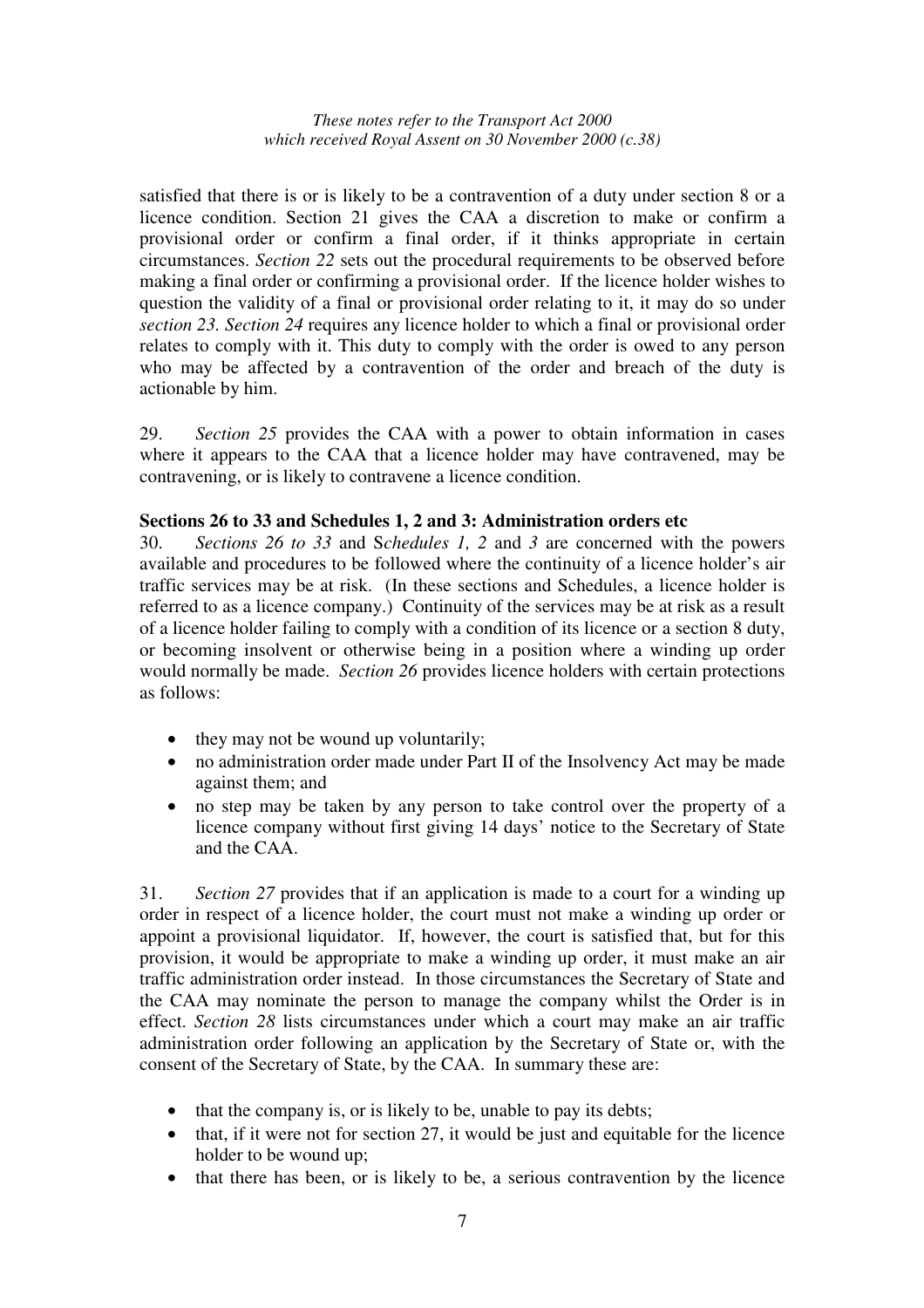holder of a section 8 duty;

• that a final or provisional order has been made, which has not been challenged by the licence holder, and there has been or is likely to be a serious contravention of the order.

32. *Section 29* describes the purpose and effect of an air traffic administration order. The main effect of the order is that whilst it is in force a person appointed by the court will manage the licence holder's affairs, business and property in a manner which protects the interests of its members and creditors and for the achievement of the following two purposes:

- to transfer as a going concern so much of its undertaking as is necessary to ensure the licensed activities are properly carried out (transfers of the undertaking may either be to a single company, or in parts to more than one company); and
- to ensure, pending such a transfer, the continuity of the licensed activities.

33. *Section 30 and Schedule 1* apply various provisions of the Insolvency Act 1986 relating to administration orders to air traffic administration orders with certain modifications. *Schedule 2* deals with the making of transfer schemes following the making of an air traffic administration order.

34. The Government may need to support the provision of services during the period in which an air traffic administration order is in force. *Sections 31 and 32* provide a power and set out the procedures for the Secretary of State to make such grants, loans or other financial arrangements as he considers appropriate in respect of a company which is subject to an air traffic administration order.

35. *Section 33 and Schedule 3* apply the air traffic administration provisions to Northern Ireland.

#### **Sections 34 and 35: Investigations and register**

36. *Section 34* requires the CAA to investigate alleged or apprehended contraventions of licence conditions where these are reported to it by interested third parties (so long as the report does not appear to be frivolous or vexatious). *Section 35* provides for a public register to be compiled and maintained by the CAA. The register will contain copies of all licences and related matters listed in *subsection 35(3),* and will be available for public inspection. *Sections 35(5)* and *section 35(6)* provide for material to be excluded from the register if, in the opinion of the CAA, it would prejudicially affect a person's interests or if the Secretary of State instructs the CAA not to enter information, because, in his opinion, it would be against the public interest or any person's commercial interests to enter it in the register.

#### **Sections 36 and 37 and Schedules 4 and 5: Land and statutory undertakers**

37. *Section 36* gives effect to *Schedule 4* which amends the 1982 Act to give licence holders powers in relation to land when they are carrying out activities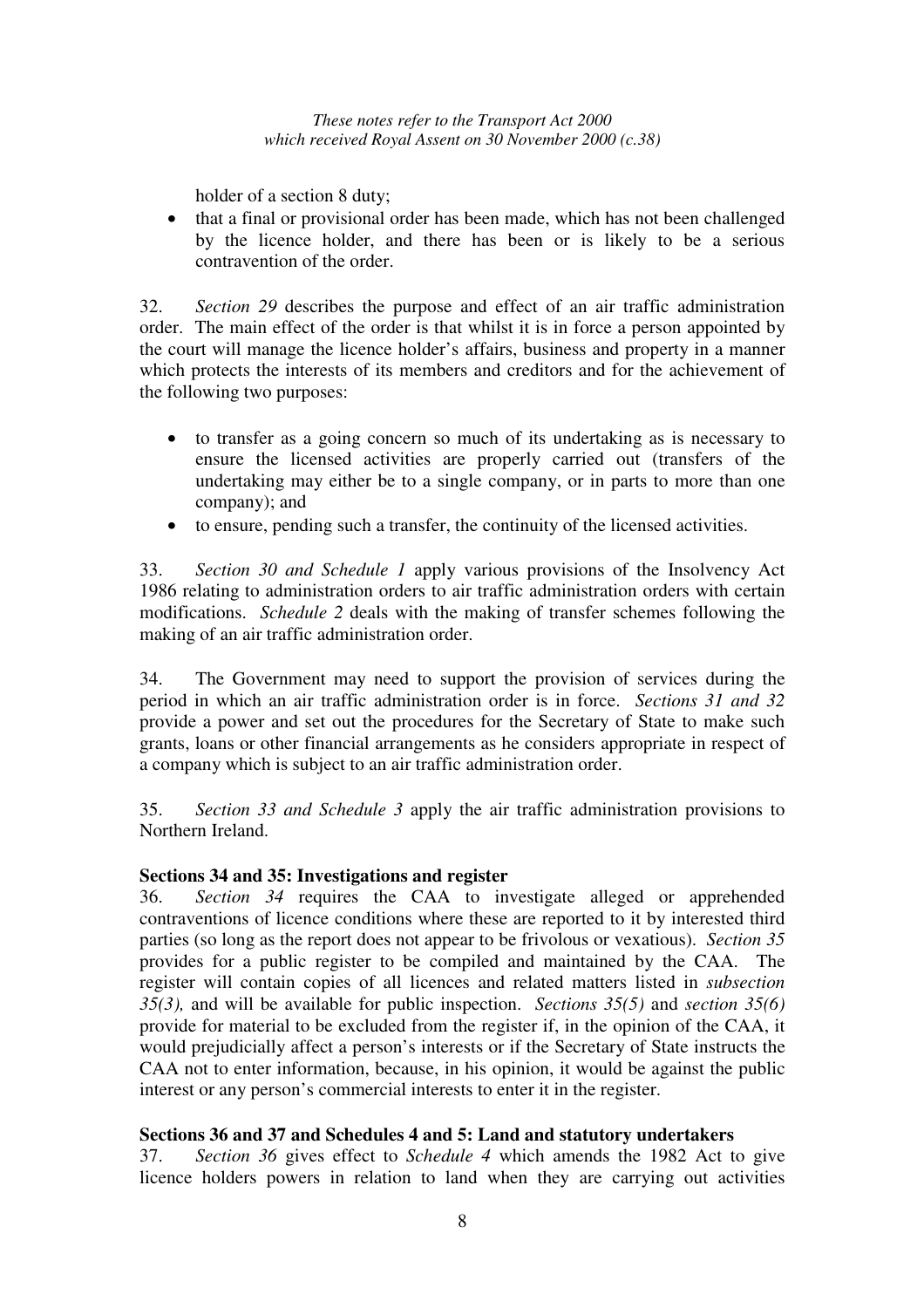authorised by their licences. *Section 37* introduces S*chedule 5* which provides that licence holders are to be treated as statutory undertakers for certain purposes.

#### **Section 38: Directions in interests of national security etc**

38. *Section 38* gives the Secretary of State powers to issue directions to licence holders (either individually or generally) of a general character in the interests of national security or in the interests of encouraging or maintaining the UK's relations with another country or territory. The Secretary of State may also give a licence holder specific direction in the interests of national security or a direction in connection with fulfilling an international obligation laid on the United Kingdom. Failure to comply with a direction is an offence. The penalties for committing an offence under this section range from a fine not exceeding the statutory maximum on summary conviction, to a fine or imprisonment on conviction on indictment.

#### **Section 39: Directions relating to the environment**

39. *Section 39* allows the Secretary of State to give directions relating to the environment. The power of direction is essentially a replacement for section  $6(2)(f)$ and, in part, section 72(2) of the 1982 Act as they currently operate. Directions currently given to the CAA are taken to extend to NATS. Post PPP it is to be possible for NATS to be a direct recipient of environmental directions, together with other licence holders as well as persons authorised by exemption to provide civil air traffic services. Persons authorised by exemption will include owners or operators of aerodromes and other companies, including NATS, which provide air traffic services on their behalf. It is considered that all air traffic service providers should be susceptible to direction since provision of such services affects the environment regardless of who is the provider.

**Section 40** defines certain expressions for the purposes of chapter 1of Part 1

### **CHAPTER II: TRANSFER SCHEMES**

#### **Sections 41 and 42: Introduction**

40. Transfer schemes are the means by which shares in the current air traffic services provider will be transferred out of the CAA's ownership and into Crown ownership, in readiness for partial sale. The transfer of ownership is the means by which the objective of separating the CAA's regulatory functions from the provision of services is achieved. The transfer scheme provisions also allow the corporate structure of the air traffic service provider's business to be reorganised in light of the new licensing regime and the proposed public private partnership.

41. *Section 41* deals with the meaning of a transfer scheme, and describes the parties between whom transfers can be made. *Section 42* contains supplementary provisions detailing what a transfer scheme may do.

#### **Sections 43 and 44: CAA's schemes**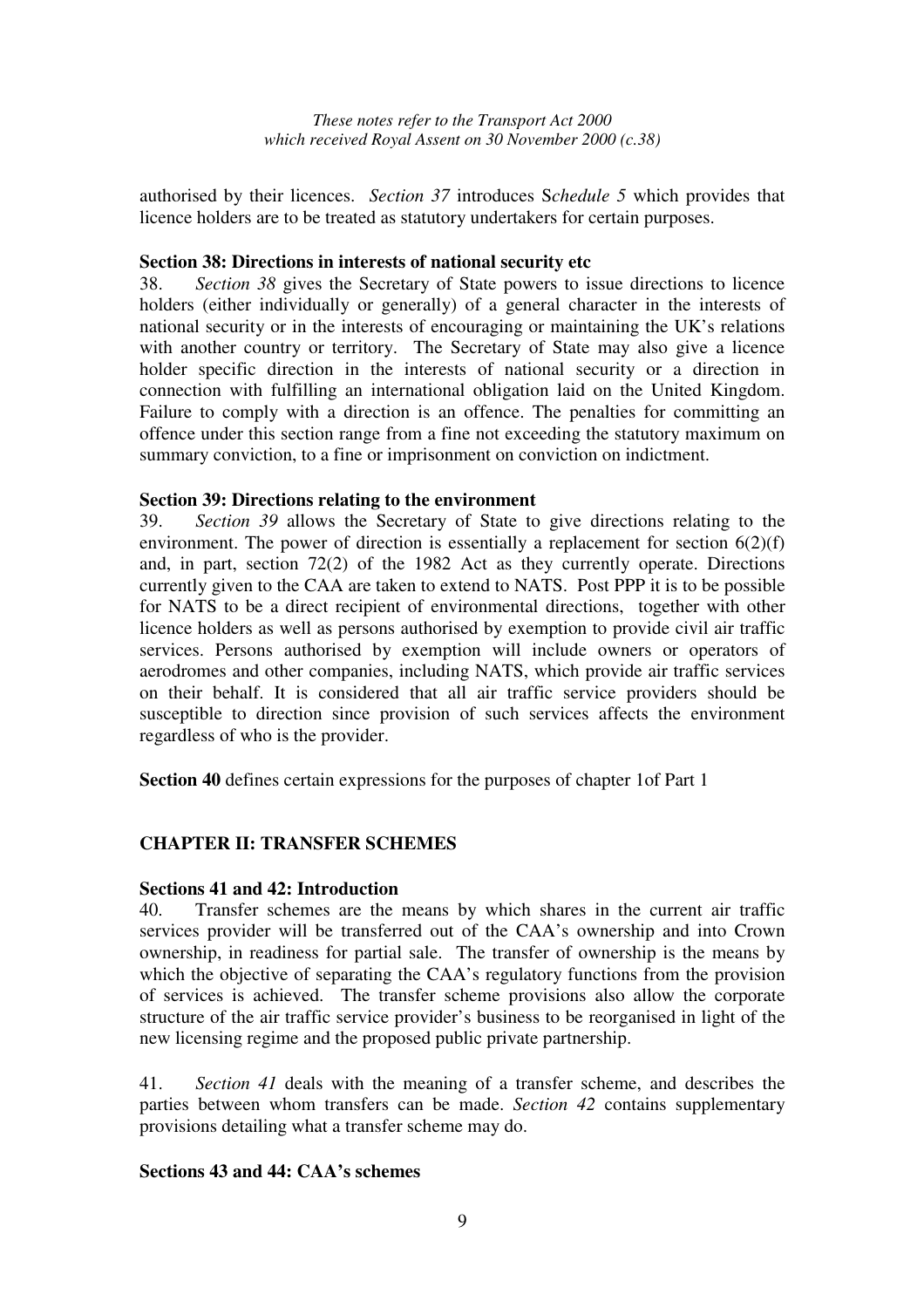42. Transfer schemes can be made by either the CAA or the Secretary of State. *Sections 43* and *44* provide the Secretary of State with powers to approve and to control the content and timetable of transfer schemes made by the CAA; but no schemes can be made until a period of three months from the date of enactment has elapsed.

#### **Sections 45 and 46: Secretary of State's schemes**

43. *Section 45* provides a power for the Secretary of State to make a transfer scheme where either the CAA fails to make a scheme, or the Secretary of State does not agree with the CAA's proposals. No scheme can be made until a period of three months from the date of enactment has elapsed. Where the Secretary of State does make a scheme, *section 46* gives him the power to direct interested bodies (listed in *subsections (2)(a) to (d)),* to provide such information as he may require.

#### **Sections 47 and 48: Accounting provisions**

44. *Section 47* deals with certain accounting and valuation matters with regard to transfer schemes. Its principal purpose is to specify rules to determine the value of any asset or liability transferred to a company under a scheme, for the purposes of the opening accounts of that company. *Section 48* defines certain terms used in section 47.

#### **Sections 49 to 51: Ownership of transferee companies**

45. *Section 49* applies where property, rights or liabilities are transferred by a transfer scheme and permits the Secretary of State to require certain companies receiving the property to issue securities to any person listed in *section 49(5).* The securities must be issued at such times and on such terms as the Secretary of State directs. *Section 50* allows the Treasury (or the Secretary of State with the Treasury's consent), to acquire securities of a transferee company falling within *section 50(1)* and to acquire options to acquire or dispose of those securities.

46. *Section 51* requires the Secretary of State not to dispose of more than 51% of the shares in the designated company, and to ensure that the Crown's holding in the company is not diluted below 25%. The Crown must also not dispose of any of its shares unless it is satisfied that plans are in place which will ensure the completion of certain major projects.

47. The section also requires the Crown to hold a special share in the designated company which is to be provided for in the company's articles of association. The Crown must not alter the special share arrangements without the consent of Parliament. The provisions of this section can only be amended or repealed by order with the approval of Parliament (see *section 103(6)*).

#### **Sections 52 to 56: Transferee companies: other provisions**

48. *Section 52* enables the Secretary of State, with the Treasury's approval, to make loans from the National Loans Fund to transferee companies listed in *section 52(3),* while they are still owned by the CAA or the Crown. Loan repayments and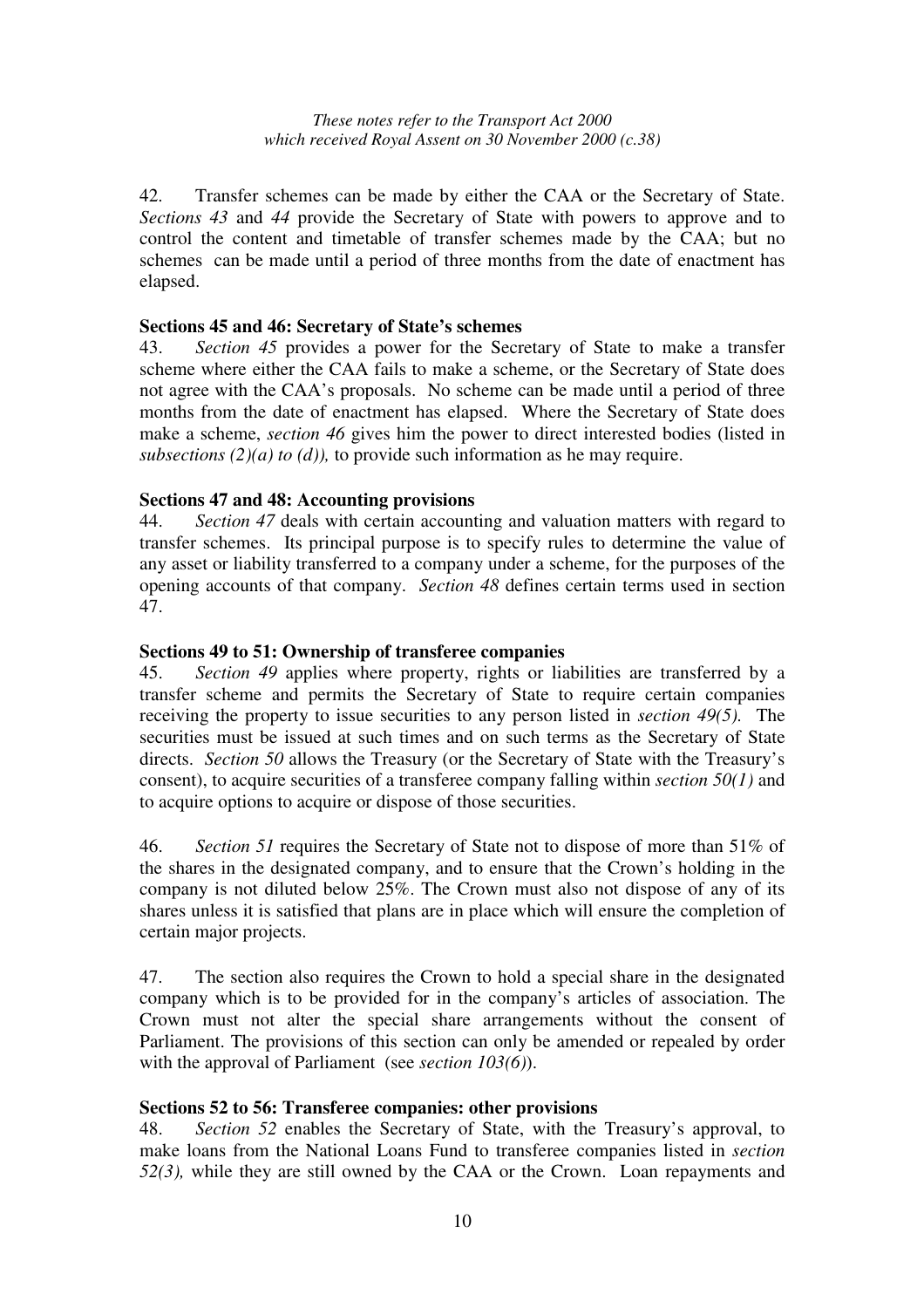accrued interest must be paid into the National Loans Fund (see *section 278(3)).* The Secretary of State must produce an account to the Comptroller and Auditor General of sums issued and received, and how he has disposed of them. *Section 53* provides a power for the Treasury or the Secretary of State to guarantee the discharge of any financial obligation of a transferee provided that the guarantee is given when the transferee is a company falling within those listed under *section 53(3). Section 54* provides a power for the Secretary of State, with the approval of the Treasury, to make grants to a transferee falling within *subsection (3)*, of such amounts, at such times and in such a manner as he sees fit. These provisions will allow the Secretary of State to offer such a transferee a range of financial assistance while it is in public ownership.

49. *Section 55* has the effect of disapplying certain provisions in the Trustee Investments Act 1961, which restrict a trustee's ability to invest in certain securities where dividends have not been paid in the five years prior to the proposed investment. The purpose of disapplying these provisions is to ensure that if any shares of a transferee company listed in *subsection (2)* are included in the Official List of The Stock Exchange, they are not subject to the investment restrictions imposed by the Trustee Investments Act 1961.

50. *Section 56* provides that for the purposes of specified sections of the Companies Act 1985 or the Companies (Northern Ireland) Order 1986, Ministers of the Crown, Northern Ireland Minister, their nominees and Northern Ireland Departments are not to be regarded as shadow directors of certain transferees or of any company associated with such transferee at a time when the condition set out in *section 56(3)* is satisfied.

#### **Sections 57 to 59: Extinguishment of liabilities**

51. *Section 57* enables the Secretary of State, with the Treasury's consent, to extinguish the debts to the CAA of a company wholly owned by the CAA. The Secretary of State may direct the CAA to release such a company from its debt to the CAA. He may also, by order, extinguish the CAA's corresponding liability to him in respect of this debt, and the assets of the National Loans Fund would be reduced accordingly by a corresponding amount.

52. *Section 58* provides for the issue, at the direction of the Secretary of State, of new equity or debt securities by the specified companies to the persons set out in *subsection (4).* The purpose of this section is to enable the Government to alter the ratio of equity capital to debt of companies in the air traffic service provider group as part of the reorganisation. *Section 59* provides for certain accounting and valuation principles to be applied to securities and debentures issued under sections 49 or 58.

#### **Sections 60 to 64: Miscellaneous**

53. *Section 60* provides that where a transferor or transferee is required by a transfer scheme to execute an instrument or enter into an agreement, a person in whose favour such an instrument or agreement is made can ensure that obligations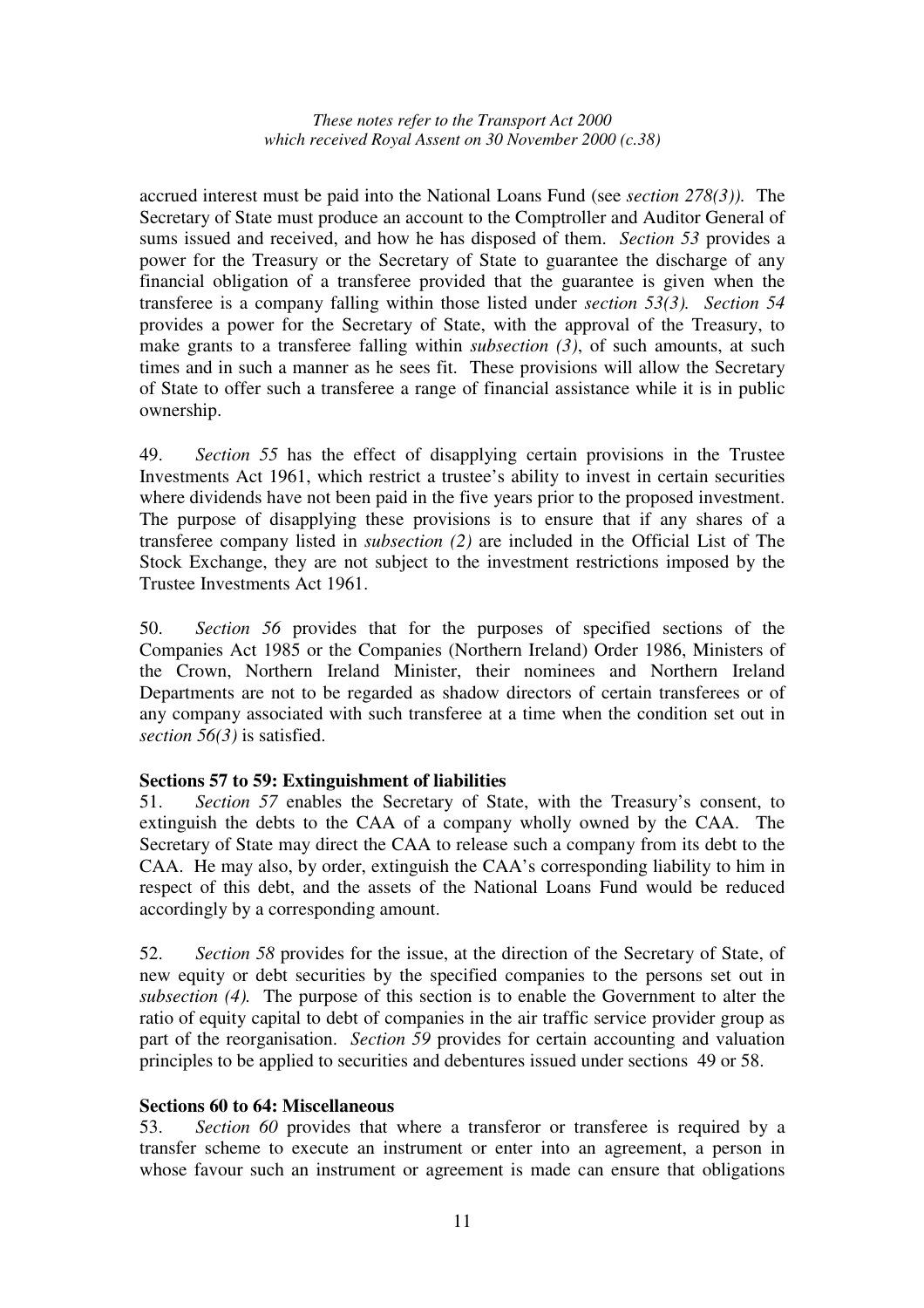created by it are enforceable in the courts. *Section 61* provides that certain specified rights affecting land are not to operate or become exercisable as a result of a transfer of land under a transfer scheme and provides for compensation to be paid (determined, if necessary, by arbitration) to a person whose rights are, as a result, made ineffective. *Section 62* permits the Treasury, or the Secretary of State with the Treasury's consent, to appoint a person to act as its nominee for the purposes of sections 49, 50 or 58. A person holding any securities as a nominee of the Treasury or the Secretary of State must hold and deal with them as directed by the Treasury or the Secretary of State.

54. *Section 63* introduces *Schedule 6* which contains detailed provisions about transfer schemes, including the identification and allocation of property, rights and liabilities to be transferred, the discharge of functions by parties and transfers by agreement. It also includes provision as to documents of title, foreign properties, rights and liabilities, certificates, restrictions on dealings with land, the construction of agreements, proceedings and third parties.

55. *Section 64* introduces *Schedule 7* which contains provisions regulating the tax treatment of transfers which take place under transfer schemes. The main purpose of the Schedule is to ensure that the reorganisation of business operations and capital structure which takes place prior to the establishment of the public-private partnership will be largely tax neutral.

### **CHAPTER III: AIR NAVIGATION**

### **Sections 66 to 72: Air navigation directions**

56. *Section 66* allows the Secretary of State to give the CAA duties and powers in connection with air navigation- essentially those functions currently carried out by the Director of Airspace Policy and which are to be transferred to the CAA. Directions will require the CAA among other things to develop and implement a policy for the use of airspace which meets, so far as practicable, the needs of all users; to promote and facilitate the continued operation of an integrated air traffic service provision; to establish a consultative forum inter alia for the reconciliation of civil and military interests in airspace use; and to meet relevant objectives, for example in relation to the environment.

57. *Section 67* gives the right of appeal on national security issues to a member of the CAA to be nominated by the Secretary of State for Defence.

58. *Section 68* provides broad guidelines on the areas which Directions under section 66(1) may cover, such as consultation and provision for referring matters to the Secretary of State or seeking his approval.

59. *Section 69* contains supplementary provisions relating to the directions and provides that these directions take precedence over all other enactment or instruments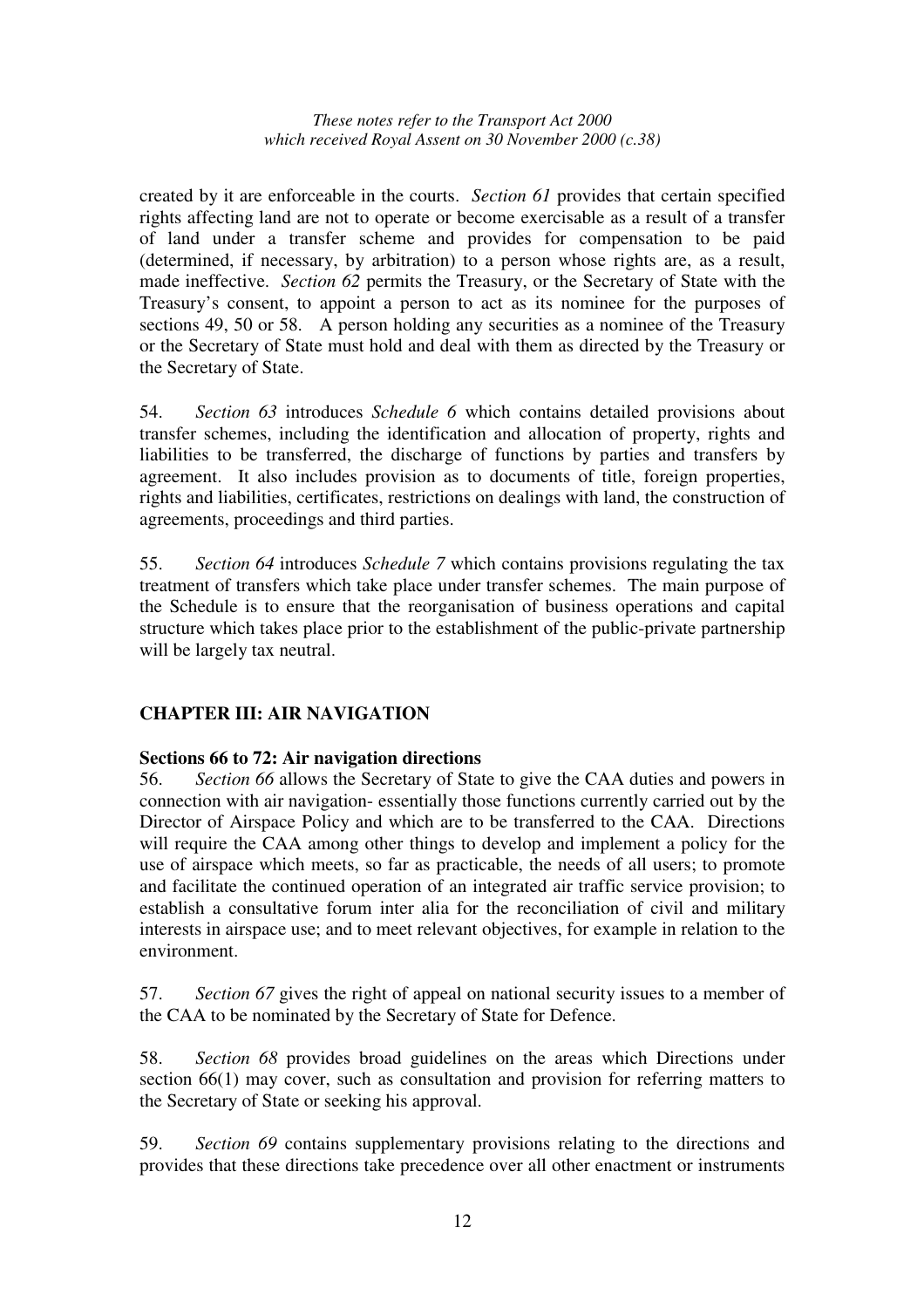with the exception of directions under section 93 (Hostilities) or an order under section 94 (Orders for possessions of aerodromes etc,) made in times of actual or imminent hostilities, or of severe international tension or great national emergency.

60. *Section 70* details the CAA's general duties when exercising its air navigation functions and specifies how any possible conflict in the application of these provisions is to be resolved. The section disapplies the CAA's general objectives under section 4 of the 1982 Act from the CAA's performance of its functions under this Chapter. These relate to the provision of air transport services by British airlines and furthering the interests of users of air transport services and are not appropriate here.

61. *Section 71* allows the CAA in connection with its air navigation functions to serve a notice, on a person who provides air traffic services, specifying documents or information to be produced. A person commits an offence if they fail to provide the documents or information without reasonable excuse as defined in *subsection (3)*. Penalties for these offences are set out in *subsections (4)* and *(5).* If a person makes default in complying with a notice the CAA may apply to a court for an order requiring the default to be made good. *Section 72* defines terms used for the purposes of the Chapter.

### **CHAPTER IV: CHARGES FOR AIR SERVICES**

#### **Sections 73 to 80: Charges**

62. Under section 73(1) of the Civil Aviation Act 1982, the Secretary of State currently makes regulations, requiring the payment to him or specified others of amounts calculated by reference to tariffs specified in those regulations. A regulation, once made, is the source of the obligation to pay, in addition to being the means of identifying by and to whom the charges are payable, at what rate and in respect of what airspace.

63. A similar system of charging and charge recovery is to be retained under the PPP but the CAA, as part of its responsibilities as the economic regulator, will in future specify the charges in a published notice. *Section 73(3)* imposes a duty to pay the specified charges. The CAA will continue to have statutory powers to detain and sell aircraft in respect of unpaid charges.

64. *Section 73* allows for the CAA to specify the charges payable for chargeable air services and to stipulate conditions in relation to the payment of those specified charges. Section 74 places a duty on the CAA to publish notices containing the charges specified under section 73 and any stipulation to those charges and similarly to publish notice of any amendment to, or revocation of, those specifications or stipulations. The CAA is obliged to exercise its powers under this section in the manner it thinks best calculated to take account of international agreements to which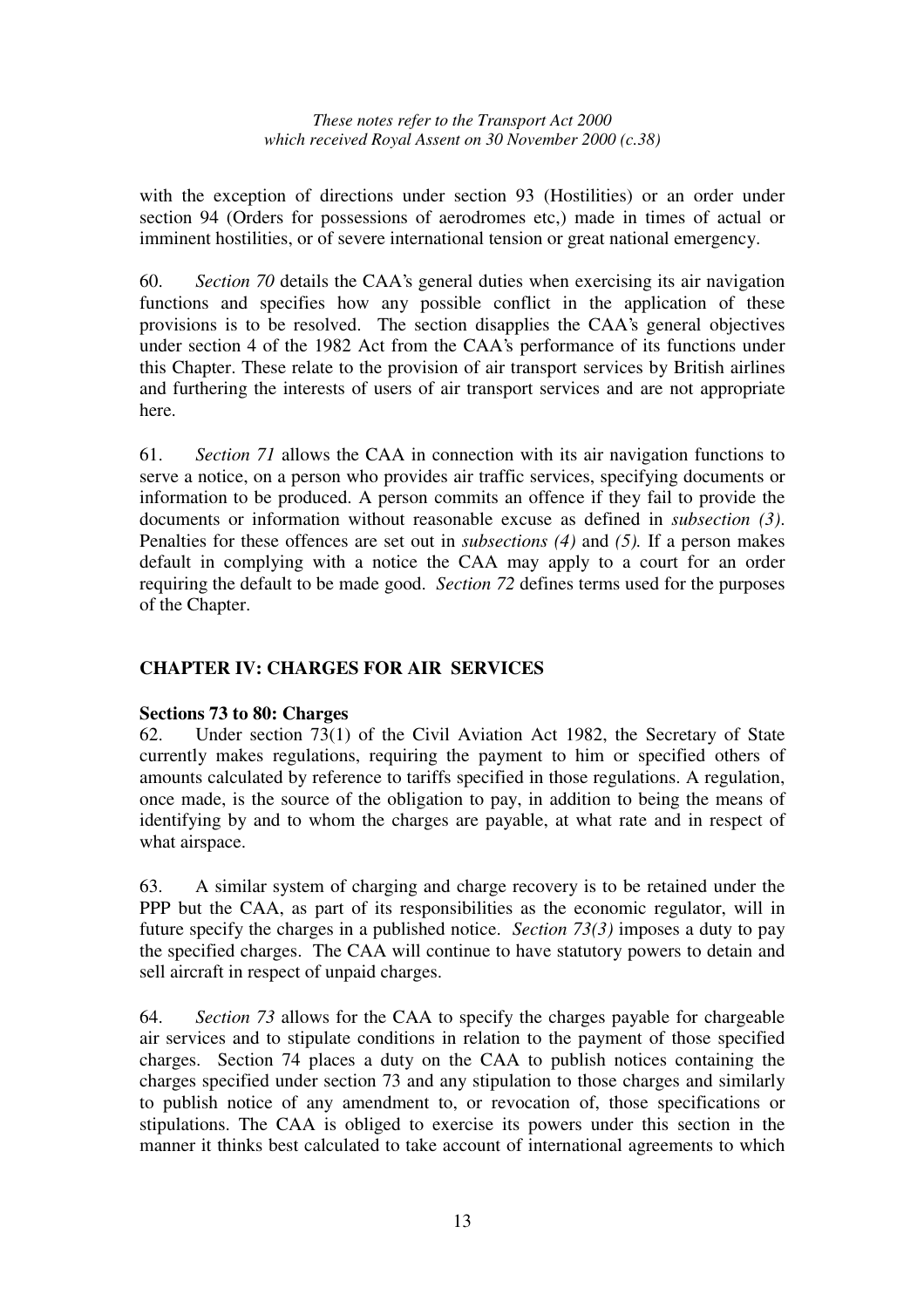the UK is party.

65. *Section 75* allows the CAA to specify different charges in respect of different descriptions of services, aircraft or circumstances of their use. The section also requires the CAA to take account of tariffs approved or likely to be approved under international agreements when specifying the charges.

66. *Section 76* establishes the liability to pay charges required to be paid under section 73(3). The liability arises regardless of the place of registration of the aircraft, its location and from where the service is provided. This section also provides that section 73 charges are recoverable in the UK and that a court in any part of the UK has jurisdiction to hear a claim. *Section 77* defines chargeable air services for the purposes of this Chapter and as well as providing for the Secretary of State to amend the definition by order, allows a designation of aerodromes whereby air traffic services provided on behalf of the owner or manager thereof are not to be excepted from the definition of "chargeable air services". *Section 78* allows the CAA to recover the costs of specification and publishing of charges in the amount of the charge in certain circumstances

### **Sections 81 to 84: Miscellaneous**

67. *Section 81* provides a power for the Secretary of State to make regulations in order to facilitate the assessment and collection of charges payable under section 73. The regulations may require records of aircraft movements to be kept by operators or owners of aircraft and aerodromes and to be produced on request. These requirements may be imposed regardless of whether or not an aircraft is registered in the UK, is in the UK when the service is provided, or whether or not the relevant services are provided from a place in the UK.

68. *Section 82* provides that a person commits an offence if he fails to comply with regulations made under section 82, including where he gives false information. A person also commits an offence if he is in possession of information obtained under the regulations and he discloses it other than in the ways described in *subsection (2)*. Penalties for these offences are set out in *subsections (4), (5)* and *(6)* and range from a fine not exceeding the statutory maximum to both a fine and imprisonment of up to two years.

69. *Section 83* provides that the Secretary of State may make regulations containing provisions which authorise the detention of, or the sale of detained, aircraft. Where there is default in paying a charge payable under section 73, regulations can provide for the detention and sale of any aircraft in respect of which the charge was incurred or any aircraft operated by the defaulter. Where there is default in complying with a requirement imposed by regulations under section 81, regulations can provide for the detention and sale of any aircraft by the defaulter. *Section 84* contains definitions for the purpose of this Chapter.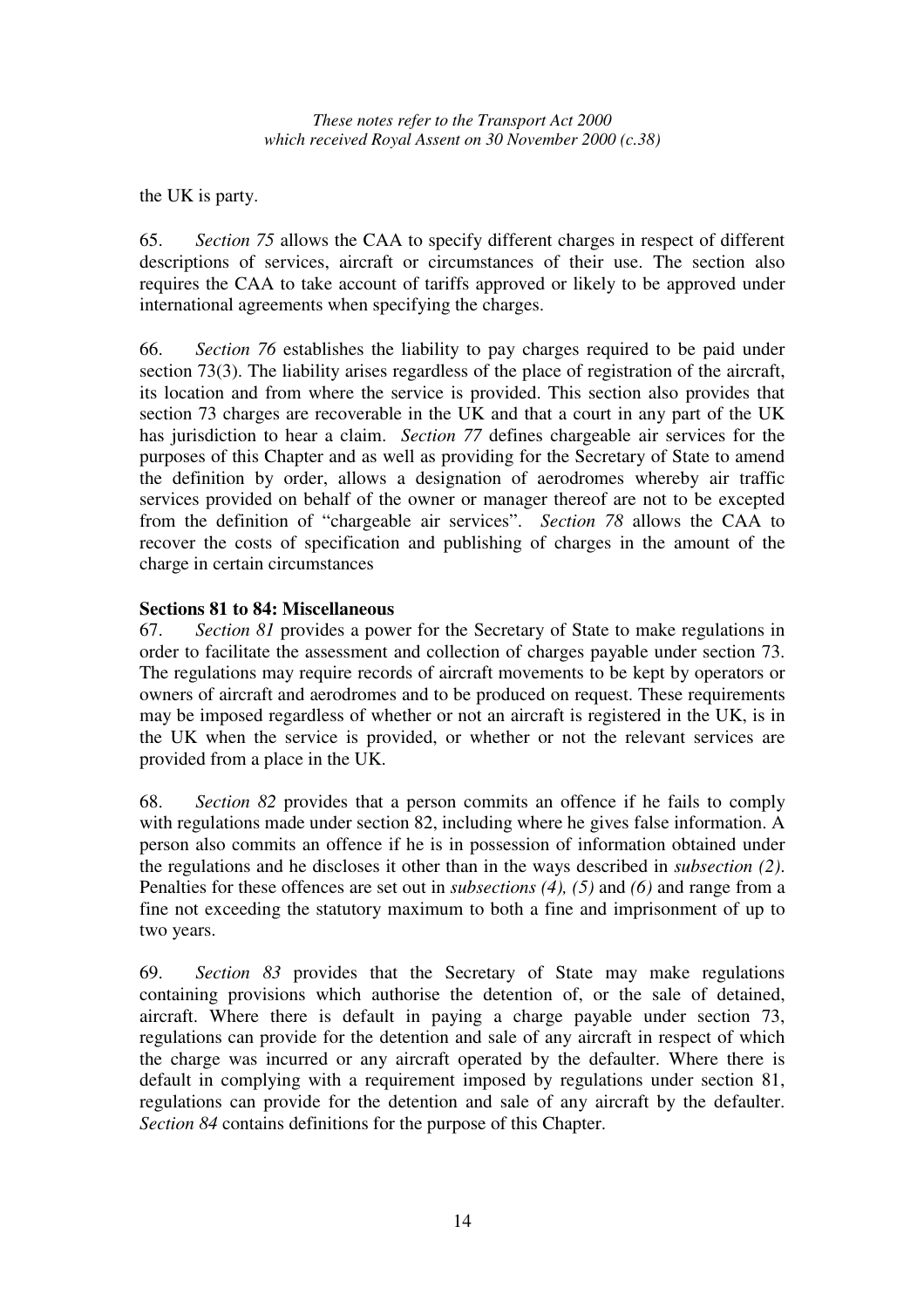### **CHAPTER V: COMPETITION**

#### **Sections 85 to 89: Competition**

70. These sections give the CAA, as economic regulator, concurrent powers with the Director General of Fair Trading ("the DGFT") under competition legislation in relation to the supply of air traffic services. This is consistent with the powers granted to other utility regulators (telecoms, gas, electricity, water and railway services). *Section 85* contains definitions. *Section 86* empowers the CAA to exercise concurrently the listed functions exercised by the DGFT under the Fair Trading Act 1973 (so far as they relate to monopoly situations in relation to the supply of air traffic services) and the Competition Act 1998 (so far as they relate to agreements or conduct relating to the supply of air traffic services). *Section 87* requires the CAA to have regard to its general duties under this Act when exercising concurrent functions under the Fair Trading Act 1973 and disapplies its general duties under section 4 of the Civil Aviation Act 1982. *Section 88* allows the CAA to have regard to its general duties under this Act when exercising concurrent functions under the Competition Act 1998.

71. *Section 89* creates procedures for the exercise of concurrent powers by the CAA and DGFT. This is to avoid duplication of regulatory activity. These procedures are also designed to ensure that any action is taken by the most appropriate authority. If the CAA makes a reference to the Competition Commission it must help the Commission with its investigations by providing any relevant information that it has in its possession.

### **CHAPTER VI: MISCELLANEOUS AND GENERAL**

### **Sections 90 to 97: Miscellaneous**

72. *Sections 90 to 97* deal with the collection and publication of information by the CAA under these provisions, the Secretary of State's general powers to issue directions to the CAA, control in time of hostilities and the Civil Aviation Authority Pension Scheme.

73. *Section 90* provides for the CAA to publish information which it thinks could be useful or appropriate to users or potential users of air traffic services in the UK. *Section 91* requires the CAA to keep the provision of all air traffic services (in the UK and elsewhere) under review, and collect information about them. And in reviewing the provision of services it is to take account of the Secretary of State's directions as to what considerations are to affect priorities under this duty.

74. *Section 92* gives the Secretary of State a general power to direct the CAA as to whether and how it should exercise its various functions under Part I of this Act.

75. *Section 93* gives the Secretary of State the power to give directions to a wide range of persons engaged in aviation and related activities (including the holder of a licence under Chapter I) in times of severe international tension, great national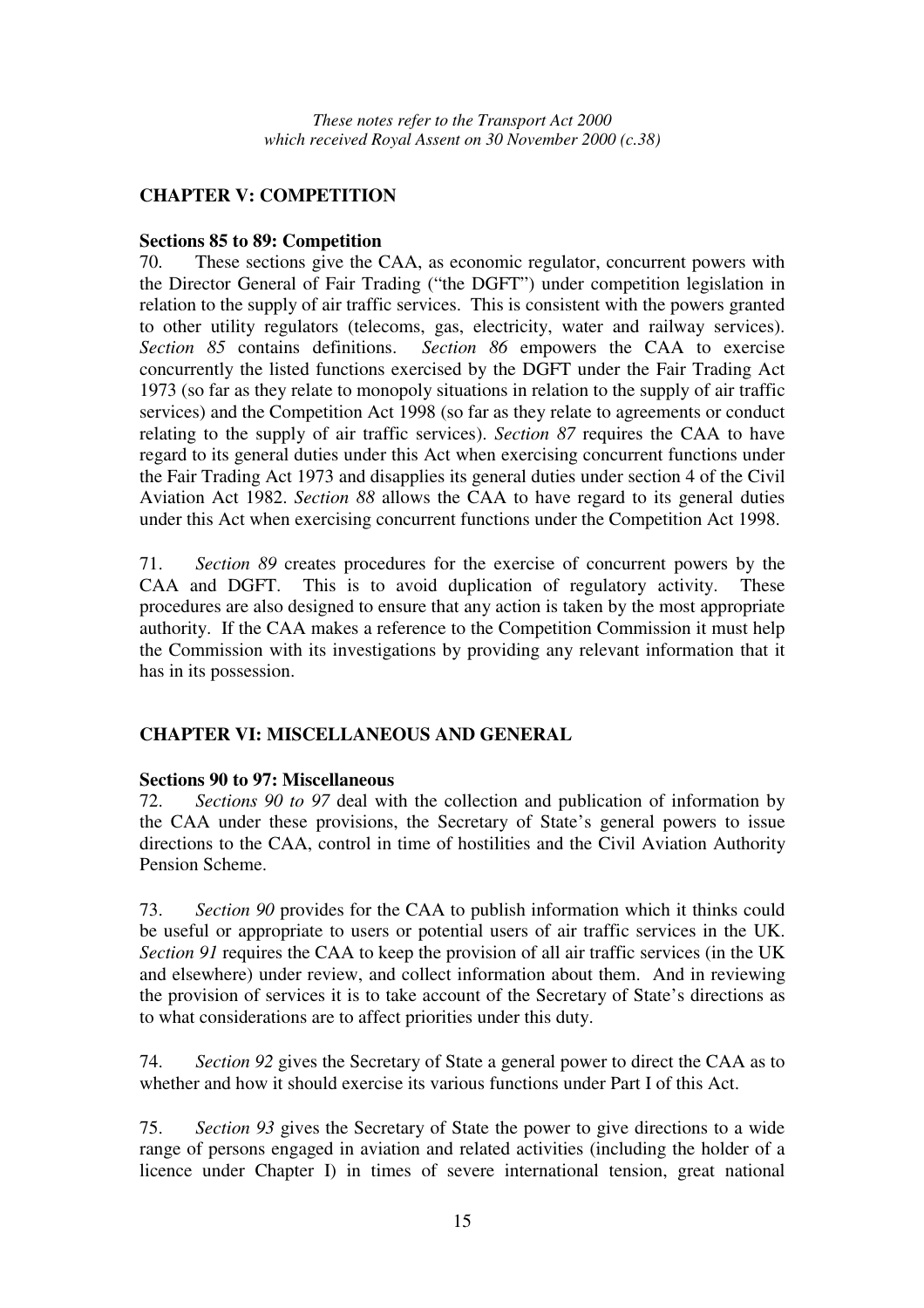emergency or actual or imminent hostilities (whether or not there has been a formal declaration of war). These powers are broadly similar to those in the 1982 Act which this Act repeals. It is an offence to contravene or fail to comply with a direction. Compensation is payable by the Secretary of State for direct injury or loss arising from compliance with a direction. The penalties for committing an offence under this section range from a fine not exceeding the statutory maximum on summary conviction, to up to two years imprisonment and a fine on conviction on indictment.

76. *Section 94* is a provision that enables the Secretary of State, by order made by statutory instrument (but not subject to Parliamentary procedure), to provide for the taking into possession of and use by or for the purposes of the armed forces of the Crown, any aerodrome, or any aircraft or other things found in or on an aerodrome. This may be done in the event of actual or imminent hostilities or of severe international tension or of great national emergency. The section allows for flexibility in the choice of action that may be taken at such times. *Section 95* defines expressions used in sections 93 and 94.

77. .*Section 96* enables the Secretary of State to make an order providing for the allocation of assets, rights, liabilities or obligations between different sections of the Civil Aviation Authority Pension Scheme. Under section 103 (12) the Scheme Trustees must be consulted before any order is made. The Secretary of State is bound to secure that individual pension arrangements are at least as good after the order is made as before.

78. *Section 97* introduces *Schedule 8* which makes consequential amendments to various Acts

### **Section 98 and 99: General interpretation.**

**79.** *Section 98* defines air traffic services for the purpose of Part 1 of the Act. *Section 99* defines the CAA.

### **Sections 100 to 107: Other general provisions**

80. *Section 100* details the rules regarding the service of a document under this Part of the Act.

81. *Section 101* makes it an offence for a person knowingly to give false information or make a false statement in connection with this Part of the Act. person may be subject to a fine not exceeding the statutory maximum on summary conviction, or a fine on indictment for committing an offence under this section.

82. *Section 102* introduces *Schedule 9* which prohibits the disclosure of information gained under this Part of the Act save with the consent of the person to whom it relates or where otherwise permitted. Disclosure in contravention of the schedule is an offence. A person who discloses information in contravention of the schedule is liable to a fine not exceeding the statutory maximum on summary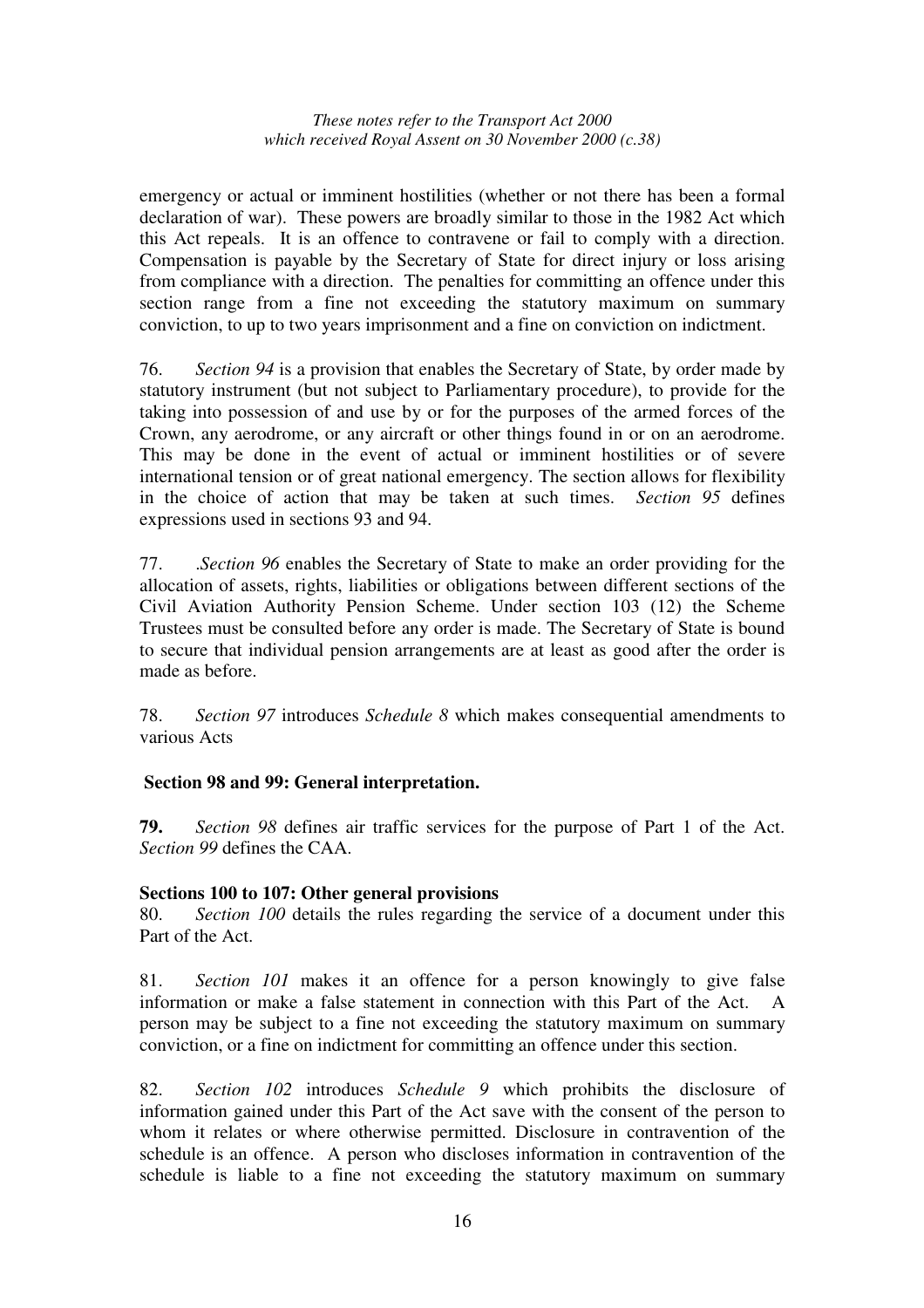conviction, or a fine on indictment for committing an offence under this section.

83. *Section 103* enables the Secretary of State to exercise a power to make an order or regulations under this part of the Act differently in relation to different cases, and makes other provisions in relation to the making of orders, regulations and Orders in Council.

84. *Section 104* requires a person given a direction under this Part of the Act to comply with it. Directions may be varied or revoked

85. *Section 105* and *106* apply relevant sections of Part 1 of the Act to the Crown.

86. *Section 107* provides for the extension of specified provisions to the Channel Islands, the Isle of Man or any colony.

### **PART II: LOCAL TRANSPORT**

#### **Sections 108 to 113: Local Transport Plans and Bus Strategies**

87. *Sections 108 to 113* provide a statutory basis for local transport plans and bus strategies in England and Wales outside London. London has its own transport planning system under the Greater London Authority Act 1999 ("the 1999 Act"). Local transport plans already exist in a non-statutory form as the basis for the Department's allocation of capital funds for local transport expenditure, but the Act puts them on a statutory basis for the first time.

88. *Section 108 and 109* impose a duty on each "local transport authority" (defined in section 108(4)) as councils of counties and unitary authorities in England, principal councils in Wales and passenger transport authorities ("PTAs"), to formulate transport policies and publish them as a local transport plan. The policies must promote 'safe, integrated, efficient and economic transport' and must have regard in particular to the needs of the elderly and people with mobility problems. They must also provide a framework for, inter alia, the promotion of improvements to bus services under the powers of Part II and the introduction of charging regimes under Part III. Section 99 further provides that plans must be kept under review and altered if necessary and in any event must last no longer than five years.

89. *Section 109(5)* and *(6)* exempt a local transport authority from producing such a plan where before the date when section 108 comes into force they have already prepared a document in a form and manner equivalent to that required under the Act for local transport plans. That document is treated as a local transport plan but it must be replaced no later than 31<sup>st</sup> March 2006, in England or a date prescribed by the National Assembly for Wales (the "NAW"), in Wales.

90. *Section 110* requires local transport authorities to prepare, as part of their local transport plans, a bus strategy containing policies as to how best to carry out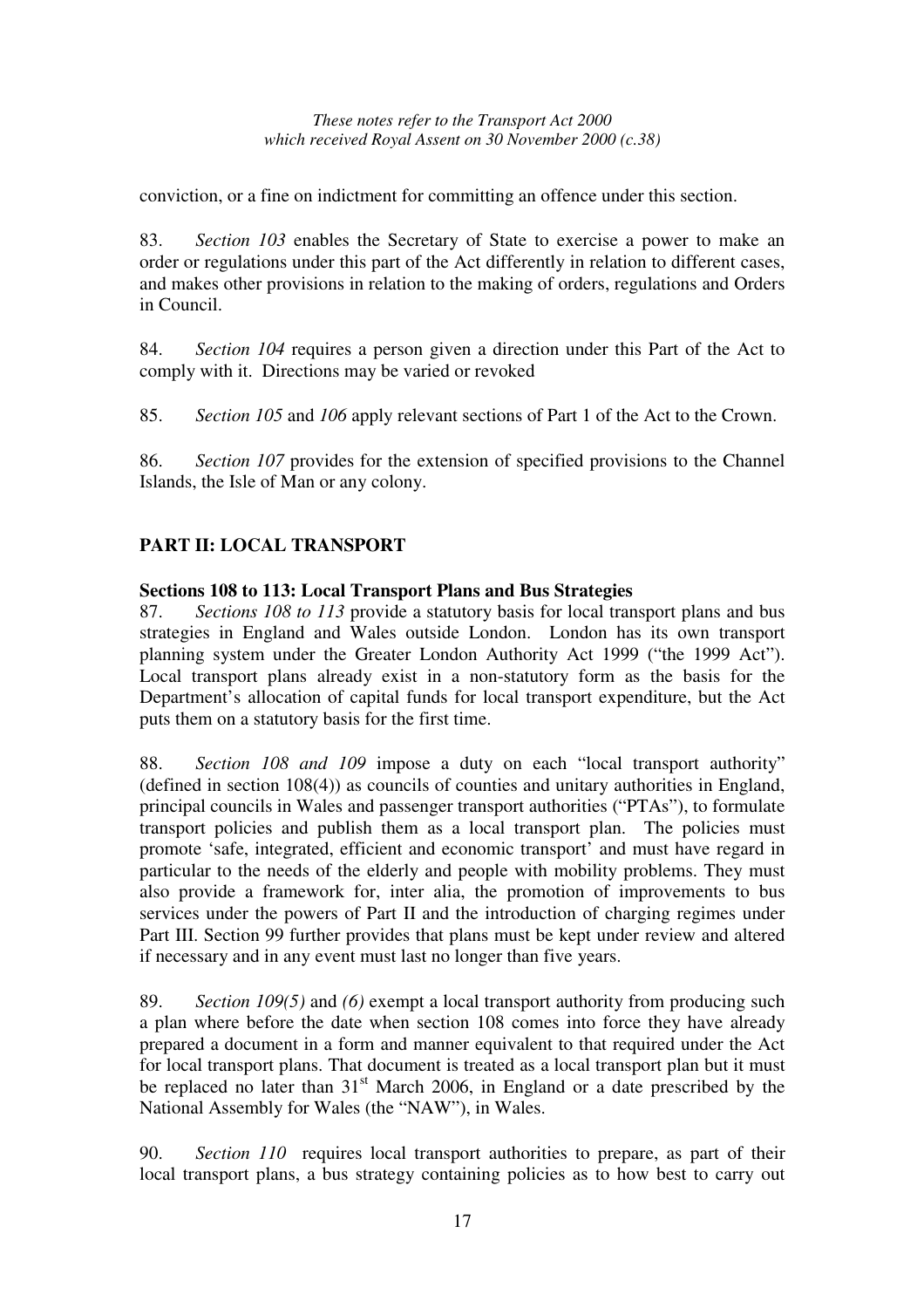their various functions in order to secure the provision of appropriate bus services in their area. The functions in question are largely contained either in the Act or in the Transport Acts of 1968 ("the 1968 Act") and 1985 ("the 1985 Act") as amended by the Act.

91. *Section 109(3) and (4) and 111* impose requirements as to consultation during the preparation of plans and bus strategies and as to the publication of plans and strategies and requires authorities to make copies available at no more than cost. *Section 112* requires them to have regard both to guidance issued by the Secretary of State or NAW and to the needs of the elderly and people with mobility problems.

92. *Section 113* makes special provision for the duties of local authorities in metropolitan counties, specifying which duties must be discharged jointly by the PTA and the metropolitan district council and which are to be separate responsibilities for each.

### **Sections 114 to 123: Bus Services: Quality Partnership schemes**

93. *Sections 114 to 123* empower local transport authorities, either alone or jointly, to set up Quality Partnership (QP) schemes as part of the process of implementation of their current bus strategy. A QP scheme entails the authority providing special facilities, and setting standards to be observed by bus operators as a condition of using the facilities. A scheme must implement the bus strategy and be aimed at improving local bus services for the benefit of bus users or at improving the environment. "Local services" are defined in *section 162(3)* by reference to the 1985 Act. In essence they are bus services with stopping places less than 15 miles apart (section 2 of the 1985 Act).

94. Similar schemes currently exist as voluntary arrangements in over 100 towns and cities in England and Wales, where local authorities have agreed to exercise their functions (especially as regards traffic management) in particular ways and operators in return have agreed to provide improved bus services with the aim of promoting bus use. The principal difference between these and schemes created under the Act is that the latter will be enforceable at law.

95. *Section 114* specifies the nature of a QP scheme. The facilities to be provided under a scheme must include facilities (such as bus lanes and shelters) at specific locations along bus routes (or where appropriate prospective bus routes) which bus operators can use; they may include other ancillary facilities also. Information facilities may not be included if the authority has determined that these must be provided throughout their area under *section 139* (which is mentioned at paragraph 114 below). Standards which may be imposed on operators under a statutory QP scheme do not extend to service frequency or timing, since separate provision is made for this by the service subsidy provisions of section 9A of the 1968 Act and section 63 of the 1985 Act and a comprehensive local authority approach to determining timetables is provided for in the separate Quality Contracts sections (paragraphs 102 to 109 below). Both the facilities and the new standards must in themselves improve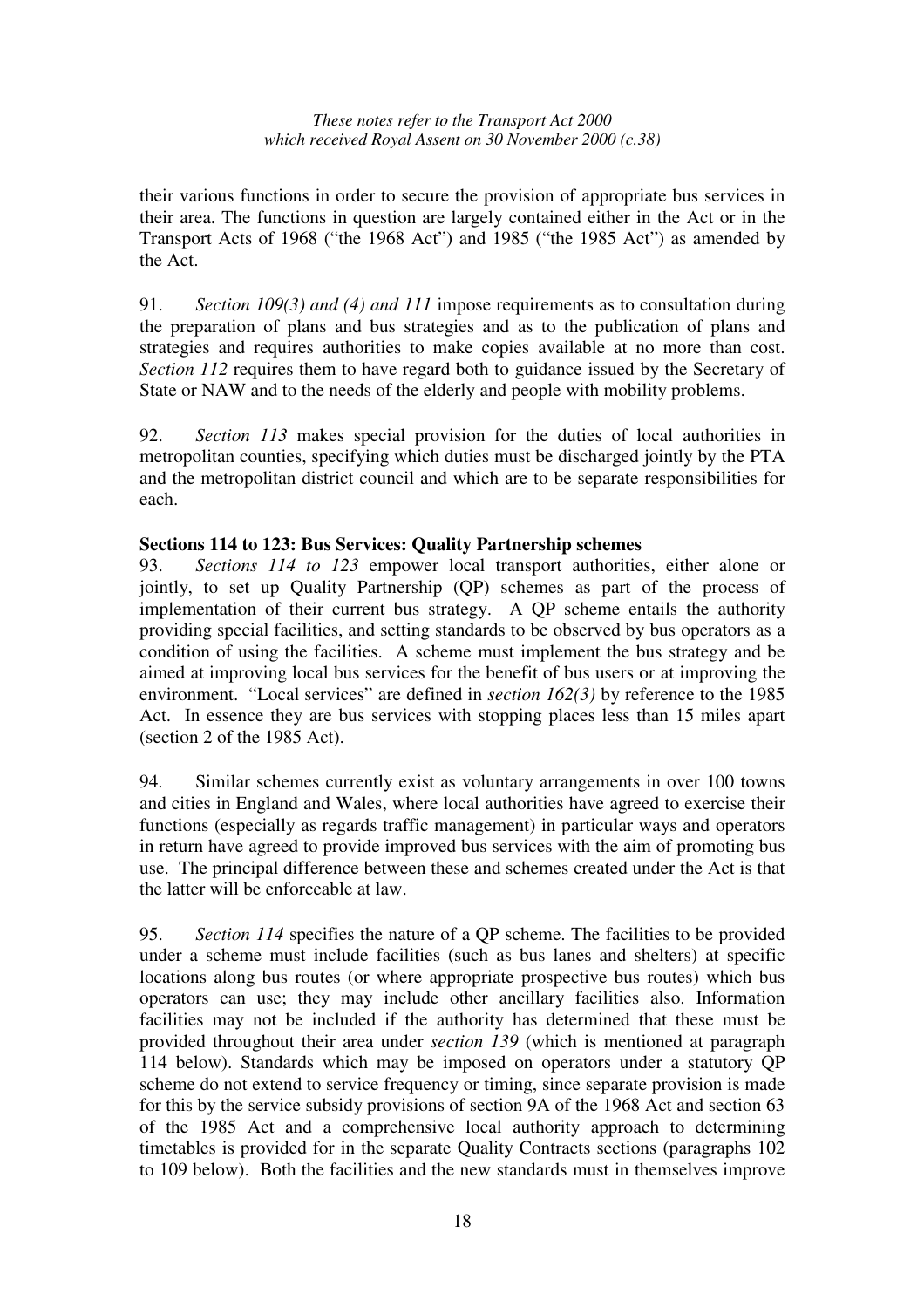the quality of local services in the relevant area. The Act does not prevent authorities and operators from making voluntary arrangements as at present.

96. *Section 114(8)* to *(10)* require QP schemes to be made jointly by the local transport authority and the traffic authority where facilities cannot be provided without the making of a traffic regulation order for a road or roads for which the local transport authority is not the traffic authority. Traffic authorities in England and Wales (outside London) are the Secretary of State or NAW in the case of trunk roads and the non-metropolitan county councils and metropolitan district councils in the case of other roads. "Traffic regulation order" is defined in *section 162(1)*.

*97.* A scheme may not be made without prior consultation with bodies specified in *section 115*, including bus operators, representatives of bus users and other local authorities. *Sections 116 and 117* provide for the making (as proposed or with modifications) and the postponement of schemes. In particular there is provision for excluding certain services from schemes where this is considered appropriate (for example a community bus service acting as a feeder to a main bus route). The Secretary of State or the NAW may issue guidance on QPs and make regulations about detailed matters under *sections 122* and *123.*

98. Once a scheme is in operation, it must remain so for at least 5 years (*section 116(2)*) and duties are placed:

- on the authority to provide the necessary facilities (*section 118(1)*);
- on the bus operators to meet the necessary standards if they use the facilities (*section 118(4)*),

except where any of them is temporarily unable to do so because of circumstances beyond its control.

99. Compliance by the operators will be secured under the existing registration system for local bus services. Paragraphs 10 and 22 of *Schedule 11* amend sections 26 and 111 of the 1985 Act to empower traffic commissioners to take enforcement action if an operator is in breach of his duty under *section 118(4)*.

100. *Section 119* enables the Secretary of State or NAW to make special provision by regulations covering cases where a QP scheme incorporates facilities which already exist.

101. *Section 120* makes provision for the variation and revocation of QP schemes and *section 121* specifies which authorities are responsible for the making of the variation and the implementation and subsequent variation or revocation of a scheme which has been varied. In the case where the Secretary of State or NAW, as a trunk road authority, jointly responsible for a scheme, wishes to remove scheme facilities from a trunk road, he or it may do so using powers to revoke traffic regulation orders under paragraph 27 of Schedule 9 to the Road Traffic Regulation Act 1984. However,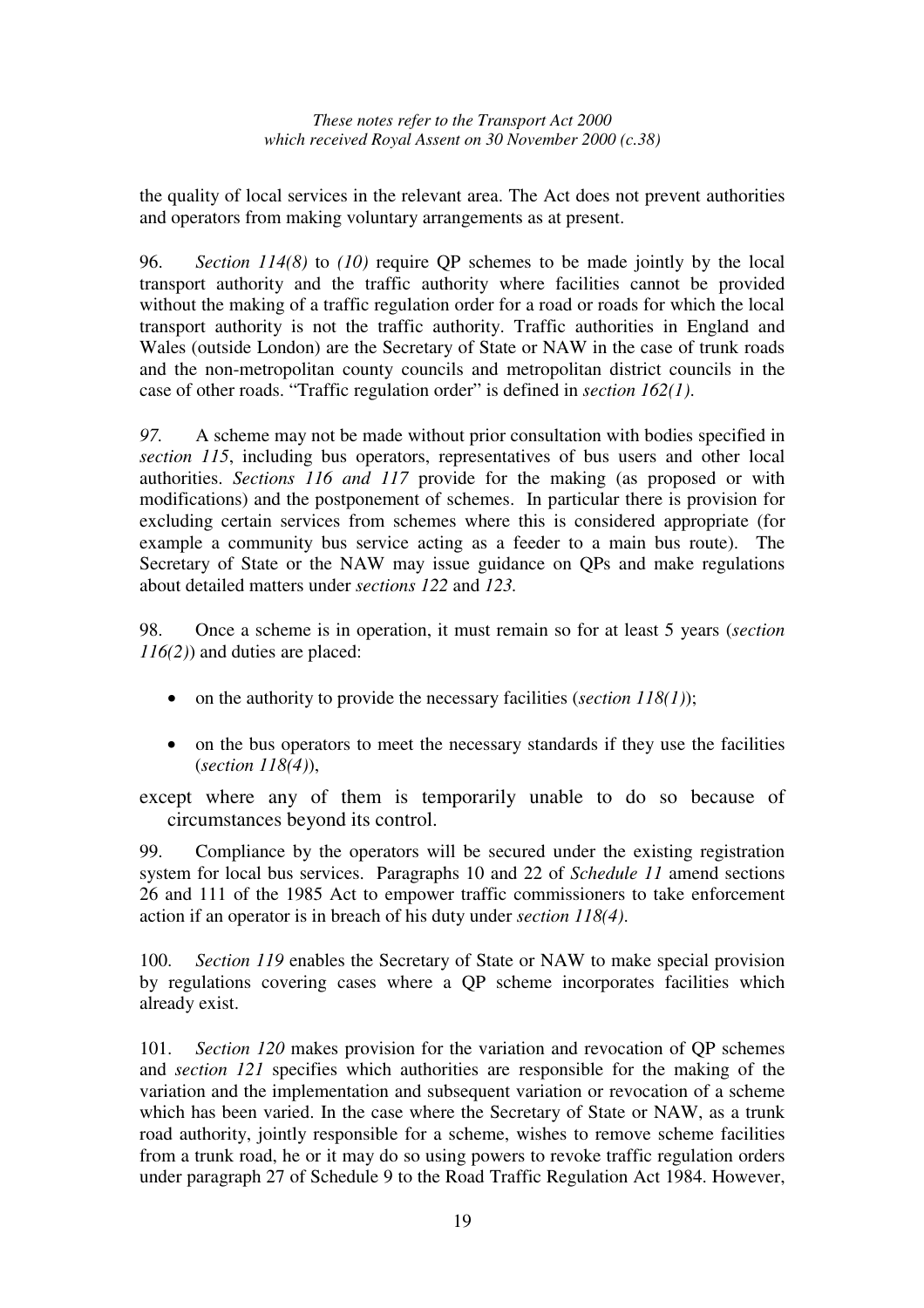by virtue of an amendment to that paragraph made by *paragraph 8* of *Schedule 11*, this may be done only after consultation with other responsible authorities. A trunk road authority is then relieved of any further responsibilities for those facilities under the scheme (*section 118(3))*.

#### **Sections 124 to 134: Bus Services: Quality Contracts schemes**

102. *Sections 124 to 134* enable local transport authorities, either alone or jointly, to make a Quality Contract (QC) scheme, provided that they are satisfied that it is the only practicable way to implement their bus strategy (or strategies) and also that the scheme will implement it (or them) in a way which will deliver best value, i.e. be economic, efficient and effective (*section 124(1)*). Under a QC scheme, the authority will determine what local services should be provided in the area concerned (and to what standard) and will let contracts with bus operators granting them exclusive rights to provide services to the authority's specification.

103. *Section 124* defines what a QC scheme is and what a "quality contract" itself is. It imposes an obligation on the authority to keep under review operators' compliance with the obligations imposed on them by QCs.

104. *Sections 125* and *126* require an authority to publicise and consult upon a proposed scheme before submitting it to the Secretary of State or NAW ("the appropriate national authority") for approval, stating the reasons why they want to make the scheme. There is a requirement in particular to consult operators and users' representatives. There is provision, when a scheme has been submitted for approval, for operators affected by it to put objections to the appropriate national authority. That authority may approve the scheme only if satisfied that it is in the public interest (*section 126(4)(b)*) and may approve it with modifications after interested persons have been consulted (*section 126(5) and (6)*).

105. *Section 127* describes what a scheme must contain and in particular provides that certain services may be excluded from it *(subsection (4))* and that it may vary or revoke a QP scheme (*subsection (6))*. It may not come into operation for at least 21 months after it is made. This is in recognition of the fact that some bus operators currently operating in the area may lose the right to do so, and must be allowed due time to adjust and redeploy assets. A scheme may not last for more than 10 years. *Section 128* provides that the operation of a scheme may be postponed.

106. *Section 129* provides that once a QC scheme is in operation sections 6 to 9 of the 1985 Act cease to have effect in the relevant area and no local service may be provided in that area except in accordance with a QC. Section 6(2) of that Act provides that:-

"no [local] service shall be provided in any traffic area in which there is a stopping place for the service unless –

(a) the prescribed particulars of the service have been registered with the traffic commissioner for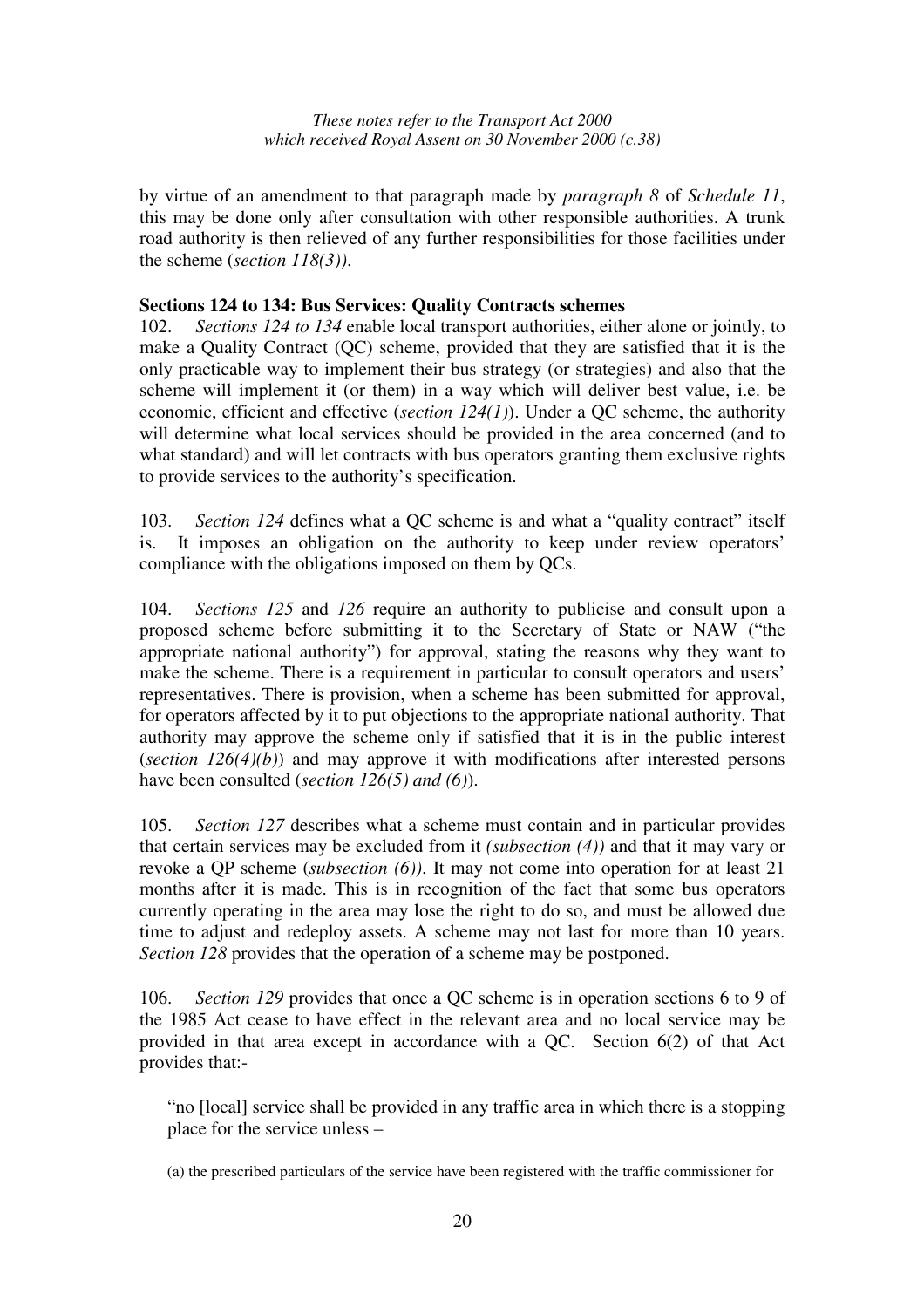that area by the operator ... "

and sections 7 to 9 make supplementary provision. The normal role of the traffic commissioners in monitoring services is therefore excluded and enforcement becomes a matter for the local transport authority in accordance with the terms of their QC – see *section 124(7)*. (A "traffic area" is an area designated under the provisions of section 3 of the Public Passenger Vehicles Act 1981 and a traffic commissioner is appointed for each area by virtue of section 4 of that Act.)

107. Where a service is excluded from a QC scheme, however, sections 6 to 9 of the 1985 Act continue to apply to it and the traffic commissioner may take action for breach of any conditions under which the service is excluded (*section 129(2) and (3)*).

108. *Section 130* provides for the letting of individual contracts. Tenders must be sought by general invitation no later than 3 months after the making of the scheme and contracts when let may last no more than 5 years. Tenders may only be accepted from licensed operators of public service vehicles or persons holding a community bus permit under section 22 of the 1985 Act (subsection (5)). *Section 131* provides for cases where the normal tender procedure does not apply. Express provision is made for emergencies but the section may be extended by regulation to cover other cases. Regulations may limit the duration of these emergency contracts so as to ensure that the provisions of section 118 are not improperly circumvented.

109. *Section 132* makes provision for the variation or revocation of a scheme. There is also a power, in *section 133*, for the appropriate national authority to make regulations, allowing it to revoke the scheme before it comes into operation in circumstances set out in the regulations (for example, an unexpected collapse of the tender process).

### **Sections 135 to 138: Bus Services: Ticketing Schemes**

110. *Sections 135* to *138* empower local transport authorities, alone or jointly, to set up ticketing schemes, whereby operators of local bus services are required to make and implement arrangements to accept each other's tickets or provide integrated ticketing in ways specified in the scheme. "Ticketing scheme" is described in *section 135(3) to (5)* and may include provisions requiring bus service operators to make available tickets for journeys both for separate bus services and intermodal journeys. In making a scheme, however, the local transport authorities must be satisfied that this is in the public interest and implements their bus strategy.

111. Many bus operators are already involved in area-wide ticketing. But they cannot at present be compelled to do so by law.

112. *Section 136* imposes consultation requirements upon an authority intending to introduce such a scheme. *Section 137* provides that an authority may make the scheme as proposed or with modifications (*subsection (1))* and may vary a scheme (*subsection* (6*)).* It also imposes requirements as to publicity when a decision is taken to make a scheme and requires an authority to obtain the agreement of train or tram operators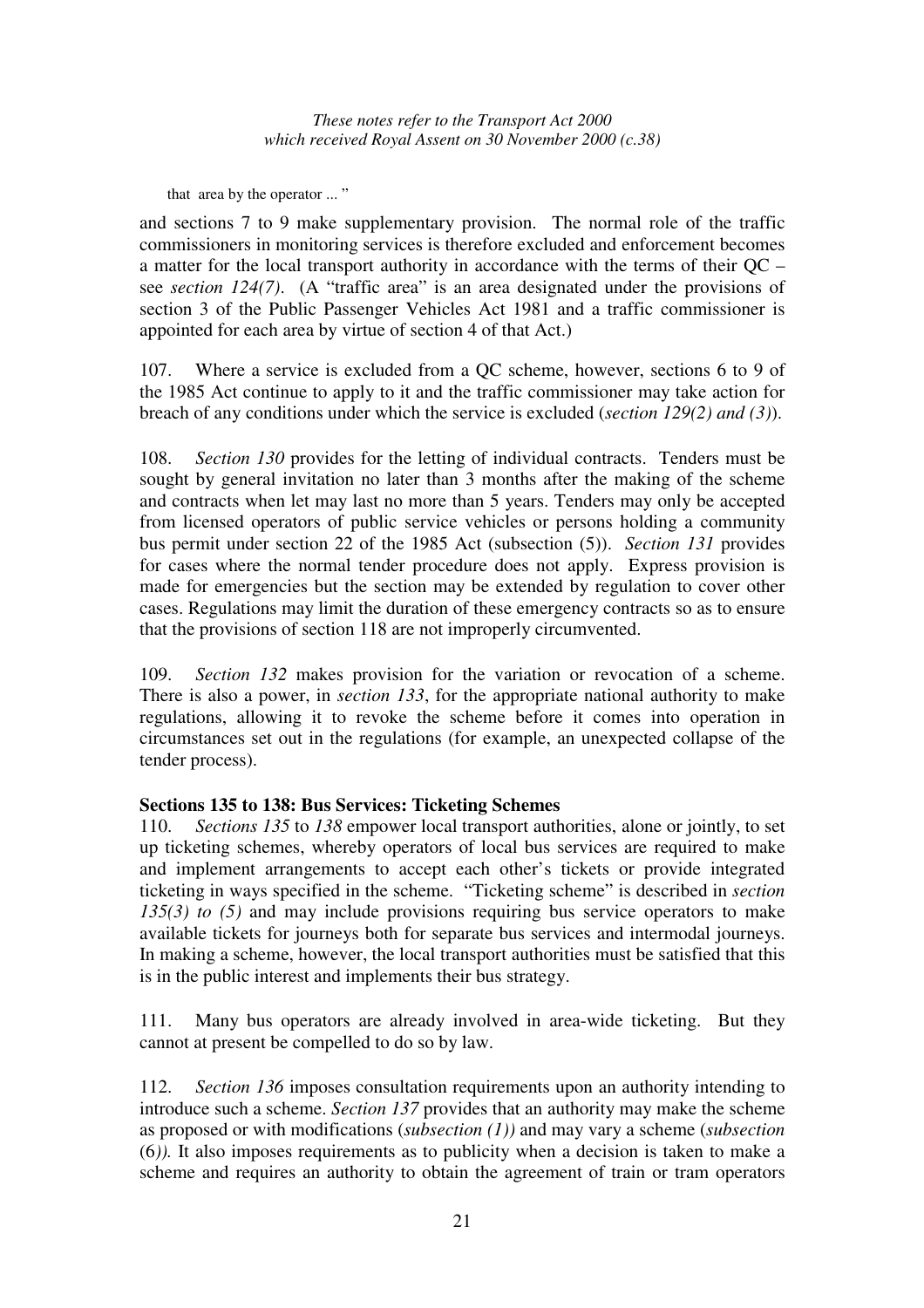before making a scheme which applies to tickets for journeys on those modes.

113. *Section 138* imposes a duty on operators to implement the scheme from the date it comes into force (not less than 3 months after making: *section 137(3)*). Failure to do so may attract enforcement action by the traffic commissioner under section 26 or 111 of the 1985 Act, by virtue of amendments made to those provisions by paragraphs 10 and 22 of *Schedule 10* to the Act. (See also *section 155(1).)*

### **Sections 139 to 141: Bus Services: Provision of information**

114. *Sections 139* to *141* require local transport authorities, alone or jointly (see *section 141(3)*), to determine in accordance with their local transport plan what local bus information (as defined in *section 139(6)*) should be made available, and how, and to seek to arrange with operators for its provision. If arrangements cannot be made by agreement, the authority must make the information available or secure that it is made available, and in such a case it is given power to recover reasonable costs from the operators concerned (*section 140*).

115. *Section 141* provides that, in exercising their powers, the authority must have regard to economy, efficiency and effectiveness, and must not discriminate against operators.

116. A duty is imposed on operators by *section 140(3)* to furnish information to the authority or a third party in such circumstances, to enable the authority to meet its obligations. Failure to do so may attract enforcement action by the traffic commissioner under section 26 or 111 of the 1985 Act, by virtue of amendments made to those provisions by paragraphs 10 and 21 of *Schedule 11* to the Act.

### **Section 142 and 143: Bus Services: Miscellaneous**

117. *Section 142* extends the powers of the traffic commissioners to impose traffic regulation conditions on local bus services under section 7 of the 1985 Act. These powers currently allow the commissioners, at the request of local authorities, to impose restrictions on routes and stopping places in the interests of preventing danger to road users or reducing severe traffic congestion. Under this provision, a commissioner will also be able to do so for the purpose of reducing or limiting noise or air pollution.

118. *Section 143* empowers local transport authorities to obtain from operators of local services information which they may need in connection with their public transport functions. The information obtainable may be demanded in any reasonable form but is limited to total passenger numbers, total bus mileage and an operator's fare structure for the whole or part of their area (*subsections (2) and (3))*. There is provision for the protection of commercially sensitive information in *subsections (4) to (6)*.

### **Section 144: Bus lane contraventions: penalties**

119. *Section 144* provides for the Secretary of State or the National Assembly for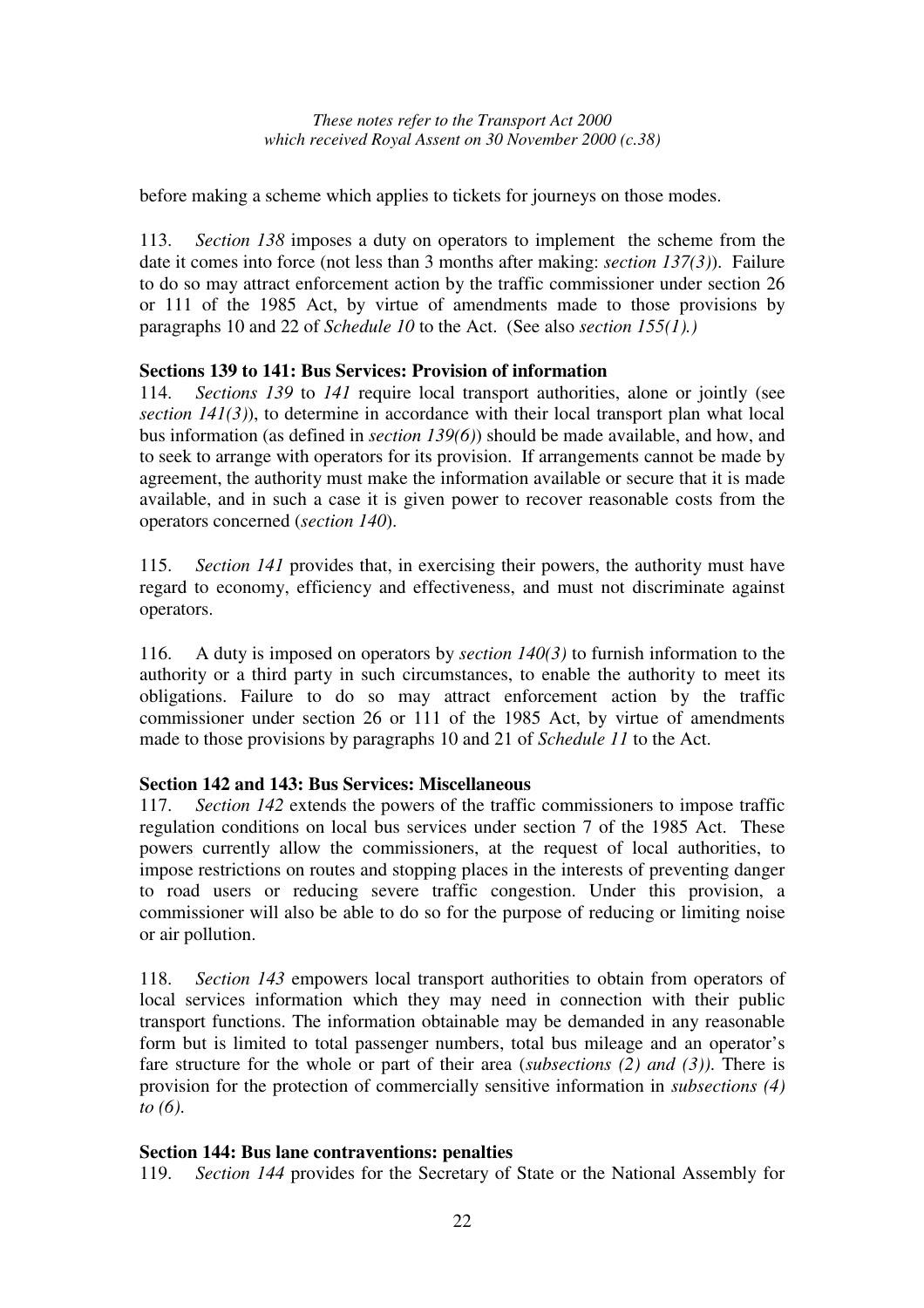Wales to make regulations in connection with allowing approved local authorities outside London, Transport for London and London local authorities to impose penalty charges for moving bus lane contraventions, and the payment of penalty charges. The section provides that regulations made must include provision for matters such as setting the levels of penalty charges, specifying the person responsible for paying the penalty charge and the application of sums received from penalty charges. They may also include matters such as exemptions from penalty charges, provision for discounts or surcharges and the keeping of accounts

*120.* The section gives the Lord Chancellor powers to make regulations about the notification, adjudication and enforcement of penalty charges. This is to ensure that the same requirements apply to England and Wales. The section does not give local authorities the power to stop vehicles; only the police may do so. As the section does not remove the power of the police to enforce moving traffic offences, it provides that motorists should not be subject to double jeopardy and prosecution by the police and local authority for the same offence or contravention. The regulation would be subject to negative resolution procedure by virtue of section 160

#### **Sections 145 to 150: Mandatory Travel Concessions outside Greater London**

121. *Sections 145 to 150* give elderly and disabled persons (as defined in *section 146*) entitlement to a half-fare concession on local bus travel within the area of a "travel concession authority" and during the "relevant time" (expressions also defined in *section 146*). Eligibility is conditional on the holding of a permit issued by the travel concession authority which may make no charge for it *(section 145(2)*). There is provision enabling the Secretary of State or the NAW, after appropriate consultation, to issue guidance to assist authorities in determining who is a 'disabled person' for the purpose of eligibility for a permit (*subsections (4) and (5)*).

- 122. *Section 147* empowers the Secretary of State or the NAW:
	- to extend the eligible categories to other persons eligible to participate in discretionary schemes made under section 93 of the 1985 Act (subsection (7) of that section –now amended by *paragraph 15 of Schedule 11* – specifies who they are);
	- to extend the qualifying journeys to those on other public passenger transport services and journeys to and from places outside an authority's area (as defined in section 63(10) of the 1985 Act, a definition applied to this Act by *section 162(3)*;
	- to vary the relevant times;
	- to improve the concession to better than half the fare.

123. *Section 145(6)* makes provision whereby a person can opt for an alternative to the statutory minimum concession. If an authority is offering a concession under a scheme made under section 93 of the 1985 Act (a 'discretionary concession') which is more attractive to a particular person, he or she may agree not to be entitled to the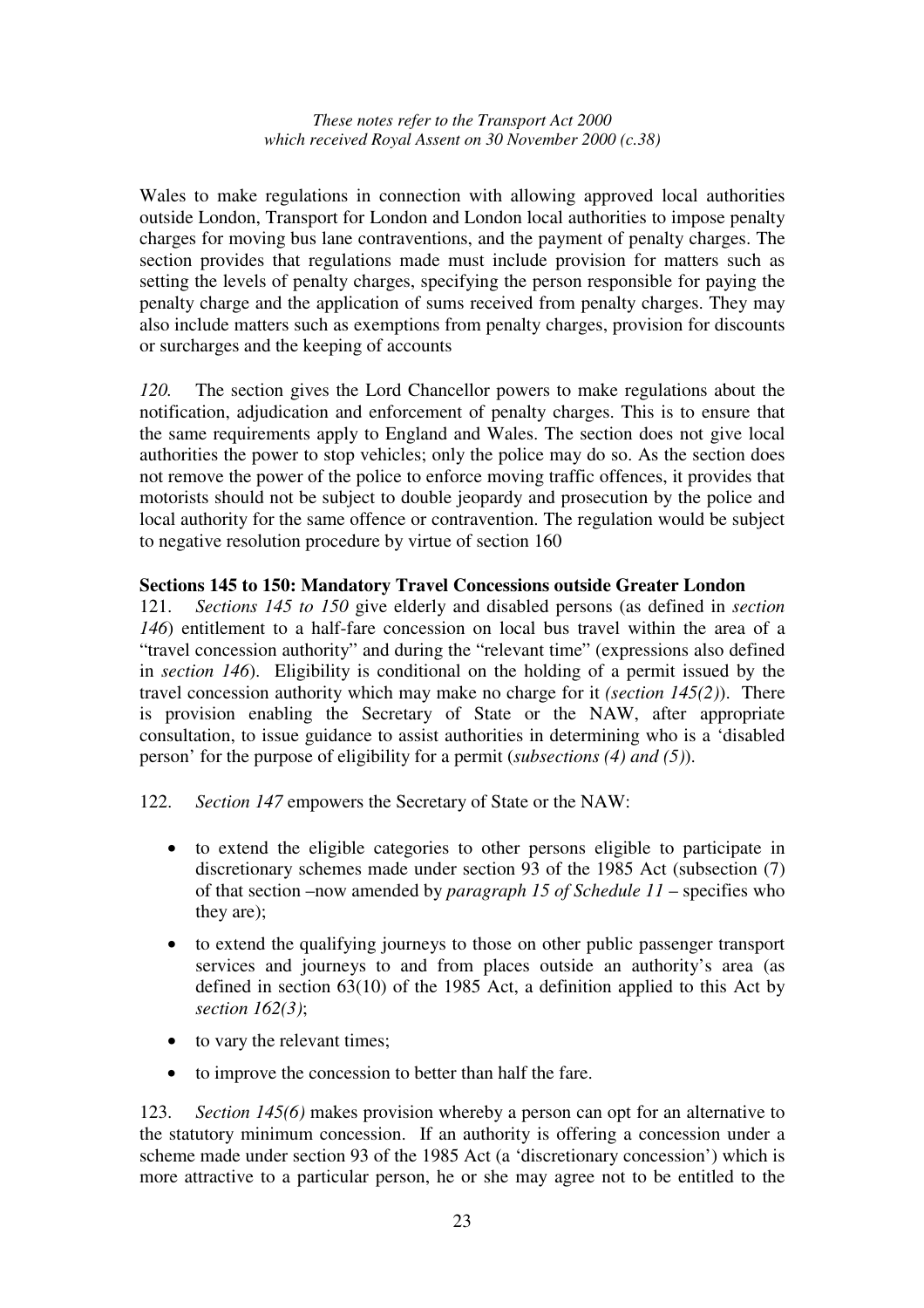mandatory concession in order to take up the discretionary concession. For example, a discretionary concession might consist of tokens which can be used on any mode of transport, an arrangement which would be more attractive to a person who finds travel by bus difficult. He or she could agree not to receive the mandatory concession in order to benefit from the discretionary scheme if the scheme so provides. The period during which such agreements are binding may, along with other matters, be prescribed in regulations.

124. *Section 148* provides that systematic failure by operators to provide the mandatory concession is an offence, attracting a fine not exceeding level 3 on the standard scale (currently £1,000).

125. *Sections 149 and 150* make provision for the reimbursement of operators by local authorities, this being based broadly speaking on the present system under the 1985 Act.

#### **Section 151: Mandatory Travel Concessions in Greater London**

126. *Section 151* makes separate provision, to similar effect, for Greater London, by modifying the provisions in the Greater London Authority Act 1999 which define when the reserve free travel scheme will be triggered. If a half-fare concession is not made available to eligible elderly and disabled persons on journeys on the London bus network (as defined in section 181(3) of that Act) beginning at specified times, who hold an appropriate travel permit (which must be issued free of charge), the reserve scheme will come into effect. The Secretary of State has power to improve the concession to better than half the fare (*section 151(12)*).

127. The categories of persons eligible to receive travel concessions over and above the mandatory half-fare concession are extended to elderly and disabled persons defined in section 240(5) of the 1999 Act as amended by *section 151(4)*. Apart from the imposition of the mandatory concession, however, nothing in the Transport Act requires any change to be made to the present voluntary free scheme agreed between the Boroughs and London Transport or to any future free scheme agreed by virtue of the 1999 Act.

#### **Sections 152(4) and 153 and Schedule 10: Competition provisions**

128. *Section 152(4)* removes the present constraint, imposed by section 92(1) of the 1985 Act, that in exercising powers to subsidise public passenger transport services under section 9A of the 1968 Act and section 63 of that Act local authorities must behave "so as not to inhibit competition", a provision which requires them to consider whether competition might be inhibited, however slightly. (The duty also applies to London Regional Transport to the extent that it still subsidises such services.) This is replaced with a new duty to have regard to the interests of the public and of operators and, in the case of local transport authorities, is modified by the provisions referred to in the next following paragraph.

129. *Section 153* introduces *Schedule 10* which contains provisions applying a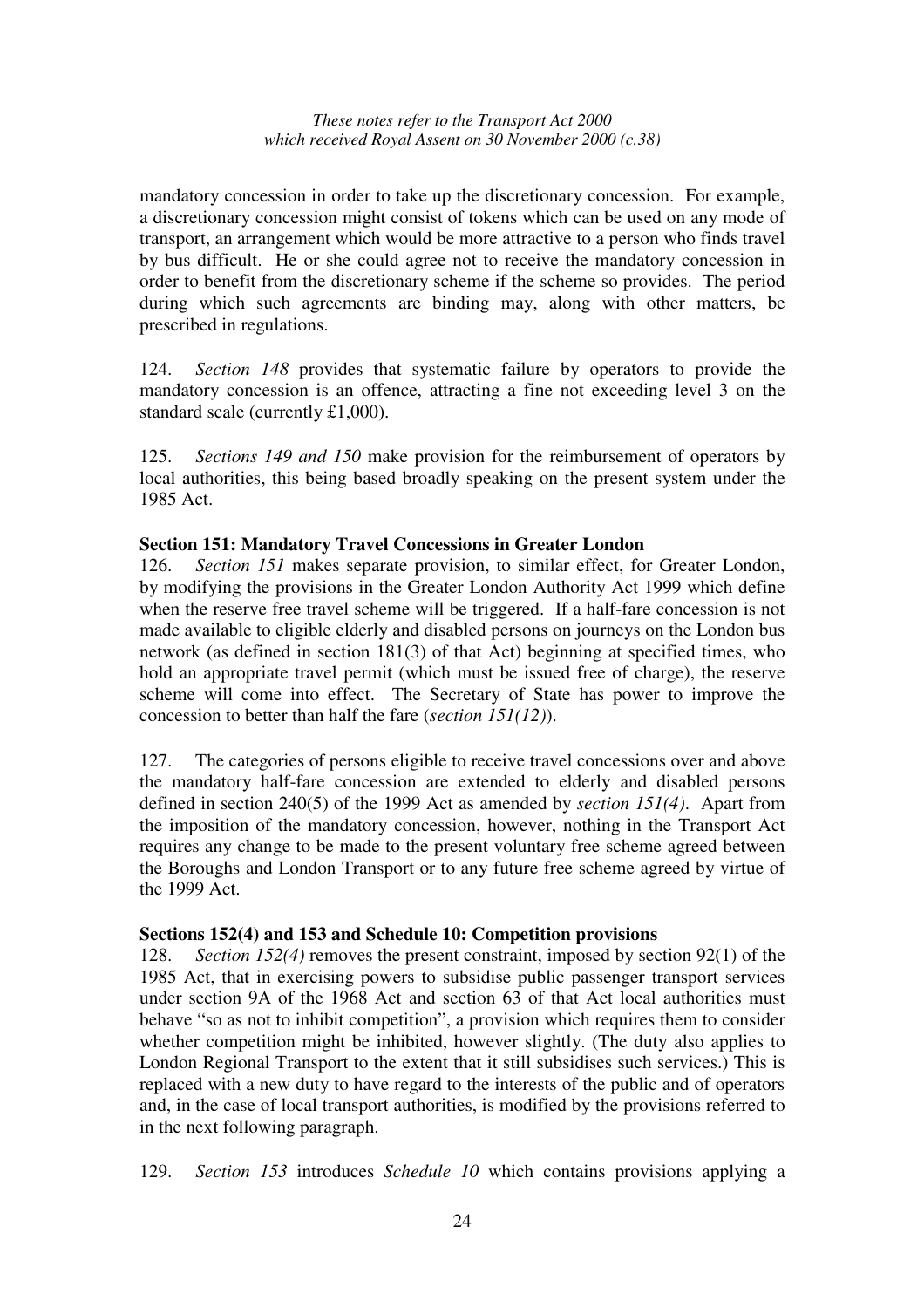competition test in relation to the exercise (including the proposed exercise) of three functions of local transport authorities, namely:

- the making and varying of QP schemes
- the making and variation of ticketing schemes
- invitations to tender and acceptance of tenders for subsidised services under the 1985 Act (see *paragraph 1* of the Schedule).

130. *Paragraph 2* of *Schedule 10* specifies that the test is met unless the exercise of a function has, or is likely to have, a significantly adverse effect on competition which cannot be justified in accordance with that paragraph. A scheme or an exercise of service subsidy functions may be justified if its purpose is one of those set out in *paragraph 2(3)* and the effect on competition is, or is likely to be, proportionate to the achievement of that purpose.

131. *Paragraphs 3 and 4* provide for a relevant authority or operator of local services to apply to the Director General of Fair Trading (the "DGFT") either before or after exercise of the function for a decision on whether it will meet or has met the competition test. *Paragraphs 5 to 10* provide for the DGFT to investigate on his own initiative, for example, after a complaint has been received. For the purpose of an investigation he is given powers to obtain information and documents by *paragraphs 6 and 7*, subject to the provisions as to confidentiality in *paragraphs 8 and 9*. Any decision made on such an application or following such investigation must be published with reasons (*paragraph 11)*.

132. The DGFT may enforce his decisions by giving to the authority or authorities exercising the function directions in accordance with *paragraph 13*, including directions to vary or revoke a scheme or to require a tender contract to be entered into with another operator.

133. *Paragraph 14* makes it an offence, punishable with a fine up to level 5 on the standard scale (£5,000), to give the DGFT false or misleading information. *Paragraph 16* makes provision for the charging of fees by the DGFT in connection with his functions under the Act.

### **Sections 152(2) and (3) and 154 to 158: Financial provisions**

134. *Section 152(2)* amends the criteria by reference to which local authorities must decide which tender to accept in the case of tenders for additional subsidised public transport services under section 9A of the 1968 Act and section 63 of the 1985 Act (which are mentioned further at paragraph 140 below). It introduces a new 'best value' test by requiring local authorities to have regard to economy, efficiency and effectiveness and also to have regard to the relevant bus strategy, and environmental issues, namely the reduction or limitation of traffic congestion, noise or air pollution. Section 89(3) of the 1985 Act (which prohibits the inclusion of employment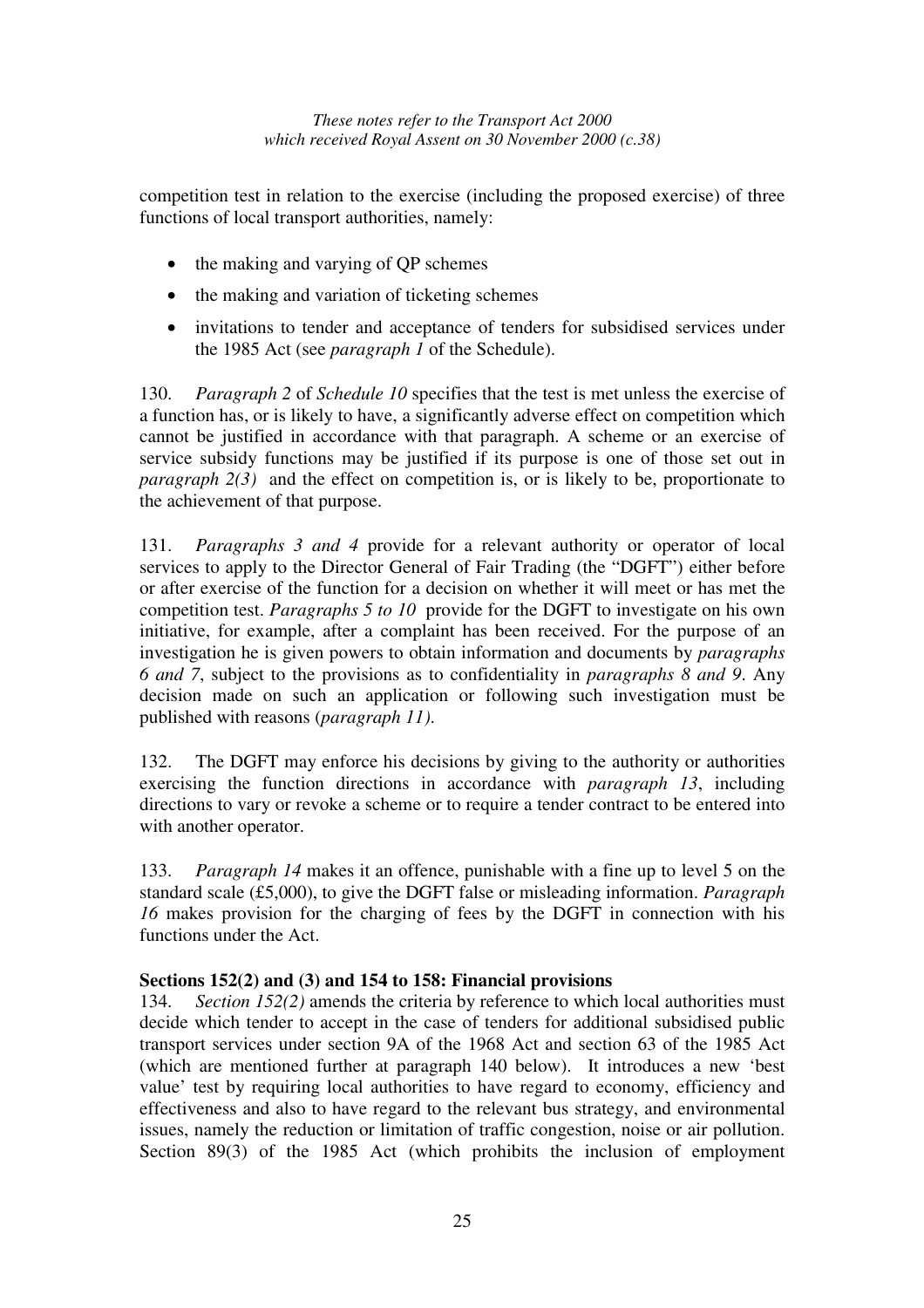conditions in the terms of tender) is repealed by virtue of *Schedule 31 (Part II)*.

135. *Section 154* makes new statutory provision for grants to bus operators, including power to make regulations as to the classes of bus services for which grant may be paid, and the method of calculation. If and when introduced, this power will replace the current Fuel Duty Rebate ("FDR") scheme under section 92 of the Finance Act 1965 with a more flexible power enabling grant to be paid by the Secretary of State or the NAW to bus operators on a different basis from the present scheme. Provision could, for example, be made for differential rates of grant to encourage the use of more environmentally friendly fuels or vehicles.

136. *Section 155* makes alternative provision to section 111 of the 1985 Act (traffic commissioners' powers in respect of unreliable or unregistered services) as from the time when FDR is replaced by *section 154*. That section presently allows the traffic commissioners to demand repayment of 20% of eligible FDR in the event of an operator being found to have contravened section 6 of the 1985 Act. Under this section, the traffic commissioners will be able to impose a financial penalty. The maximum penalty is £550 (or such other sum as may be prescribed by order *subsection*  $(3)(b)$  - multiplied by the number of vehicles the operator is licensed to use under his public service vehicle licence, representing approximately the same level of penalty as the current penalty. There will continue to be a right for operators to appeal to the Transport Tribunal, as now.

137. *Sections 156 and 157* empower the Secretary of State or NAW to make grants to local transport authorities other than PTAs (*section 156*) and to PTAs (*section 157*) for general local transport purposes. Grants may be paid subject to conditions or not. One effect of these sections is to put on a permanent statutory basis support for rural local transport in England and Wales which is currently covered by special grant reports approved annually by Parliament under section 88B of the Local Government Finance Act 1988.

138. *Section 158*, with *paragraph 22 of Schedule 11*, amends the present power of the traffic commissioner under section 111 of the 1985 Act to impose a penalty on a bus operator, if he fails "to a significant extent" to operate his services as registered under section 6 of the 1985 Act. Currently the commissioner must impose a penalty of 20% of the FDR rebate paid in the previous three months. The amendments will enable a commissioner henceforth to impose a penalty between 1% and 20% and he will no longer need to satisfy himself that the operator has failed "to a significant extent", thus allowing a more flexible, and perhaps more frequent, use of the power. (This amendment only has effect, however, until such time as section 111 is replaced by the provisions of *section 154*.)

### **Section 160 to 162 and Schedule 11: Supplementary**

139. *Sections 160 to 162* make provision for regulations and orders under Part II of the Act and introduce the minor and consequential amendments in *Schedule 11*, and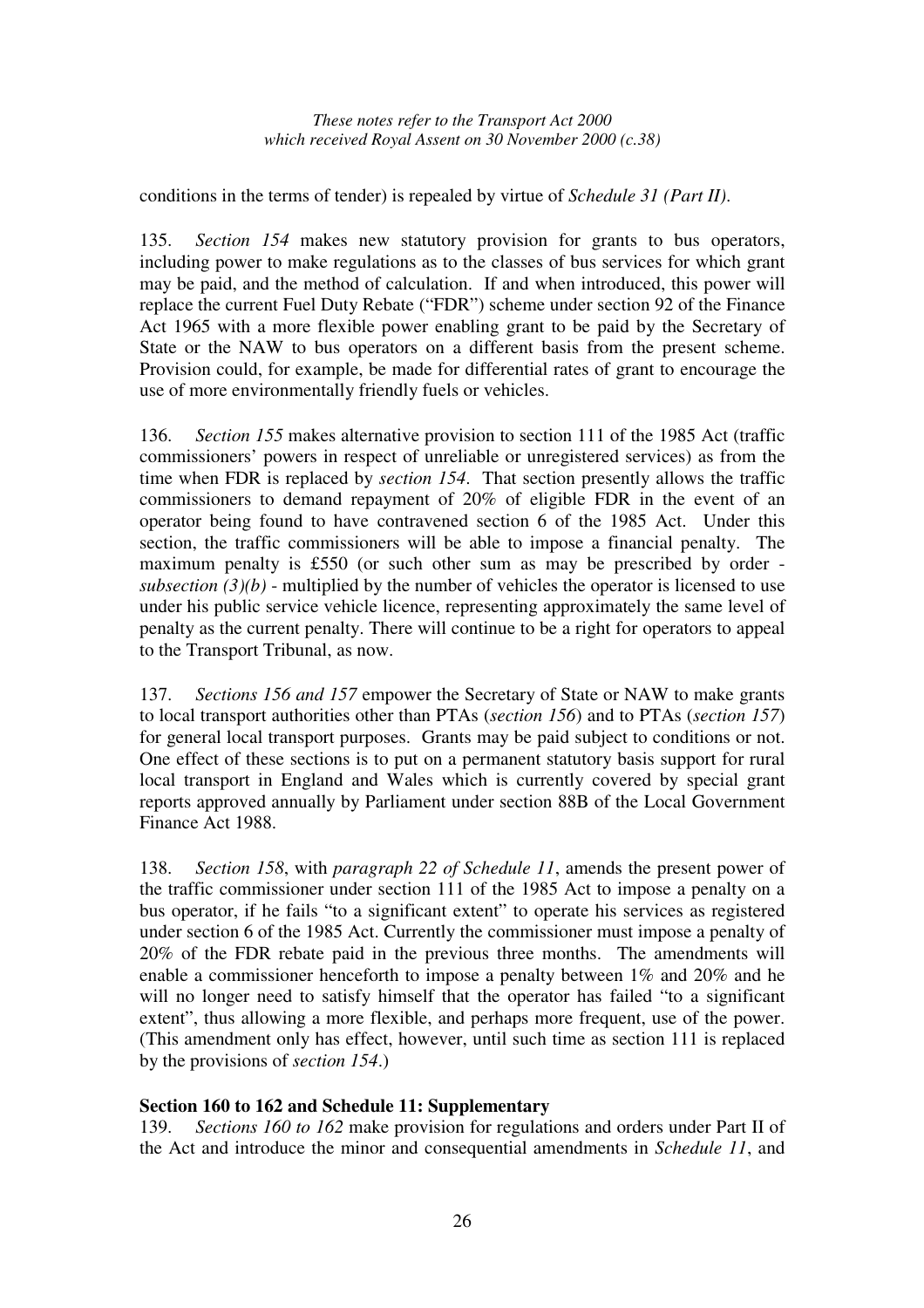provide for definitions.

140. In particular, *paragraphs 3 and 11* of *Schedule 11* amend section 9A of the 1968 Act and section 63 of the 1985 Act in two respects. First, they remove the obligation imposed on local authorities and PTAs to formulate policies as to what subsidised public transport services are required in their area. This is now replaced by the duties under sections 98 and 100 to produce local transport plans and bus strategies. The duty in those enactments to secure the provision of services which would not otherwise be provided commercially is retained. In the second place, they replace the duty, also imposed on local authorities by those sections of the 1968 and 1985 Acts, "not to inhibit competition" when exercising powers to promote public passenger transport services by a "best value" duty requiring local authorities to have regard to a combination of economy, efficiency and effectiveness.

141. *Paragraphs 5 and 13* of the Schedule remove disabilities imposed (by the Local Government Act 1972 and the 1985 Act) on local councillors who are either unpaid directors or employees of public transport companies preventing them from taking part in or voting on certain matters relating to those companies. They amend that legislation by providing that (in the case of the 1985 Act) councillors who are members of a company's controlling authority or (in the case of the 1972 Act) councillors who are members or any other local transport authority may take part and vote in debates on a local transport plan or bus strategy. (A "public transport company" is defined in section 72(1) of the 1985 Act and is, in brief, a company formed by a local council or PTA to carry on a bus undertaking, as defined in section 66 of that Act, and the company's "controlling authority" is a council or PTA.)

142. *Paragraph 7* of the Schedule amends the Road Traffic Regulation Act 1984 as regards the making or revocation of traffic regulation orders in connection with QP schemes, if the Secretary of State or NAW consents.

### **PART III: ROAD USER CHARGING AND WORKPLACE PARKING LEVY**

143. The Road User Charging and Workplace Parking Levy provisions are in three Chapters. These are:

Chapter I - Road User Charging

Chapter II - Workplace Parking Levy

Chapter III – General and Supplementary.

### **CHAPTER I: ROAD USER CHARGING**

**Sections 163 to 167: Charging schemes**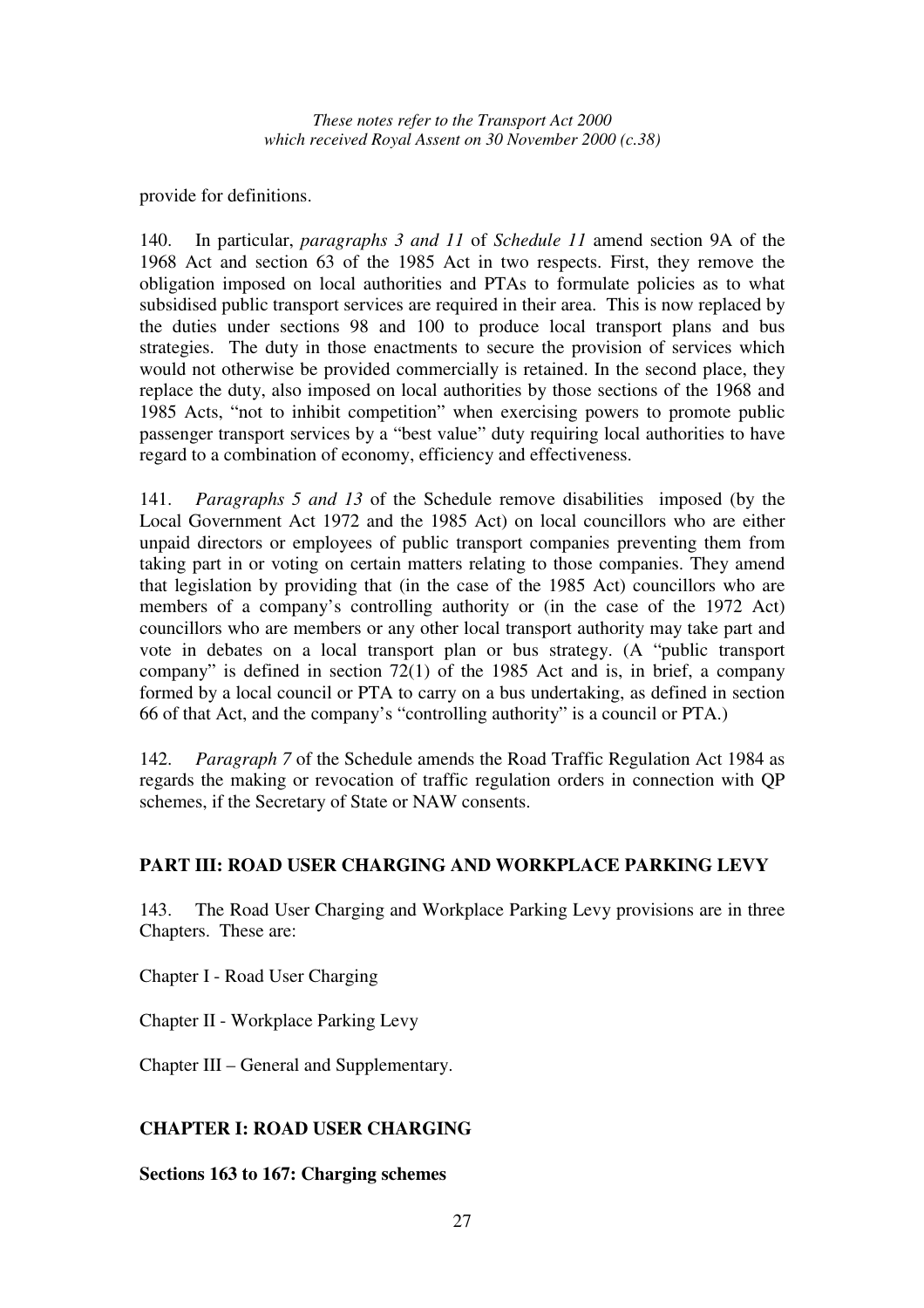- 144. *Section 163* enables road user charging schemes to be introduced by:
	- local traffic authorities outside London, acting either singly, or jointly with another local traffic authority or authorities, or with a London traffic authority or authorities (ie Transport for London, or London borough councils or the Common Council of the City of London) and;
	- by the Secretary of State or the National Assembly for Wales (NAW).

Section 163 also provides that the registered keeper of a vehicle will be responsible for paying road user charges, but allows the Secretary of State or NAW to specify other persons in certain circumstances through regulations. This would, for example, provide for the transfer of liability to the hirer, where a vehicle is subject to a valid hiring agreement.

145. *Sections 164 and 165* provide that charging schemes made by local authorities may only apply to roads for which the charging authority or authorities are the traffic authority, and that charging schemes can be introduced only in support of a local transport plan (see paragraphs 83 to 88). *Section 166*, which relates to joint local authority – London charging schemes, also provides that charging can occur only on the roads for which the participating authorities are the relevant traffic authorities, and that the scheme must support both the local transport plan(s) of the non-metropolitan authority or authorities, and the London Mayor's statutory transport strategy.

146. *Section 167* sets out the two cases where charging can be introduced on trunk roads by the Secretary of State or the NAW. The first of these is charging on trunk road bridges and tunnels of at least 600m in length. This is to allow for future cases where charging may be an option for making expensive new structures affordable, and for continued tolling on crossings when the current tolling powers are due for renewal. The Government has no plans to introduce charging on existing bridges and tunnels which are not already tolled. The second case is where a local traffic authority requests the Secretary of State or the NAW to charge on a stretch of trunk road, in order to complement a local road user charging scheme.

### **Sections 168 to 170: Making of charging schemes**

147. *Section 168* specifies that a traffic authority or authorities acting jointly, including local, Transport for London or the Secretary of State/NAW - wanting to introduce a charging scheme must do it by making an Order. If an authority wants to change or revoke a scheme, this must also be done by Order. Where the Secretary of State or NAW has introduced a charging scheme on a trunk road at the request of a local authority, it cannot be changed or revoked unless the local traffic authority which requested it has been consulted.

148. *Sections 169 and 170* define the role of the two national authorities in relation to local authority orders setting up, changing or revoking charging schemes. *Section 169* requires that all non-London local authority orders must be approved by the Secretary of State or NAW, as appropriate. Where there is a joint scheme between an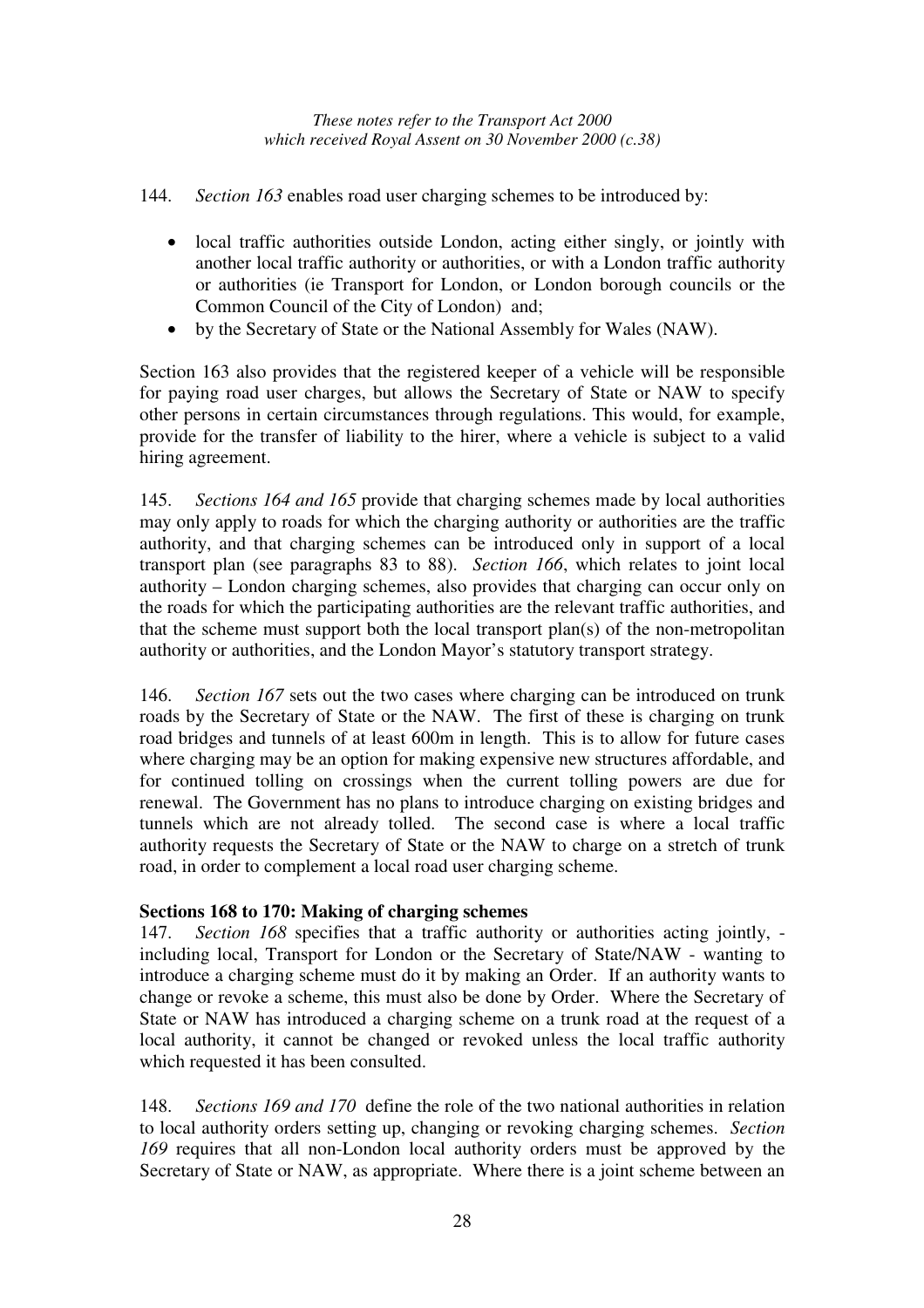English and Welsh local authority, there must be approval from both national authorities (see section 198(1) for definitions of "appropriate national authority"). Where there is a scheme run jointly by an English local authority and a London authority, approval will be needed from the Secretary of State and the Greater London Authority. In all cases, the approving authority can make modifications to the order.

149. Under section 169(2) the Secretary of State or the NAW will be able, by regulations, to waive the requirement for his/its consent. This will allow, for example, local authorities to make minor changes to their schemes through more streamlined, simplified procedures, provided certain conditions are met. In the longer term, it may be possible to broaden the scope of the waiver given by regulations. Orders revoking charging schemes do not need the approval of the Secretary of State or NAW.

150. *Section 170* provides for charging authorities to consult and hold inquiries, and for the Secretary of State or the NAW to consult or hold an inquiry on their own schemes, or require additional consultation or an inquiry to be held before granting approval for a local authority scheme. It also sets out the arrangements for the allocation for costs for inquiries.

### **Sections 171 to 172: Contents of charging schemes**

*151. Section 171* sets out the basic elements which must be included in the order establishing the charging scheme - the roads to be charged, and how the charges are defined, the classes of motor vehicles which will be charged, the levels of charge, and the duration of the scheme. These elements are for the charging authority to determine. *Section 171(3)* ensures that charging powers cannot be used purely as a charge on parked vehicles.

152. *Section 171(5)* describes some of the factors by which different charges might be imposed, but this is not an exhaustive list. *Section 171(7)* allows the charging scheme to require documents or equipment to be carried in or fitted to a vehicle when it is on a charged road. This gives charging authorities the power to ensure that everyone who enters a scheme must have a permit or electronic payment unit in their vehicle, or have to pay a penalty charge. *Section 172* provides the power for regulations to set exemptions from charges, reduced rates or limits on charges which will apply to all charging schemes. The Secretary of State will be able to set exemptions, reduced rates or charging limits applying to all local authority schemes in England (and has powers to set exemptions in London under the Greater London Authority Act 1999 ("the 1999 Act")). This could be used for an exemption, for example, for emergency vehicles or disabled persons. The NAW also has powers to set exemptions, reduced rates or limits applying to Welsh local charging schemes. Subject to these regulations, *section 172(2)* provides that any charging scheme will be able to set additional exemptions, reductions or limits as the authority wishes, subject to approval.

### **Sections 173 to 175: Enforcement of charging schemes**

153. *Sections 173 and 175* allow the appropriate national authority and Lord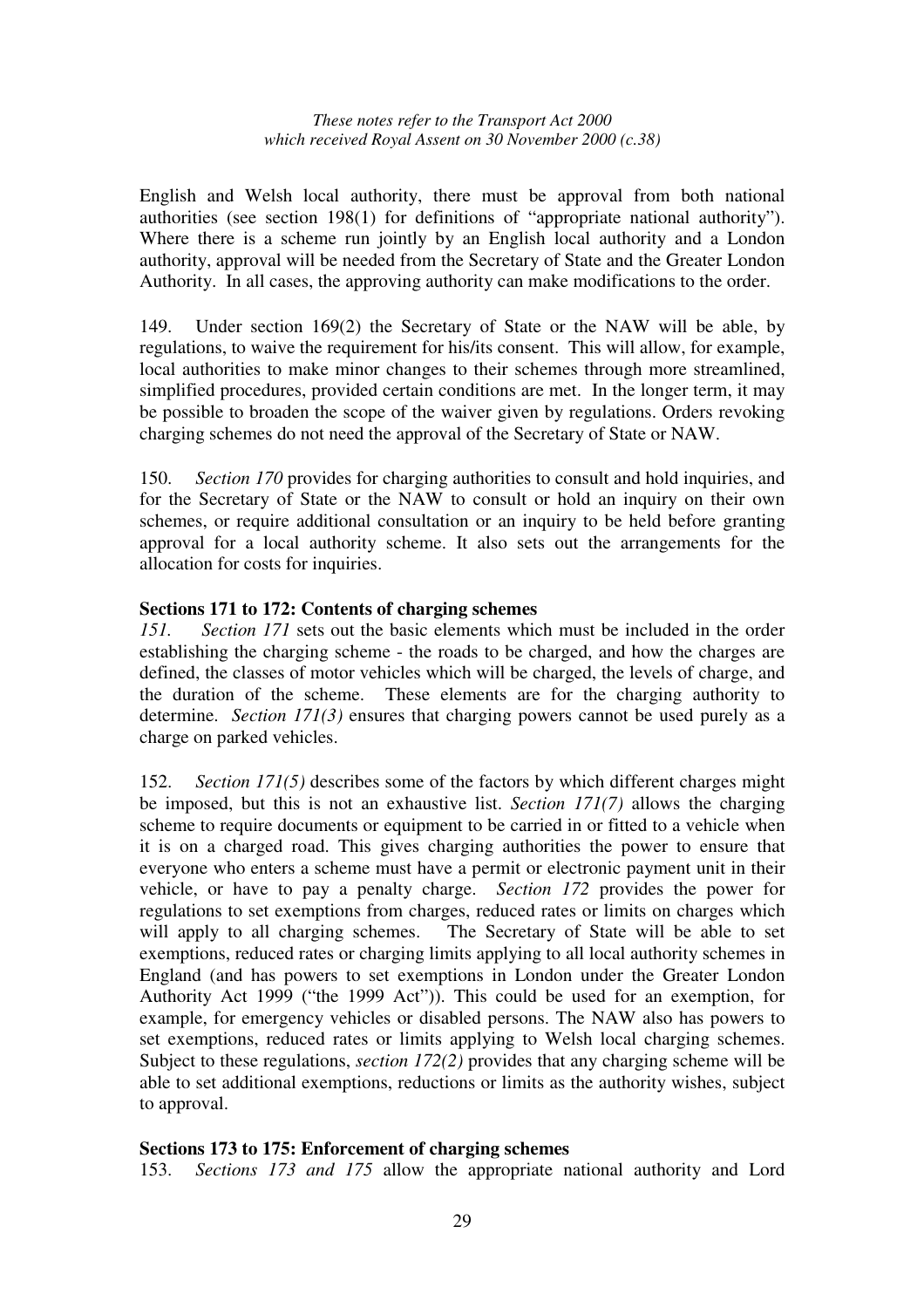Chancellor to make regulations to provide for the fair and effective enforcement of road user charging schemes. This includes arrangements for adjudication. The Act provides that non-payment of a road user charge will be a civil matter rather than a criminal offence, and outstanding charges will be recoverable as a civil debt. Charges will not apply to vehicles that are not on the road. It is expected that the registered keeper of a vehicle will generally be liable to pay any penalty charges, but that there will be a defence where the vehicle has been stolen. Deliberate tampering with documents or any in-vehicle or roadside equipment with intent to avoid payment or being identified as having failed to pay a charge by obscuring a vehicle licence plate to avoid identification following non-payment. are more serious cases and will therefore be subject to criminal rather than civil law. *Sections 174* and *175* provides powers for the appropriate national authority to make regulations to allow enforcement actions such as the examination of vehicles and equipment, and immobilisation, removal, storage and disposal of vehicles. They also allow the seizure of evidence and provide for criminal offences where the exercise of enforcement powers are hindered or immobilisation devices and notices removed without authority.

#### **Sections 176 to 177: Supplementary**

154. *Section 176* allows charging authorities to install and maintain any equipment or buildings in connection with effective operation of a charging scheme. It als provides for the Secretary of State and NAW to prescribe in regulations the basic specifications for roadside equipment, so that all schemes will be technically interoperable.

155. *Section 177* allows the Secretary of State or the NAW to direct a charging authority to put up traffic signs on their land in relation to a charging scheme; and to direct any authority to put up traffic signs in connection with a trunk road charging scheme.

### **CHAPTER II: WORKPLACE PARKING LEVY**

#### **Sections 178 to 182**

156. *Section 178* defines the concept of licensing schemes, and enables licensing schemes to be introduced by a local traffic authority outside London, either singly or jointly with another local traffic authority or authorities or with a London traffic authority or authorities. A licensing scheme is the mechanism for collecting the workplace parking levy. It will be for local authorities to decide whether or not to bring forward a scheme. Section 178 also provides that the occupier of a premises will be responsible for paying charges, but allows the Secretary of State or NAW powers to specify other persons in certain circumstances through regulations.

157. The occupier of a premises will be required to apply to a local authority for a licence to park up to a stated maximum number of vehicles ("licensed units") at the premises, and pay the appropriate sum based on the charge per unit. Local authorities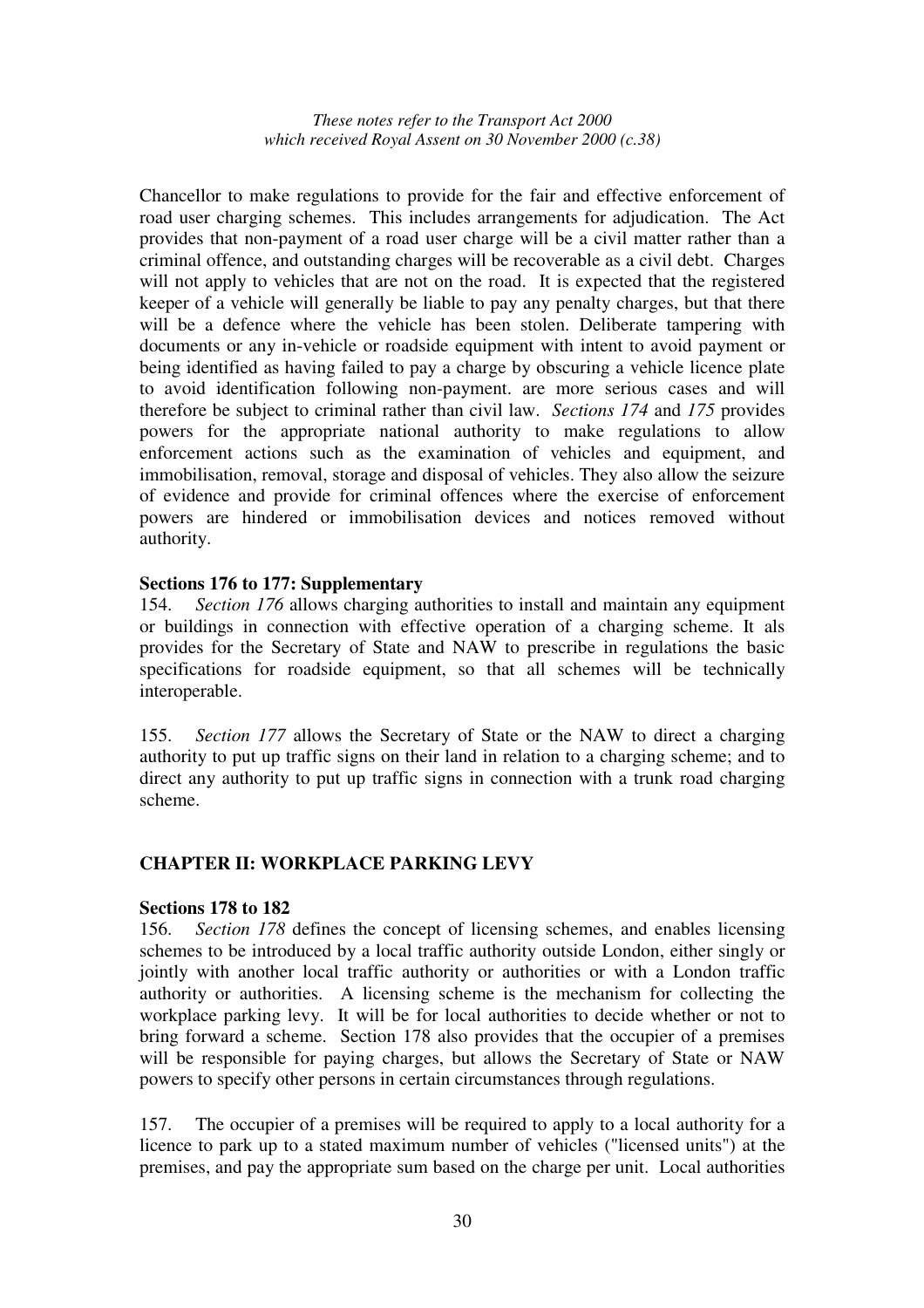will be obliged to issue the licence for the number of units requested - they will not be able to use this mechanism as a means of directly controlling the number of parking places the person provides.

158. *Sections 180 to 181* allow licensing schemes to cover any part of the area of the authority or authorities making the scheme, and require that a scheme must be in support of the relevant local transport plan or plans (see paragraphs 108 to 113), or, in the case of a joint scheme involving a London authority the transport strategy prepared and published by the Mayor.

159. *Section 182* provides the detailed definition of workplace parking. The definition is designed to include all forms of parking by those attending premises where they will carry out their work. The parking can be at or in the vicinity of the workplace - this is intended to catch, for example, parking at a car park adjacent to the workplace, but to exclude parking at a park and ride site or station car park, where the worker makes a further journey to reach the workplace. It also is designed to include parking provided by arrangement with a third party - for example where an employer has a contract with a nearby car park company to provide a certain number of spaces for its workforce.

160. Included in the definition is parking by the employer himself, his employees, suppliers, business customers or visitors, and pupils or students at an educational establishment. Suppliers can mean, for example, a photocopier engineer called out to make repairs, or an external consultant providing advice on site. The definition also includes members of organisations such as a recreational club or Chamber of Commerce, but only when they are engaged in the carrying on of any business of the body. Section 182 also includes a power for the Secretary of State or NAW to change this definition by regulations. This power is designed to allow the prompt closure of any loopholes which the definition may contain. It does not provide for the extension of the scope of the levy beyond workplace parking to, for example, customer leisure or retail parking.

#### **Sections 183 to 185: Making of licensing schemes**

161. *Sections 183 to 185* closely follow section 168 to 170 in Chapter I on road user charging, setting out the order-making process for introducing a licensing scheme.

#### **Sections 186 to 188: Contents of licensing schemes and licences**

162. *Section 186* sets out the basic elements which a licensing scheme must contain, and allows for variations in the charges according to different days or times of day, different parts of the licensing area, different classes of motor vehicles or different numbers of licensed units. For example, an authority will be able to choose to apply the levy only to parking during normal office hours on weekdays, to charge different rates for two-wheeled vehicles, or to set a sliding scale so that the charge per vehicle increases or decreases above certain thresholds.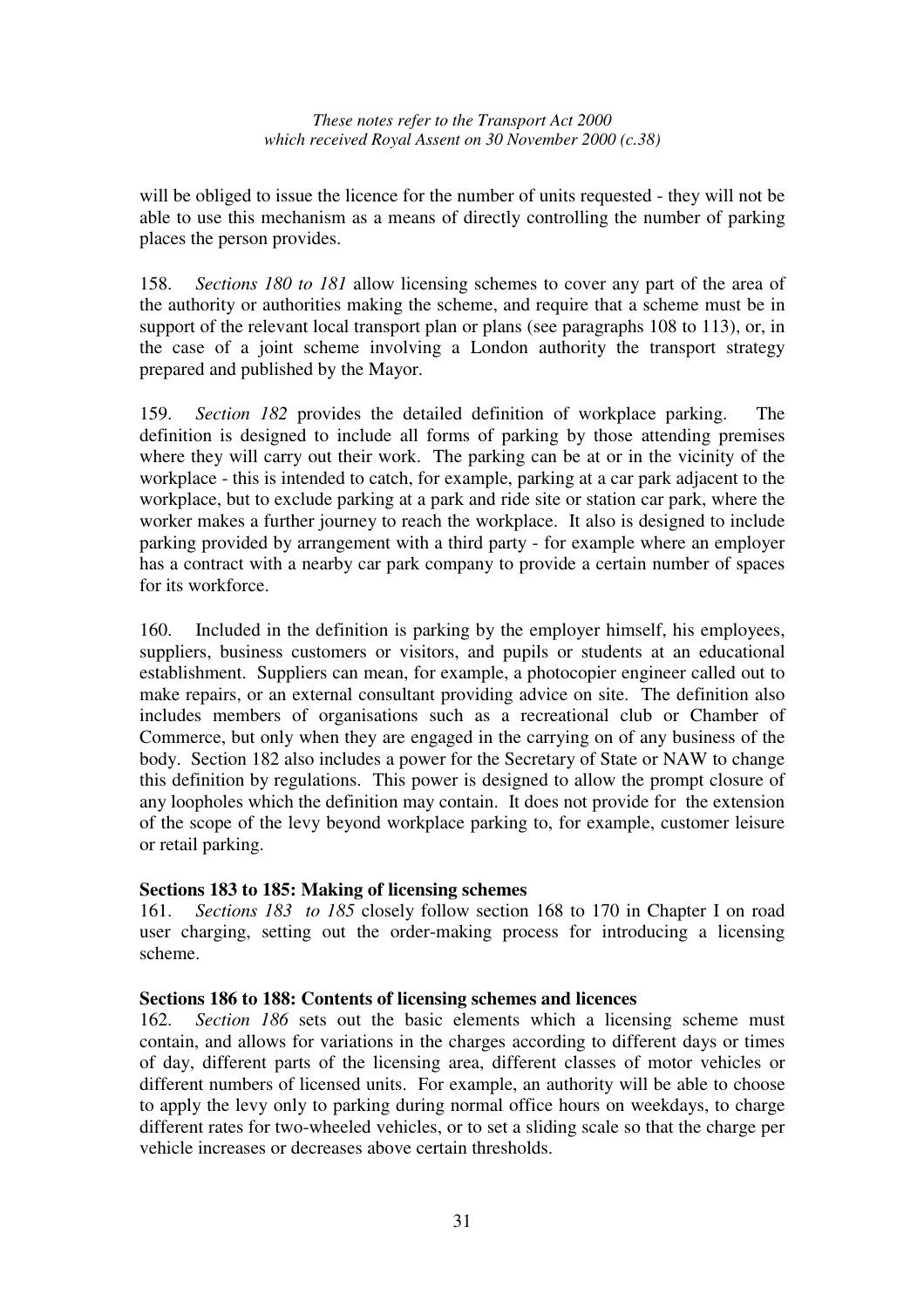163. *Section 187* mirrors section 172 in Chapter I in granting powers to set exemptions, reduced rates or limits on workplace parking charges by regulations.

164. *Section 188* sets out the essential elements that must be included in a licence under a licensing scheme. Licences may not be granted for a period of greater than one year.

#### **Sections 189 and 190: Enforcement of licensing schemes**

165. *Section 189* largely follows section 173(1) to (3) in Chapter I, in providing for regulations to set out the enforcement requirements for licensing schemes*. Subsection (3)* makes the occupier of a premises liable to pay parking levy penalty charges but allows the Secretary of State or NAW to specify other persons in certain circumstances. *Subsection (4)* enables the regulations to specify arrangements for adjudication and enforcement of licensing schemes. *Section 190* allows for a right of entry to premises by an authorised official to check that workplace parking is appropriately covered by a licence. It also creates an offence of intentionally obstructing an authorised official in the exercise of these powers.

### **CHAPTER III: GENERAL AND SUPPLEMENTARY**

166. The following sections are common to both road user charging (Chapter I) and the workplace parking levy (Chapter II).

167. *Section 191* introduces the financial provisions in Schedule 12. *Section 192* allows charging/licensing authorities to spend money on operating a charging or licensing scheme, and to enter into contracts with third parties for the implementation and operation of a scheme. *Section 193* allows for guidance to be issued. *Section 194* allows various bodies carrying out statutory functions to share information in relation to charging schemes or licensing schemes. This will allow, for example, information needed for enforcement purposes to be given by the Driver and Vehicle Licensing Agency ("DVLA") to the charging authority, but ensures that such information must only be used in connection with charging or licensing schemes. *Section 195* gives a regulation-making power to the Lord Chancellor to provide for appeals in respect of schemes. *Section 196* ensures that this Part applies to the Crown and its agents.

168. *Section 197* establishes that regulations are exercisable by statutory instrument; most will be subject to the negative resolution procedure in England, the power to amend the definition of workplace parking in section 182(5), and the powers to change hypothecation provisions in *Schedule 12* will be subject to affirmative resolution procedure in the House of Commons, and such regulations will be subject to approval by the Treasury.

169. *Section 198* provides definitions, *section 199* invokes *Schedule 13* which makes amendments to the equivalent provisions to the GLA Act 1999, and *section 200* exempts roads included in the road user charging scheme from local non-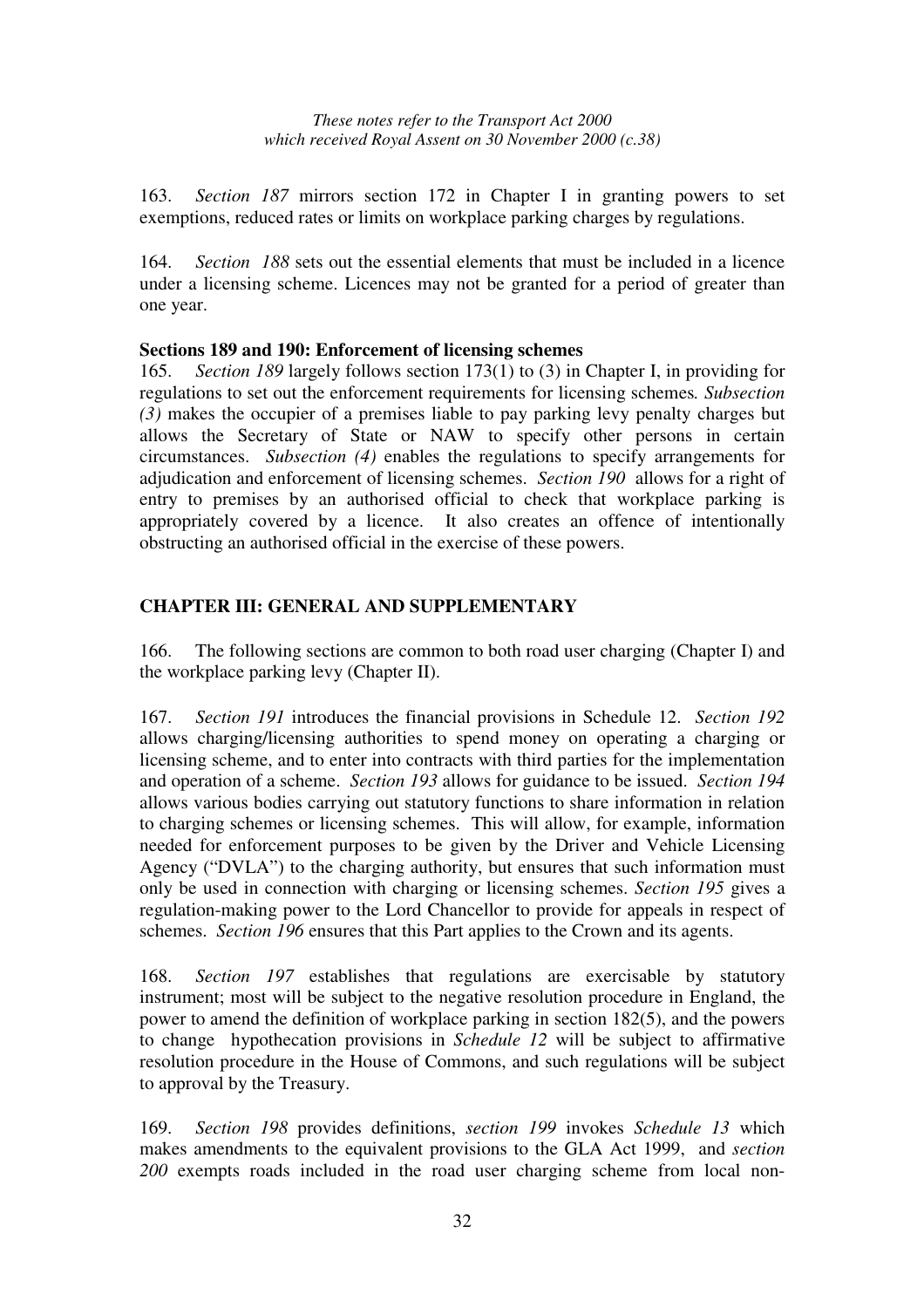domestic rates.

### **Schedule 12**

170. *Schedule 12* contains the financial provisions for road user charging and workplace parking levy schemes.

171. *Paragraph 2* defines net proceeds. In broad terms, once the gross proceeds have been received under a scheme, the charging authority will subtract the expenses of establishing or operating the scheme to give the net proceeds. *Paragraph 2(2)* allows the Secretary of State or the NAW to make regulations determining how net proceeds for local schemes are to be arrived at, and by regulations to treat certain wider expenses as deductable from gross proceeds in the case of a trunk road charging scheme. These relate to the costs of constructing, improving or maintaining the charged road. This will particularly apply to private finance contracts where a private operator may be contracted to build or maintain a road or structure as well as operating the charging scheme on it.

172. *Paragraph 2(4)* allows a complementary trunk road charging scheme and the local authority scheme which it complements to include the expenses of either scheme within its own expenses. This will allow flexibility for local authorities and the Secretary of State/NAW to agree to apportion costs between the complementary schemes as is most appropriate.

173. *Paragraphs 3 and 4* deal with the apportionment of the net proceeds of a joint scheme or of a complementary trunk road charging scheme and the local authority scheme it is supporting.

174. *Paragraphs 5 and 6* cover the accounts and funds charging or licensing authorities are required to keep and the treatment of deficits and surpluses between financial years. *Paragraph 5* allows the Secretary of State or NAW to make regulations governing the keeping and publication of accounts.

175. *Paragraph 7* sets out how net proceeds can be spent for schemes starting in the 10 years after commencement of the charging powers in the Act. It requires that net proceeds will be "hypothecated" and can only be spent in support of the authority's local transport plan for the first ten years of a scheme's life. It also makes provision for joint schemes, including ones involving a London charging authority where their share of proceeds must be spent in line with the Mayor's transport strategy.

176. *Paragraph 7* also allows periods of hypothecation that are longer than 10 years to be agreed by the Secretary of State or NAW at the outset for individual schemes. It also allows regulations to make provision, where a scheme is revoked and restarted, or modified, to judge whether the same or a different scheme can be regarded as being in force for deciding when the period of hypothecation starts or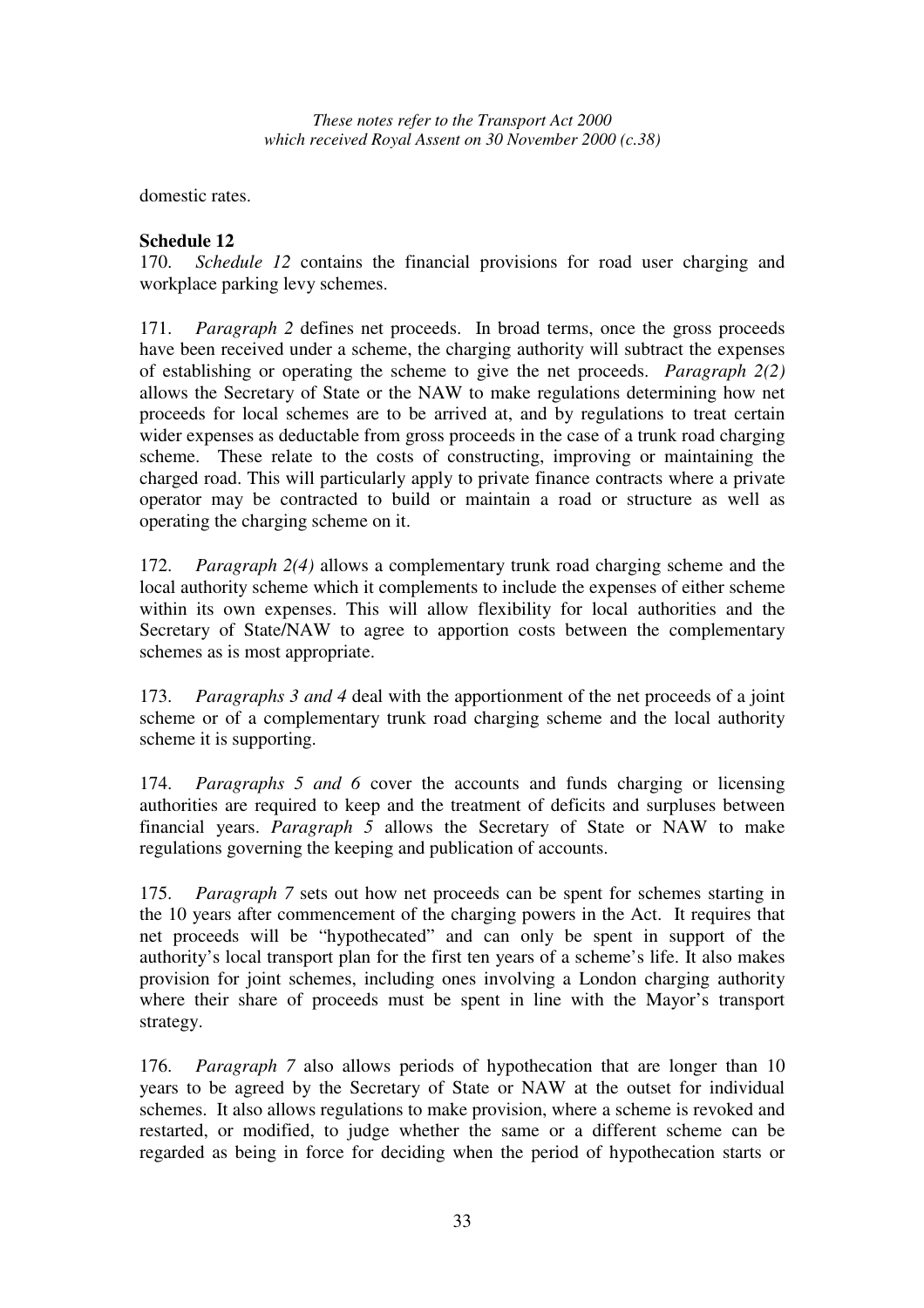ends.

177. *Paragraph 8* provides that after the period of hypothecation local authorities must spend net proceeds in accordance with regulations made by the Secretary of State. It would also allow the Secretary of State or NAW to provide that schemes starting later than 10 years after the commencement of the charging powers could be included in *paragraph 7*'s hypothecation requirements. *Paragraph 8* requires that local authorities must spend net proceeds only on things that offer value for money, and allows the NAW and the Secretary of State to issue guidance.

178. *Paragraphs 9 and 10* require local authorities outside London to prepare a 10 year general plan for spending proceeds, and more detailed plans linked to the timetable for preparing local transport plans. These have to be agreed by the Secretary of State or the NAW. *Paragraph 12* allows the Secretary of State, in consultation with the Greater London Authority, to make regulations about the application of revenues from joint schemes involving a London charging authority.

179. *Paragraph 13* covers the application of revenues from trunk road charging schemes. Schemes that are complementary to local authority charging schemes have parallel arrangements; the Secretary of State or the NAW will keep the revenue for 10 years from the start of a scheme where that scheme is started within 10 years of the legislation coming into force. The revenue must be spent on transport purposes. *Paragraph 13(2)* allows that 10 year period to be extended by regulations. The proceeds of trunk road bridge and tunnel charging schemes will be available for use of the Secretary of State or NAW for 10 years from the start of the scheme, whenever that is.

### **Schedule 13**

180. *Schedule 13* contains amendments to Schedules 23 and 24 to the 1999 Act. In particular it extends a number of the provisions referring to the operation of charging and licensing schemes contained in this Act to London.

### **PART IV: RAILWAYS**

181. The Railways provisions are in three Chapters. These are:

Chapter I - The Strategic Rail Authority

Chapter II - Other provisions about Railways

Chapter III - Supplementary.

### **CHAPTER I: THE STRATEGIC RAIL AUTHORITY**

### **Sections 201 to 204 and Schedule 14: The Strategic Rail Authority**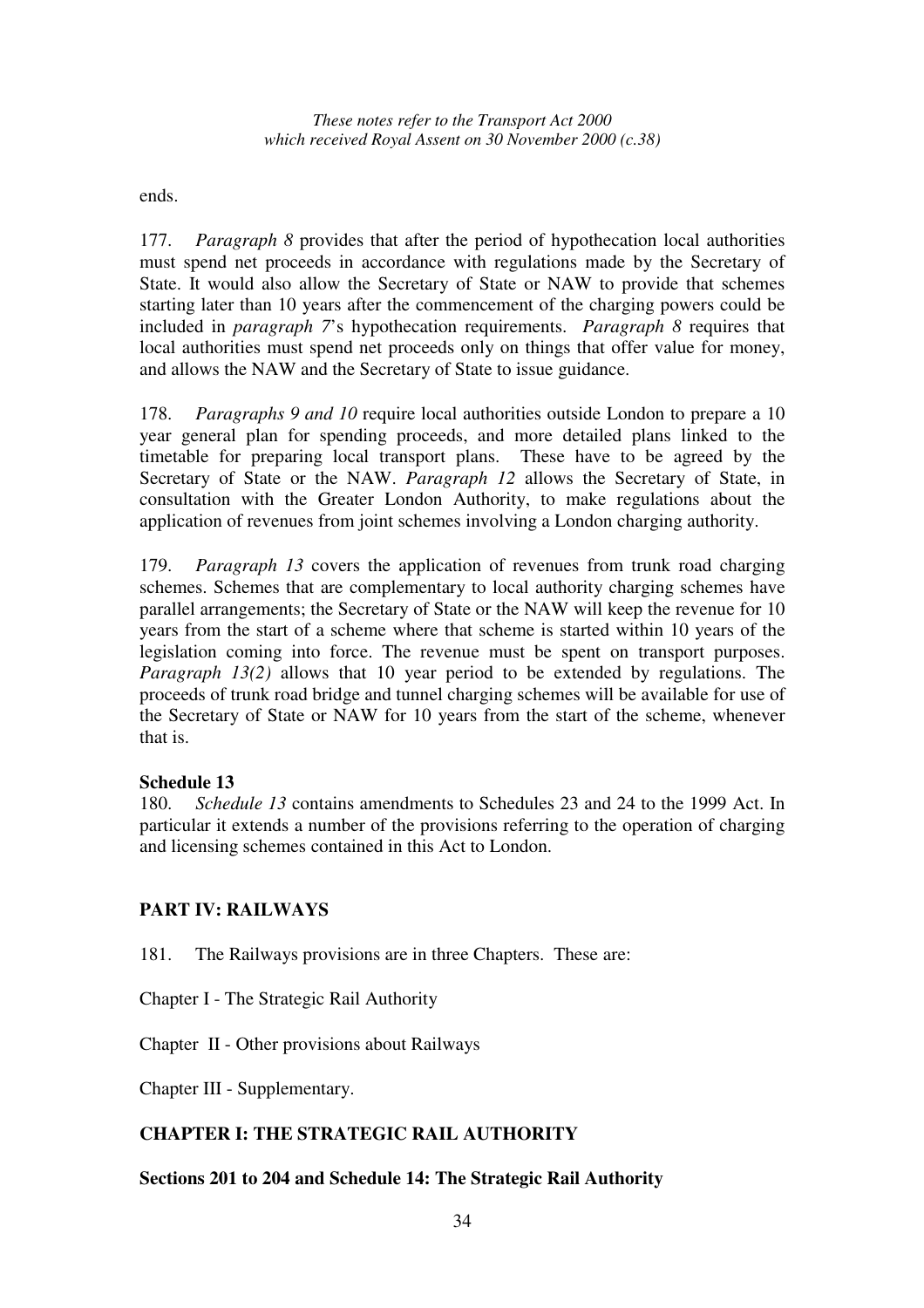182. *Sections 201 to 204 and Schedule 14* provide for the establishment of the Strategic Rail Authority ("the Authority"). The Authority will be a body corporate and will have between eight and fourteen members. Members will be appointed by the Secretary of State who may, by order made by statutory instrument, substitute different figures for the minimum and maximum membership of the Authority. In making appointments the Secretary of State is to have regard to the desirability of appointing persons who have experience of, and shown capacity in, some matter relevant to the functions of the Authority. One member of the Board is to be appointed after consultation with the National Assembly for Wales, and one after consultation with the Scottish Ministers. In making these appointments the Secretary of State will need to have regard to the desirability of appointing a person who is familiar with the special requirements and circumstances of Scotland or of Wales.

183. The Authority will not be a Crown body but will be a Non-Departmental Public Body. The Authority's staff will not be civil servants. The chairman of the Authority is to be appointed by the Secretary of State and the other members (including any deputy chairman) are to be appointed by the Secretary of State after consultation with the chairman. The Authority appoints it own chief executive, with the Secretary of State's approval, who is to be appointed a member of the authority.

184. *Schedule 14* covers provision for the appointment, tenure and remuneration of the members and staff of the Authority and for procedural matters. *Paragraph 1(4)* makes standard provision for the Secretary of State to remove any member from office on the grounds of incapacity or misbehaviour. The Authority will have the power to make pension provisions for its staff, including the administration of Principal Civil Service Pension Scheme arrangements. The Schedule sets out provisions as to members' interests and conduct to prevent conflicts of interest arising.

185. Schedule 14 also provides for the financing of the Authority. The Authority will be funded by the Secretary of State, and will also be entitled to borrow money, both from the Secretary of State and temporarily from other sources (eg by overdraft or bridging facility) with the consent of the Secretary of State and the approval of the Treasury. Restrictions on borrowing and a borrowing limit are set out. Provision is made as to the terms of any loans from the Secretary of State. The requirements for accounts and audit are set out, the Authority's accounts are to be audited by the National Audit Office. The Secretary of State is allowed to guarantee sums borrowed by the Authority, and the procedures which must be followed to facilitate this are laid down. The Schedule allows the Secretary of State to require the payment to him of sums which are received by the Authority, in particular where these are surplus. The Secretary of State is also able to make regulations for the purposes of eliminating or reducing the Authority's liabilities to tax.

186. The Authority is permitted to set up committees and sub committees and is allowed to delegate functions to its members, staff, committees and sub-committees and wholly owned subsidiary companies.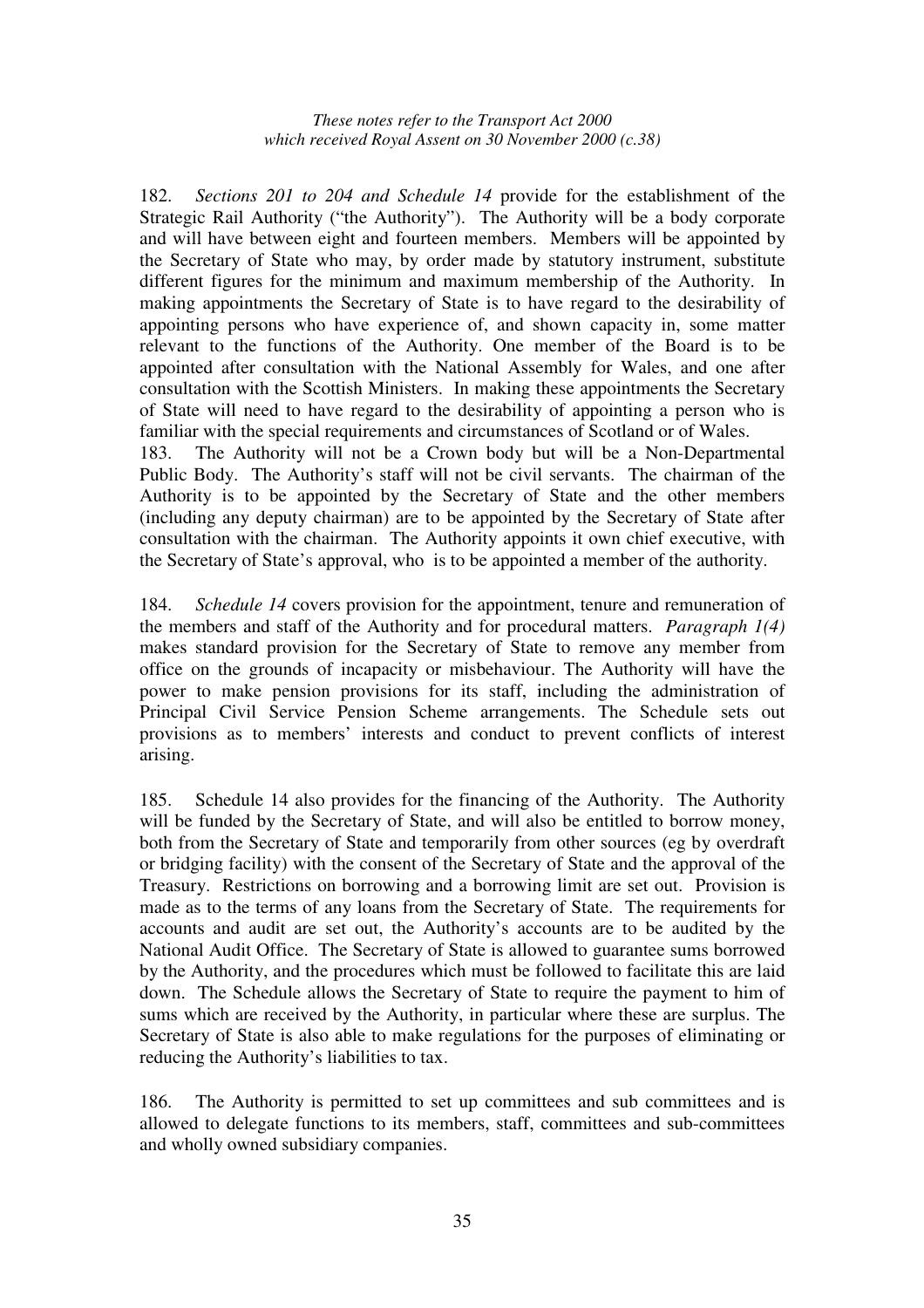187. The Secretary of State is required to prepare and to update a financial framework for the Authority which will determine the rules and principles by which the Authority must run its own finances and matters relating to its employees.

#### **Sections 205 to 210: Purposes, Strategies and Exercise of Functions**

188. *Sections 205 to 210* set out the framework within which the Authority must work to bring strategic leadership to the railway industry, with a hierarchy of purposes, strategies and duties. They set out purposes for which the Authority is established and how it should seek to achieve those purposes.

189. *Section 205* sets out the primary, high level, purposes of the Authority: what might be called its "objectives" or "mission". These purposes are:

- to promote the use of the railway network for passengers and freight;
- to secure the development of the railway network; and
- to contribute to the development of an integrated system of transport of passengers and freight.

190. The Authority has to explain how it will give effect to these purposes through strategies which it must formulate and keep under review (*section 206*). These will still be at a high level. One strategy must relate to services in various parts of Great Britain for facilitating the use of the Channel Tunnel.

191. The Authority must consult the Rail Regulator, the Scottish Ministers, the National Assembly for Wales, and other persons as it thinks fit, before formulating a strategy and as part of keeping its strategies under review. The Authority is to publish its strategies. The Secretary of State has the power to give directions and guidance to the Authority as to, for example, the matters to be covered by the strategies. Any directions and guidance issued to the Authority are to be published (see *section 209*).

192. The Authority will need to exercise its functions (that is all the powers and duties which it has in *sections 211 to 222*, both those inherited from the Franchising Director, the British Railways Board, the Rail Regulator and the Secretary of State and those freshly conferred by the Act) with a view to furthering its purposes in accordance with any strategies which it has formulated (*section 206*). It will also need to exercise its functions in a manner best calculated to achieve the considerations set out in section *207(2)(a)* to *(f)* and to have regard to the considerations in *section 207(3).*

193. The considerations in *sections 207(2)* and *(3)* are broadly aligned with the Regulator's duties under section 4 of the Railways Act 1993 ("the 1993Act") (as amended by the Act). If they pull in different directions the Authority will need to do what it considers to be most appropriate, balancing all relevant considerations.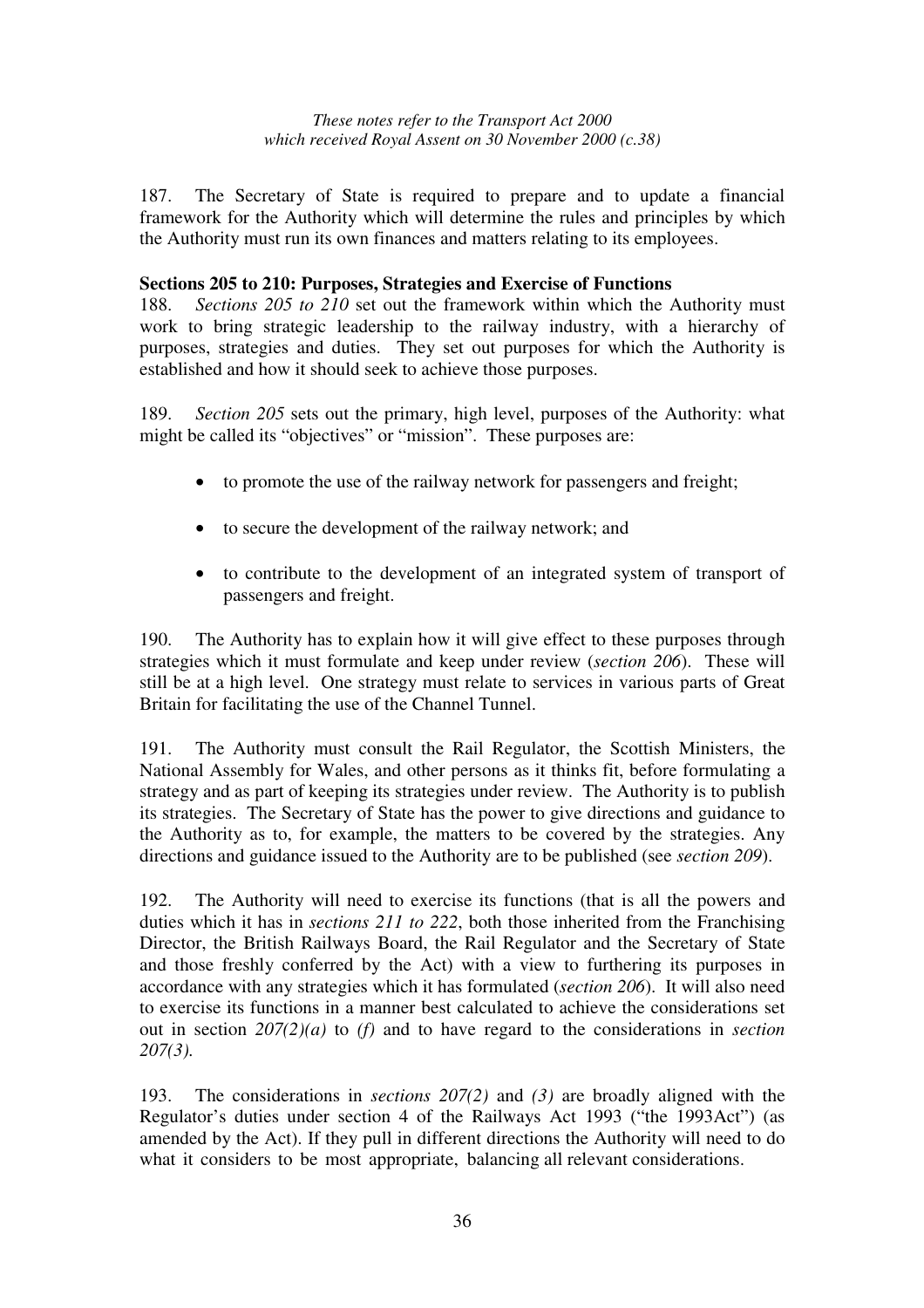194. The term "users" in section 207(2)(a) includes passengers, freight customers, train service operators and, where appropriate, railway facility providers. "Railway services" is defined in section 82 of the 1993 Act and covers passenger, freight, light maintenance, station and network services.

195. The Authority must ensure that any payment made, or other financial assistance given, by it are such as it reasonably considers will further its purposes economically and efficiently. This duty includes all payments made by the Authority, whether by way of grant, under a franchise agreement, or under any other agreements made to secure provision, improvements etc. of services. This provision is based on a similar duty laid on the Franchising Director in section 5 of the 1993 Act (which will be repealed) and is often referred to as the "value for money" duty.

196. The Secretary of State may give directions and guidance to the Authority as to what it should do to achieve its purposes in a way best calculated to balance the various section 207 considerations. The Secretary of State may also direct the Authority not to exercise a function in a particular manner or not to exercise it without first consulting him or obtaining his consent. For example, the Secretary of State may direct the Authority that they may only set up freight grant schemes which comply with European obligations. However, the Authority's duty to obtain value for money in any payments which it makes or any other financial assistance which it gives cannot be overidden by the directions and guidance.

197. The Scottish Ministers may also give directions and guidance to the Authority for services which start and end in Scotland. The Authority must implement these provided that they do not conflict with the Secretary of State's directions and guidance or the Authority's financial framework. The Scottish Ministers may also give directions and guidance on Scottish sleeper services, which the Authority must implement provided that they do not conflict with the Secretary of State's directions and guidance or the Authority's financial framework, and provided they do not impact on other services or the non-Scottish budget. The Scottish Ministers may, in addition, give advice to the Authority on all other cross border services (ie the non sleeper services).

198. *Section 210* protects transactions of the Authority from being invalidated on the grounds merely that it has failed to comply with a requirement to take proper account of all the considerations in sections 207 and 208.

### **Sections 211 to 222. Securing the provision of railway services and assets etc**

199. *Sections 211 to 222* describe the main functions and powers of the Authority, including ones transferred from the Franchising Director, the Rail Regulator, the Secretary of State and the British Railways Board ("BRB").

200. Under *section 211* the Authority has power to enter into agreements for the purpose of securing the provision, improvement or development by others of any railway services or assets or for any other railway related purpose. This includes a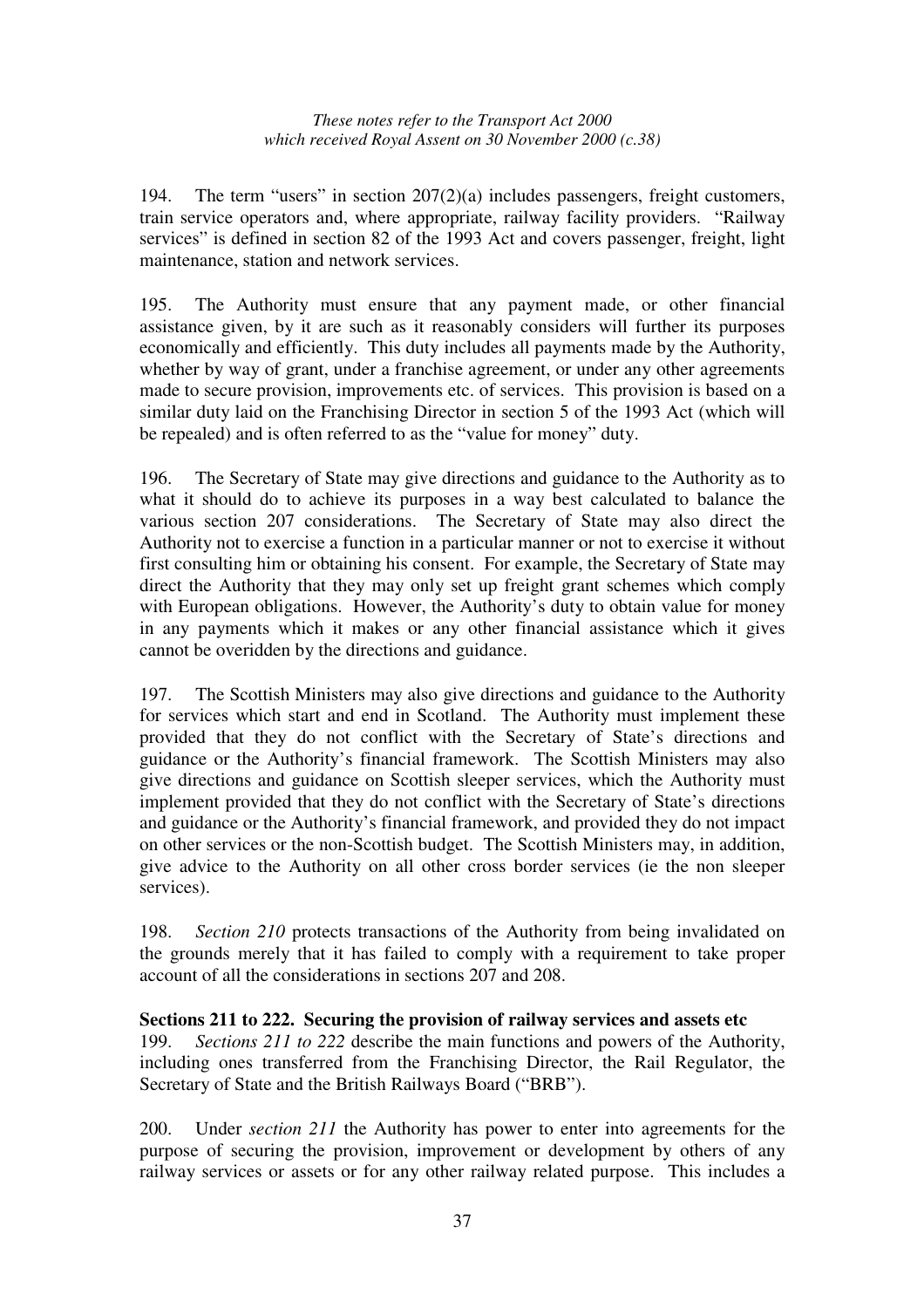power to give grants, loans or guarantees for any purpose relating to any railway or railway services and to invest in a body corporate.

201. The section also provides certain restrictions on this power. Payments for franchised services may only be paid under the franchise agreement. In Scotland, the Authority will have no powers with regard to freight where something falls within a scheme which it has notified to the Scottish Ministers. These schemes (which are intended to replace the freight grants and track access guarantee schemes in sections 137 and 139 of the 1993 Act) will be administered in Scotland by Scottish Ministers only.

202. In this section "railway" means a railway, tramway or transport system, which uses another mode of guided transport but which is not a trolley vehicle system. This is what is meant by railway in "its wider meaning" (see *subsection* (6) of the section and section 81(2) of the 1993 Act.) The expression "railway", "tramway" and "transport system" have, in turn, their meaning under section 67(1) of the Transport and Works Act 1992.

203. *Section 211* would enable the Authority, for example, to:

- provide grants to local authorities (Passenger Transport Authorities ("PTAs")) in support of railway services provided or funded by them (including such services provided under franchise agreements to which the relevant Passenger Transport Executive ("PTE") is a party);
- fund the integration of light rapid transport systems with the heavy rail network and;
- make grants or enter into contracts in respect of the enhancement of railway infrastructure which is not commercially viable but in the public interest.

204. Grants to PTAs would provide a substitute for the special grant which the Secretary of State makes to them each year, under the general grant power in section 88B of the Local Government Act 1988. The power in section 211 is in addition to the Secretary of State's power in *section 157* to make such payments.

205. The power in *section 211* relates to anything connected with railways as a mode of transport. It relates, for example, to anything connected with the type of railway services which are provided (such as networks, carriages, stations), the types of railway assets involved (such as network and trains) and facilities connected with railway travel (such as parking outside stations).

206. *Schedule 15* provides a power to make a transfer scheme for the administration of grants for freight from the Secretary of State to the Authority.

207. *Sections 212 and 213* govern the Authority's powers to secure or provide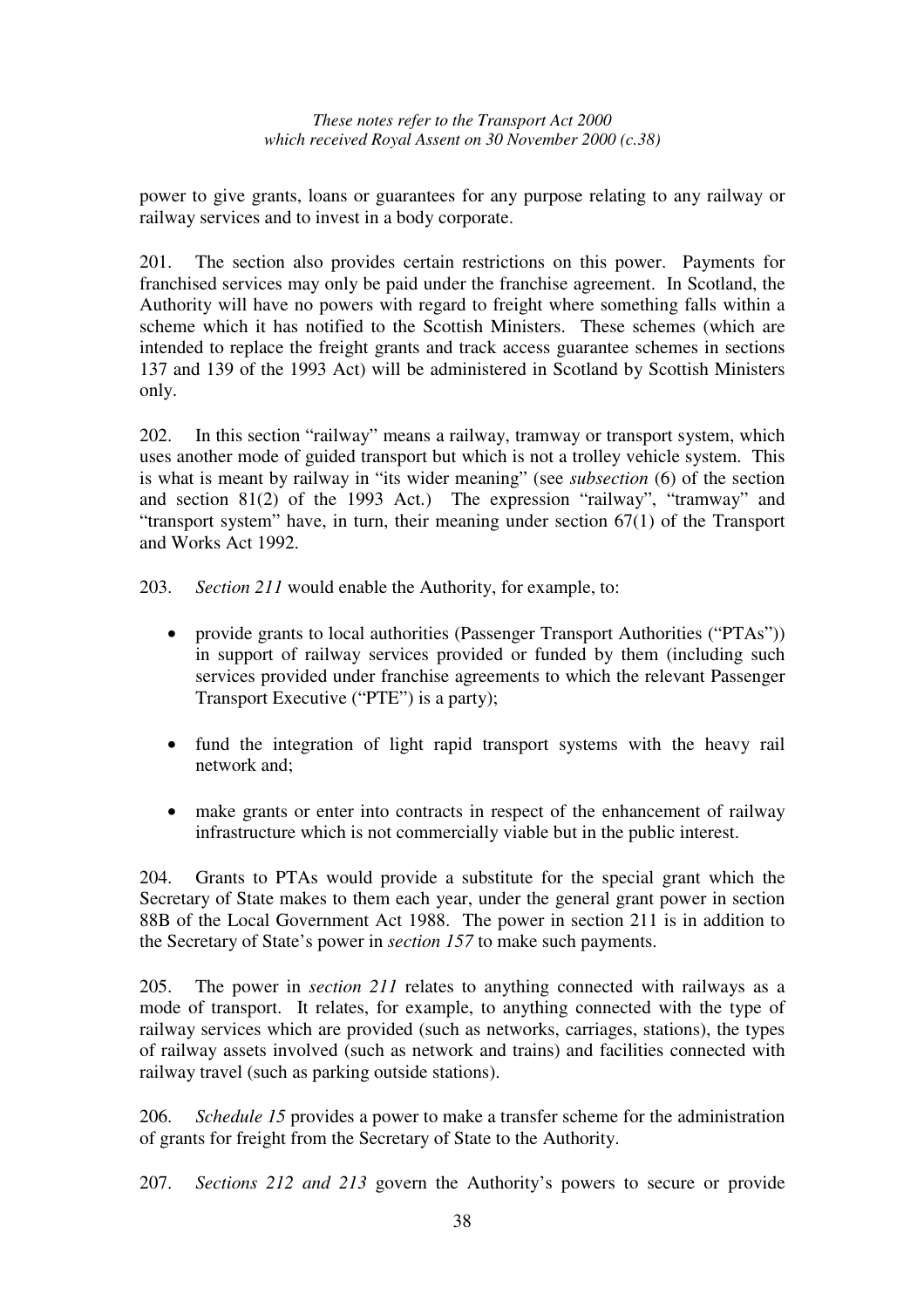railway services. The sections meet the commitment in A New Deal for Transport (paragraph 4.19) to retain the capability for the public sector to take over franchises "as a last resort" (for example, if a franchise was terminated or there were no acceptable private sector bids).

208. *Section 212(1) and (2)* make technical amendments to the Railways Act 1993 to facilitate franchising. The Authority is required to designate passenger services which *ought* to be secured by franchise unless they are exempt services and not merely to designate services which may be *eligible* for franchising. Section 212(6) enables the Regulator to refuse to grant access rights if they might impede the provision of a service which has been designated.

209. The Secretary of State is required to publish his policy towards the use of the power in section 26 of the Railways Act to set aside the tendering process which otherwise precedes the award of a franchise and to have regard to that policy when exercising that power. The Act also sets out the use that may be made of that power.

210. The section specifies the procedures which the Authority will need to follow before it can act as the operator of last resort for services which have been designated for franchising.

211. Where the Authority has issued an invitation to tender for services which have been designated for franchising but receives no tender at all, the Secretary of State may either direct the Authority to issue new invitations to tender or direct that the service should be secured otherwise than by a franchise (by the Authority or a private contractor).

212. Where the Authority has issued an invitation to tender for services which have been designated for franchising and has received tenders for a franchised service, but considers that the services could be provided more economically and efficiently other than by a franchise agreement, the Secretary of State is required either to direct the Authority to select a franchisee or to conduct a further tendering exercise. He may not, at this stage, direct the Authority not to seek to secure provision of a franchise under a franchise agreement. If a further tendering exercise results in no tenders, or tenders are received but the Authority remains of the view that services could be provided more economically or efficiently other than under a franchise agreement, the Secretary of State may, at this stage, direct the Authority not to award a franchise. Where tenders were received, the Secretary of State still has the option to direct the Authority to re-consider these.

213. Section 212 makes it clear that the Authority must provide services if a direction not to seek a franchise has been made by the Secretary of State or a franchise comes to an end or is terminated without a new agreement being in place. This duty remains until there is a new franchise, although it does not apply if there are already adequate services, nor does it prevent closure procedures.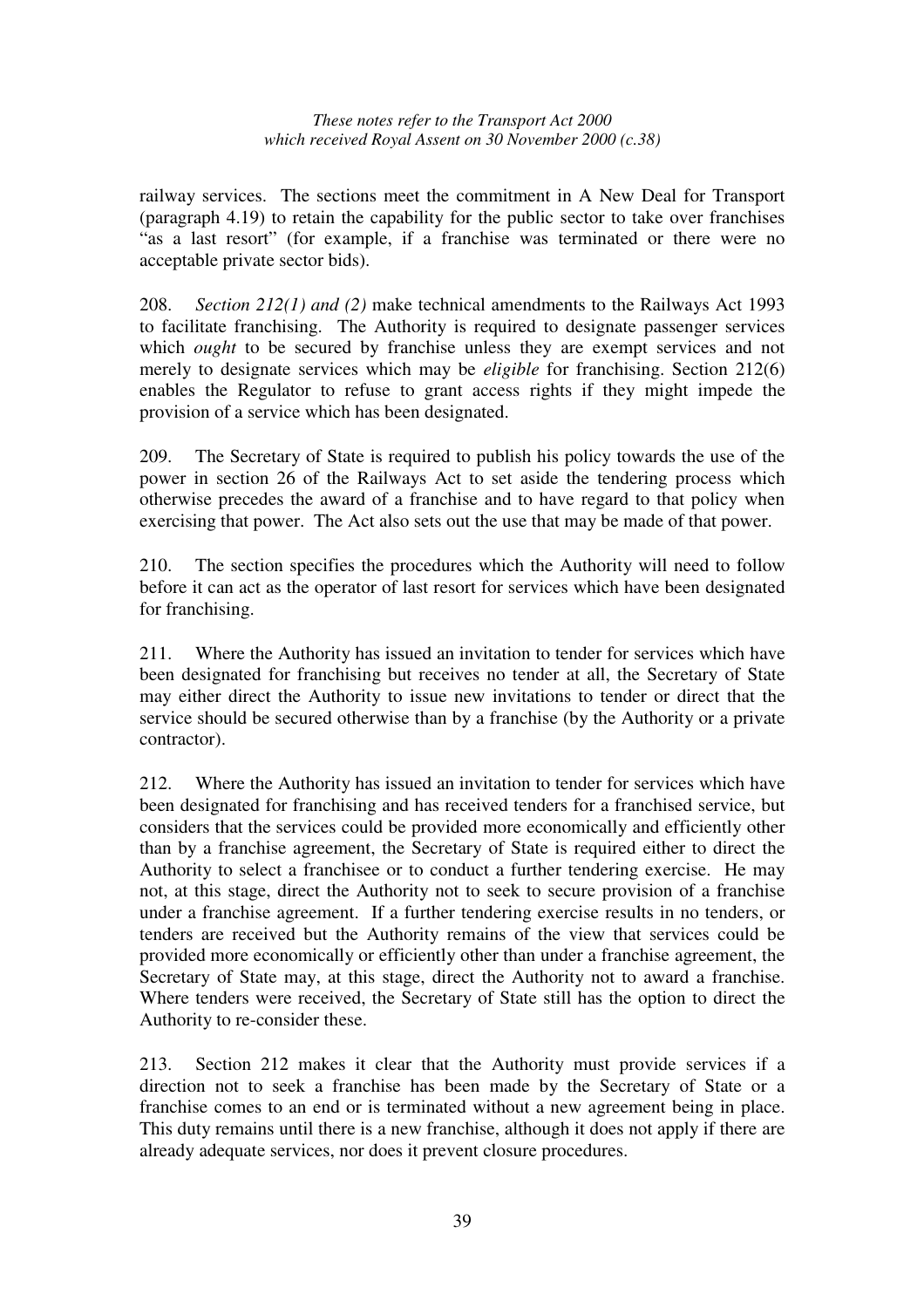214. *Section 213* gives the Authority limited additional powers to run goods or undesignated passenger services where it acquires an obligation to provide that service in consequence of a former obligation of the BRB or they are no longer being provided by another person. It gives the Authority the necessary associated powers (such as storing goods) to run that service.

215. *Section 214* confers on the Authority certain powers associated with passenger services – so that passengers can be transported by road during temporary disruptions to the rail service.

### **Sections 215 to 218: Functions of Franchising Director, Regulator and Board**

216. *Section 215 and Schedule 16* transfer to the Authority all the functions, property, rights and liabilities of the Franchising Director (including any rights and liabilities relating to staff appointed by the Franchising Director). Once this transfer is effected the office of the Franchising Director will be abolished and the Schedule makes the necessary amendments to the 1993 Act and other enactments.

217. *Section 216 and Schedule 17* address a criticism of the current regulatory system that there is no clear division between the respective roles of the Rail Regulator and the Franchising Director in relation to the consumer. The Act transfers responsibilities for consumer protection to the Authority as the successor to the Franchising Director. The types of matters which are considered consumer protection include telephone enquiries, through ticketing, security, the protection of the interests of disabled people and penalty fares.

218. Where the protection of consumers is secured through a licence the Authority will be responsible for the content of the licence as it relates to consumer protection (through being able to refuse the grant of a licence which does not make adequate provision for the protection of consumers), for the enforcement and modification of consumer protection provisions in a licence (as regards modification only if the Regulator also approves) and for the revocation of a licence where the licensee is in persistent contravention of these provisions. However, when it is exercising this responsibility the Authority will be under the same duties and will need to have regard to the same considerations as the Regulator.

219. For existing licences the Secretary of State may make a scheme which has the effect of separating out those parts of the licence which relates to consumer protection and enabling them to be enforced by the Authority. For new licences the split will be made in the licence when it is granted.

220. Schedule 17 also transfers the administrative responsibility for the Rail Users' Consultative Committees and the Central Rail Users' Consultative Committee to the Authority (which are renamed in *section 227* – see below). The Authority will inherit the Regulator's code of practice for protecting the interests of disabled railway users and the duty to revise it from time to time and encourage its adoption and implementation. The Authority will inherit the Rail Regulator's power to make rules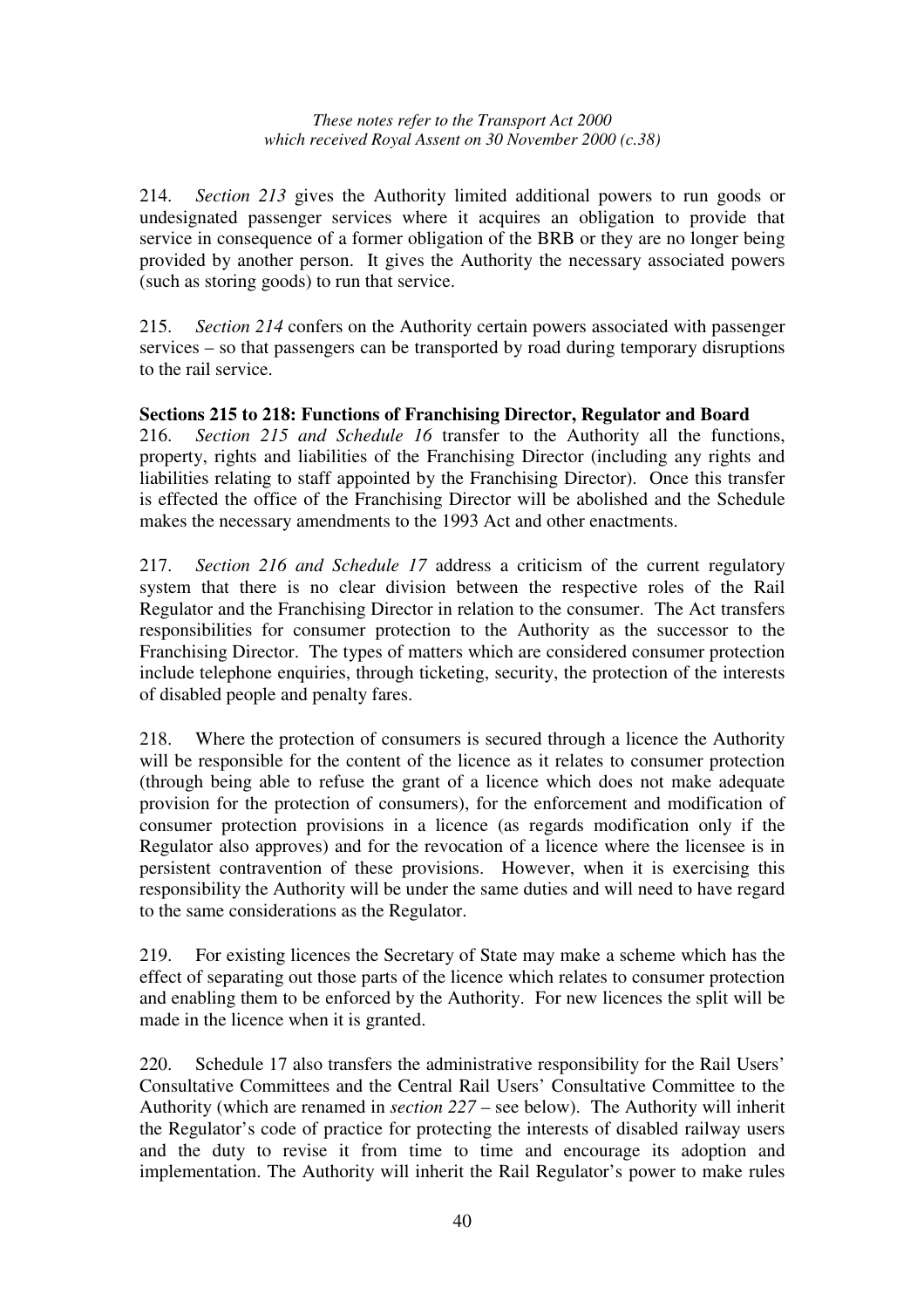for penalty fares.

221. The final part of Schedule 17 allows the Secretary of State to make schemes to transfer property, rights a liabilities (including any rights and liabilities relating staff appointed by the Rail Regulator) from the Rail Regulator to the Authority. This will provide the administrative support for the Authority to take on these previous functions of the Regulator.

222. *Section 217 and Schedule 18* transfer functions of the BRB in relation to the British Transport Police ("BTP") to the Authority, with associated property, rights and liabilities. Provision for the transfer of staff in made. Section 207 is disapplied in relation to the Authority's BTP functions because these provisions are not appropriate to police functions. Instead, the Authority has a general duty relating to efficiency and effectiveness.

223. *Section 218 and Schedule 19* make provision for the transfer of all the other properties, rights and liabilities of the BRB to the Authority. Those which are not required by the Authority for railways purposes are to be disposed of and the Authority is permitted to maintain and manage property or to develop it for sale. Provision is made for the transfer of staff.

### **Section 219 to 222: Other Powers**

224. *Section 219 and Schedule 20* change the current system whereby byelaws are made by the individual train companies and Railtrack and are then confirmed by the Secretary of State. Instead, the Authority will have the power to make uniform byelaws for the whole rail network. The Authority will be able to designate which stations shall hold copies of the byelaws.

225. *Section 220 and Schedule 21* give the Authority powers to transfer any of its property, rights, liabilities and staff to a wholly owned company, the Secretary of State or a franchise company. This includes the transfer of franchise assets after a franchise comes to an end.

226. *Section 221* gives the Authority powers to promote Acts relating to railways and to oppose Acts. This provision also enables the Authority to promote or oppose orders under the Transport and Works Act 1992, by virtue of section 20 of that Act. This will give the Authority the power to promote new railway schemes where there is no other appropriate sponsor.

227. *Section 222* gives the Authority incidental powers and restrictions on its powers. Powers include entering into agreements, acquiring and disposing of property, investing money and promoting publicity.

### **CHAPTER II: OTHER PROVISIONS ABOUT RAILWAYS**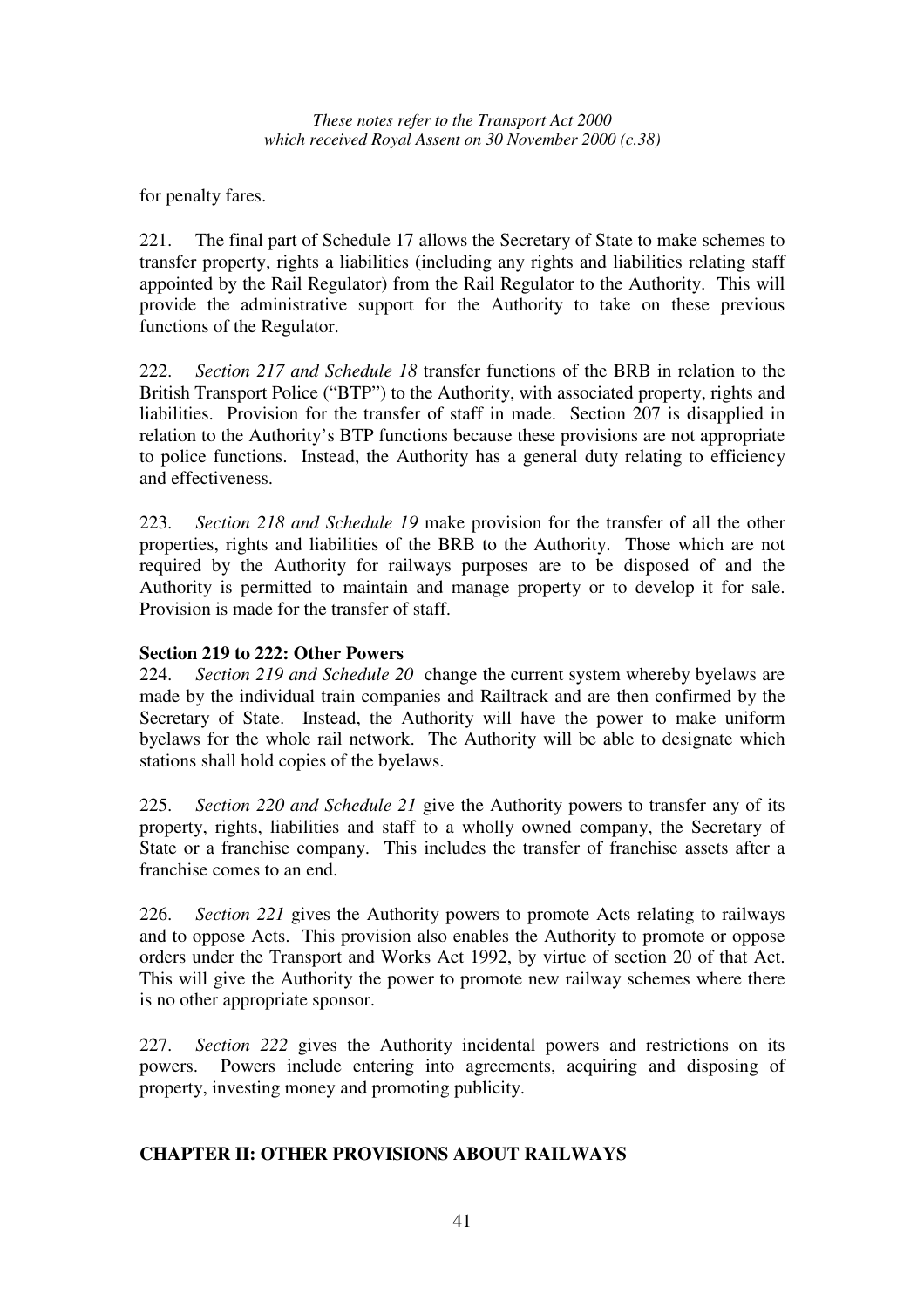#### **Sections 223: Directions to provide railway facilities**

228. *Section 223* gives new powers to the Rail Regulator, on the application of the Authority (or other person with the consent of the Authority) to give a direction for the improvement of railway facilities (such as track or stations) or for the provision of new facilities. The section provides that the person directed is to be the person who is an appropriate person to carry out the direction. The Regulator may only give a direction if he is satisfied that the person directed will be adequately rewarded for these improvements and facilities and the Regulator must consult the person, and others as he thinks fit, before giving the direction. The Regulator may grant an application to revoke or vary a direction, again subject to adequate reward, or compensation for abortive work. The person directed must do all that he reasonably can to comply with the direction made by the Regulator. The section sets out the procedures which must be followed before a direction can be made. This new power of direction does not affect any existing obligations (eg licence conditions) or powers. The Secretary of State may, after consulting the Regulator, exempt specified railway services from the Regulator's direction making power.

#### **Section 224: Objectives of the Regulators and the Secretary of State**

229. *Section 224* amends the 1993 Act so as to require the Regulator to facilitate futherance of the strategies of the Authority, and to contribute to integrated transport and sustainable development. His duty to promote competition is redefined to be for the benefit of users of railway services. The section also amends the duties of the Secretary of State to reflect the fact that he is no longer exercising privatisation functions under the 1993 Act. The Rail Regulator has a new duty to take account of general guidance from the Secretary of State about railway services or other matters relating to railways. This general guidance must be published.

#### **Sections 225 and 226: Enforcement Regime**

230. *Section 225 and 226* modify the enforcement regime available under the 1993 Act.

231. Monetary penalties may be imposed by the Regulator or the Authority for contraventions of licence conditions, franchise requirements and the provisions of orders made to secure compliance with an operating licence or passenger service franchise. In contrast with the 1993 Act, these will cover past breaches as well as those which are continuing. There are limitation periods, after which past breaches of licences may not be penalised. There is no specific limit on the penalty which may be imposed, but it must be of a reasonable amount and may not exceed 10% of the relevant operator's turnover (with turnover being determined in accordance with an order made by statutory instrument by the Secretary of State). In calculating a penalty the appropriate authority (the Rail Regulator or the Authority) must take account of policies which it has published with regard to such penalties. Such policies may include policies of having regard to the need to secure compliance, the consequences of the breach and deterrence of other breaches. A rail operator may apply to pay in instalments.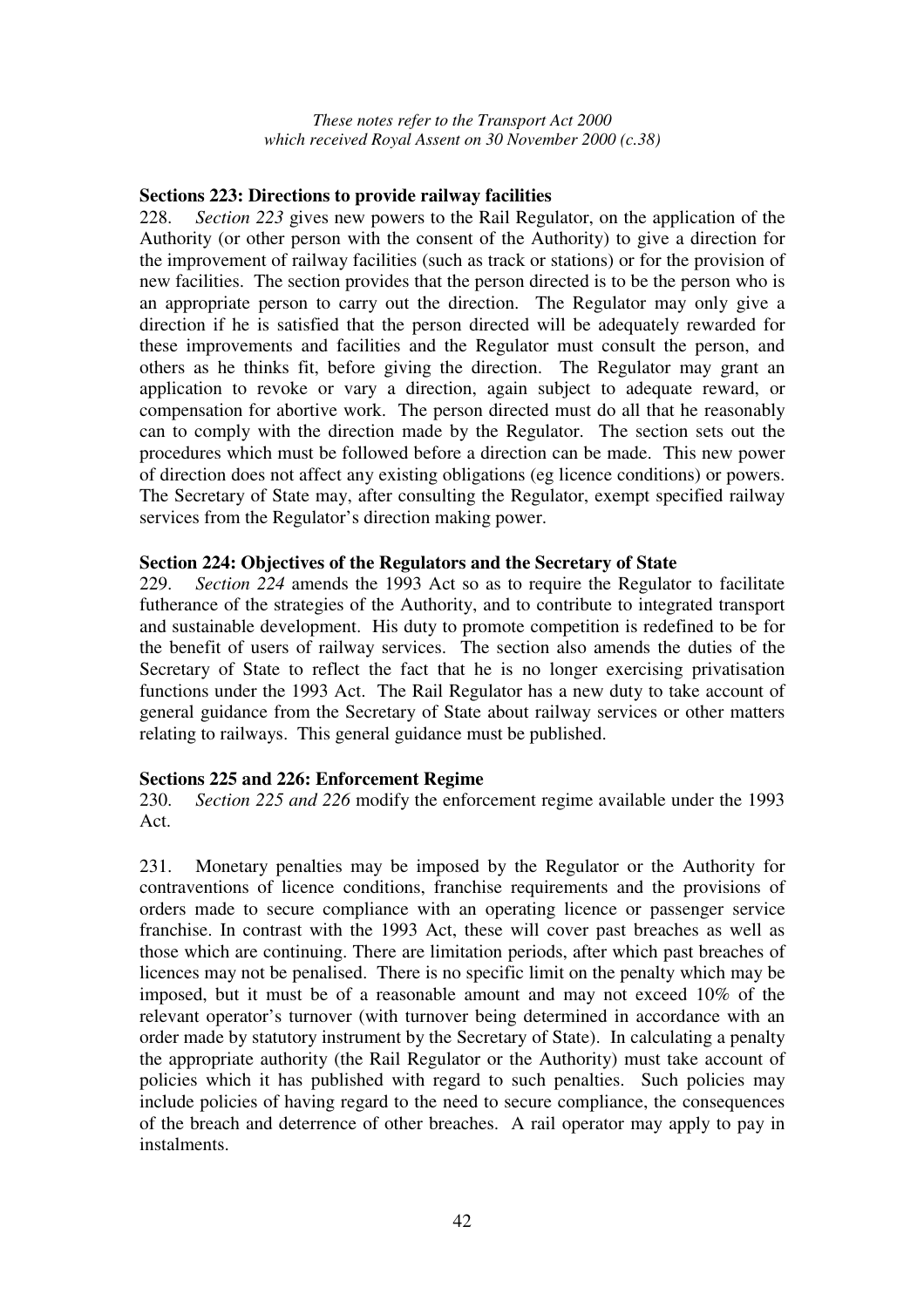232. There are requirements as to the procedure, including the giving of notices with prescribed information.

233. The operator may make an application to the court to question the validity of a penalty order on prescribed grounds. The requirement to pay a penalty is suspended until a case is determined. The court may cancel or reduce the penalty or extend the timescale to pay. It may also require interest to be paid on a reduced penalty.

234. The 1993 Act is amended to allow the appropriate authority, if it thinks fit, to refrain from taking action requiring compliance with a relevant licence condition or franchise requirement where an operator is taking appropriate steps to comply or where a breach would not adversely affect railway users or lead to an increase in public expenditure.

235. *Section 226* reduces the period for a rail operator to make representations or objections to enforcement action from not less than 28 to not less than 21 days; it reduces the period on modifications to a compliance order from not less than 28 days to not less than 7 days; and on revocation from not less than 28 days to not less than 21 days. But the Regulator or Authority can allow more time for representations to be made where that would be appropriate. The Regulator cannot make an enforcement order against a licence holder under the 1993 Act where he considers it more appropriate to proceed under the Competition Act 1998. Section 225 extends this provision so that a penalty may not be imposed by the Authority or the Regulator for breach of an obligation under the conditions of a licence, or a closure restriction, where the Regulator is satisfied that the most appropriate way of proceeding is by using his powers under the Competition Act.

### **Sections 227 to 229: Consultative Committees**

236. *Section 227* renames the Central Rail Users' Consultative Committee as the Rail Passengers' Council and renames the Rail Users' Consultative Committees as the Rail Passengers' Committees. *Schedule 22* makes consequential amendments to legislative references.

237. *Section 228* extends the functions of the renamed bodies. These will be extended to passenger services which are not provided under a franchise agreement. New duties include keeping under review matters affecting the interests of the public in relation to the passenger railway, making representations to an consulting such persons as they think appropriate and co-operating with other bodies representing public transport users. This might, for example, mean co-operating with a bus users' group. The Secretary of State may exempt certain services from their remit or modify the ways in which the new provisions apply.

238. *Schedule 23* makes new financial and procedural provisions for the bodies. This includes their financial relationship with the Authority.

### **Sections 230 to 233: Access agreements**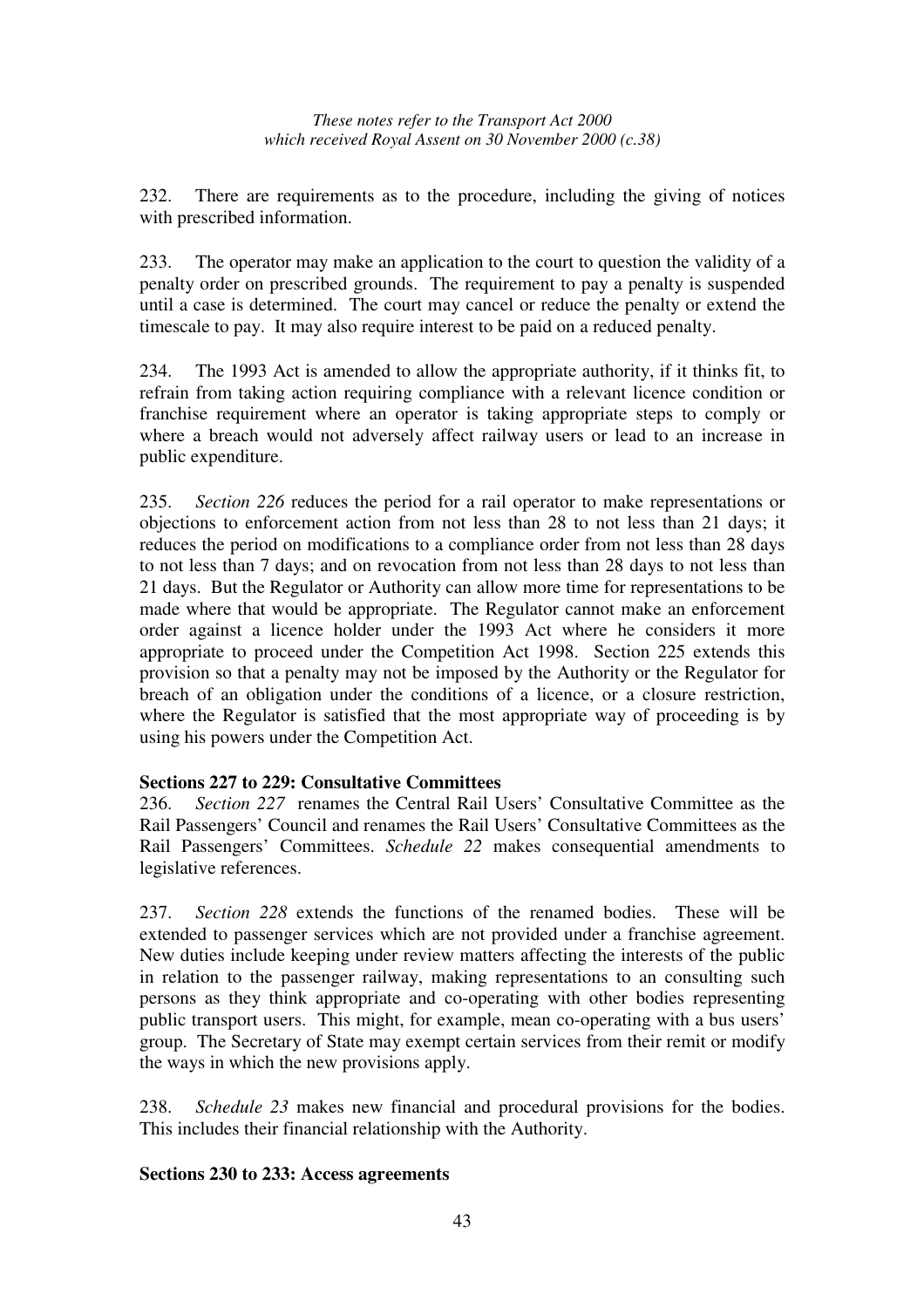239. *Section 230* enables the Rail Regulator to give general approvals for access agreements of a specified class or description and makes provision for their publication and revocation.

240. *Section 231* and *Schedule 24* set out procedures relating to the review by the Rail Regulator of the terms of an access agreement or a linked licence as to the amounts payable under the access agreement by one of the parties to the other (an "access charges review") for the use of a railway facility. Under *paragraph 11* of *Schedule* 28 these procedures will apply to review of access charges currently being undertaken by the Rail Regulator, in the event that it has not been concluded when the new procedures comes into force on Royal Assent.

241. Where the Rail Regulator wishes to initiate an access charges review he must serve a notice on the parties to an access agreements and other persons with an interest in the facility setting out, among other things, his conclusions on the access charges review and the changes to the access agreement or linked licence which are necessary to bring these conclusions into force.

242. If the facility owner or the other person with an interest in the facility who is served with the review notice object to a review notice, the Rail Regulator must either serve a revised review notice or refer the questions raised in the access charges review to the Competition Commission, who must investigate and report on whether they operate or may be expected to operate against the public interest and whether any effects adverse to the public interests should be remedied or prevented. If the Competition Commission concludes that the matters so referred do operate against the public interest and that the adverse effects should be remedied or prevented there are procedures under which the Rail Regulator or the Competition Commission may effect the necessary changes to the relevant access agreement or linked licence.

243. If the access beneficiary – the person who uses the facility in question – objects to an access charges review or to any changes required by the Rail Regulator, or the Competition Commission in accordance with the provisions in Schedule 24, he may terminate the access agreement.

244. *Section 232* enables the Regulator to direct that an access agreement or network installation contract be amended to permit more extensive use of the railway facility or network installation in question. The section also applies procedures in Schedule 4 of the 1993 Act to these new direction powers. The section makes it clear that the Regulator may give directions requiring the parties to an access agreement which are necessary in his opinion to give effect to the conditions of a licence.

245. *Section 233* enables the Regulator to act in relation to contracts for the use of railway facilities or network installations which are proposed to be constructed or in the course of construction.

### **Sections 234 to 239: Closures**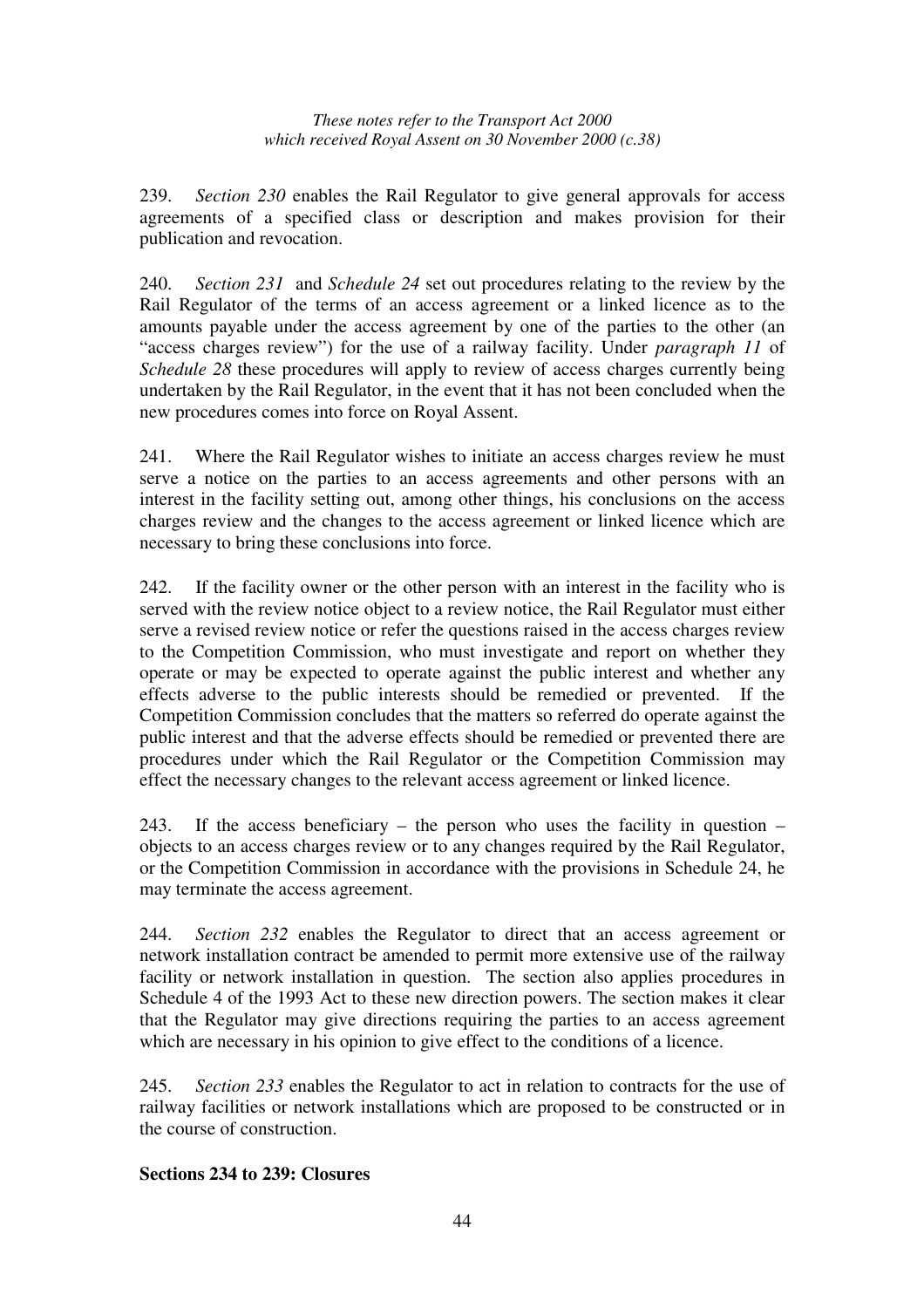246. *Sections 234 to 239* simplify the provisions in the 1993 Act relating to the closure of railway services, network, stations etc. In particular, the Rail Regulator's functions in respect of major closures are transferred to the Secretary of State, so that when major closures are proposed these will be determined by the Secretary of State.

247. *Section 235* places a new obligation on the Authority to publish any proposal for a major closure at stations in the area that would be affected by the closure, and on the Secretary of State similarly to publish closure decisions. Equivalent amendments are made to Schedule 5 of the 1993 Act in respect of services to which that Schedule applies, including services in Greater London. *Section 236* gives a new power for conditions to be imposed on a minor closure. *Section 237* widens the definition of minor closures (where less stringent procedures are required to be followed), so that it can include the track within stations and depots. *Section 238* allows the Authority to make a general determination of a class or description that shall be considered minor closures, rather than having to determine each case separately. Where such a general determination is revoked this does not affect the validity of the status of a minor closure already determined by the general determination. The Authority is required to inform the Rail Regulator of a decision to allow a minor closure.

248. *Section 239* makes it clear that where a non-franchised passenger service is to be closed, the operator must continue the service until closure. This will ensure that the burden of maintaining the service does not fall on the Authority.

### **Sections 240 and 241: The British Railways Board**

249. *Section 240 and Schedule 25* allow the transfer to the Secretary of State of any property, rights or liabilities of the BRB. This is in addition to the power to transfer to the Authority – where it is intended that most rights and liabilities will be transferred.

250. *Section 241* provides for the winding down and the abolition of the BRB. Abolition will be effected when all residual liabilities, properties and rights have been transferred to the Authority or the Secretary of State.

### **Sections 242 and 243: Competition**

**251.** *Section 242* provides a power for the Competition Commission to veto amendments to licences proposed to be made by the Regulator following a reference to the Competition Commission. The conclusion of a reference to the Competition Commission in respect of modifications to the terms of a licence is effected, under the 1993 Act, by licence modifications directed by the Rail Regulator. Section 242 provides that the Competition Commission shall have four weeks following the Rail Regulator's announcement of his intended licence amendments to veto those amendments, and instead substitute its own.

**252.** *Section 243* makes it clear that the Rail Regulator may exercise functions under the Competition Act 1998 concurrently with the DGFT in relation to agreements etc for the supply of rolling stock and certain other railway related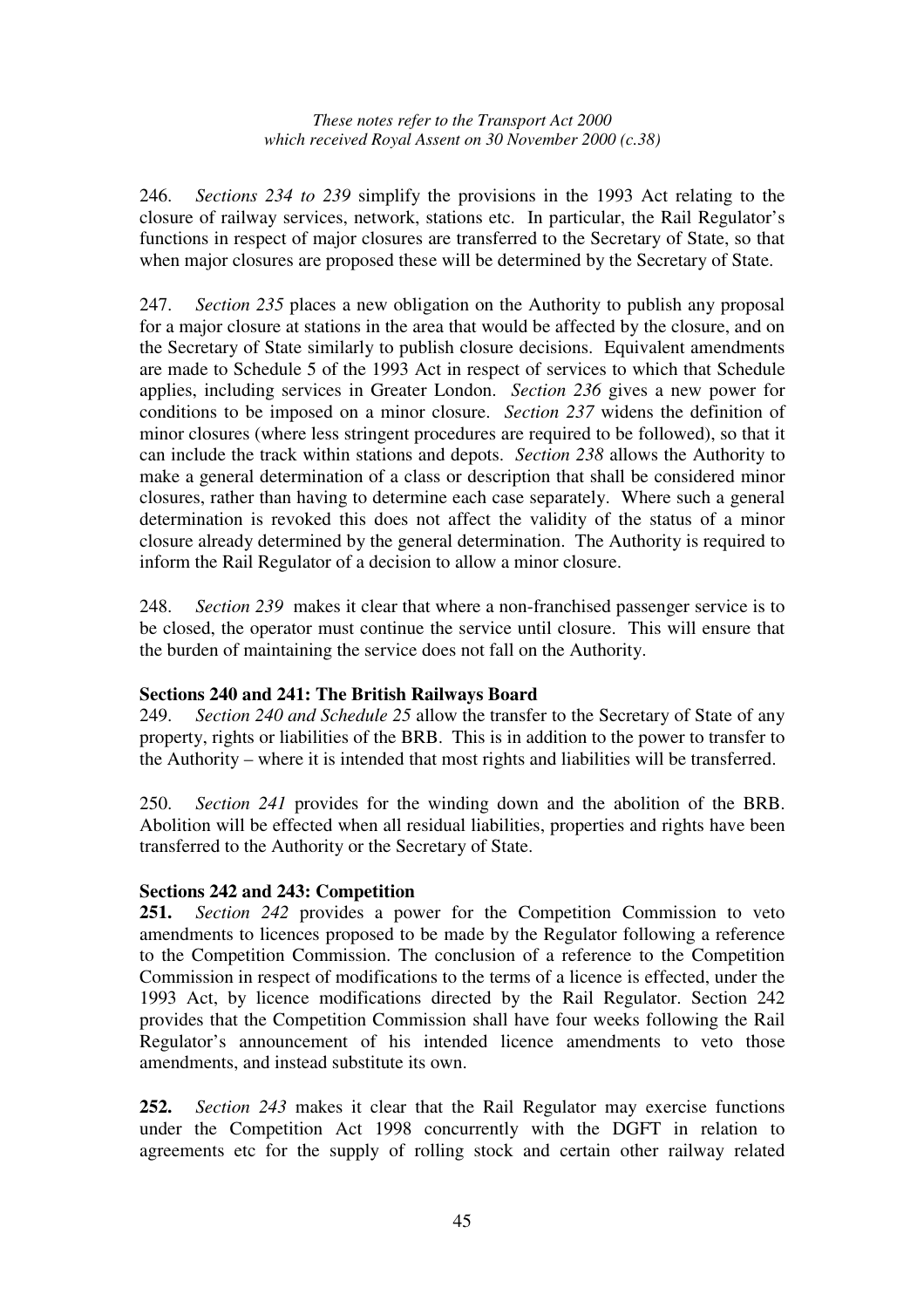contracts and arrangements.

#### **Sections 244 and 245: Pensions**

253. The BRB has for many years past had a practice of making provision for indexation of certain pensions arising under very old pension schemes (largely schemes of the old pre-BRB railway companies), where the schemes themselves did not make adequate provision for such indexation. *Section 244* converts the BRB's customary practice of providing indexation for cost of living increases, into a binding obligation of the Authority.

254. *Section 245* makes a number of changes to the pension protection provisions contained in the Railways Act 1993 and the Railway Pensions (Protection and Designation of Schemes) Order 1994 in order to ensure that pension protection continues after creation of the Authority and the dissolution of the British Railways Board. The section also addresses a problem that has been identified in relation to the existing arrangements under the 1993 Act. Schedule 11 to the 1993 Act and the Protection Order made under that Act are amended to provide certainty in relation to the protection of staff pensions in certain cases when there is a change of employer. *Subsections (1)* and *(3)* to *(5)* of this section (and *subsections (2)* and *(8)* in so far as they relate to those subsections) are given effect from the date of the Report Stage of the Act in the House of Commons ( $10^{th}$  May 2000) (*section 275(5)*). This is done in order to ensure that no one can seek to exploit any ambiguity in the 1993 Act arrangements between the date on which the clarificatory amendments contained in those subsections became public knowledge and the date on which any Act resulting from the Act comes into force. *Subsection (7)* removes the requirement for certain disputes relating to railways pensions to be referred to arbitration. The effect will be that disputes may be referred to the Pensions Ombudsman, or (where appropriate) the Court, in accordance with newer procedures.

#### **Section 246 to 251: Miscellaneous**

255. PTEs may make statements to the Authority under section 34(5) of the 1993 Act specifying their passenger service requirements in their area.

256. *Section 246* provides that the Authority must not, without a direction from the Secretary of State under section 34(18) of the 1993 Act, carry out the requirements in the statement if it would prevent or seriously hinder the Authority from complying with directions and guidance given by the Secretary of State or Scottish Ministers or from complying with their financial framework. The Authority need not comply with the statement if it would have an adverse effect on the provision of railway passenger or goods services or, unless there are special reasons for doing so, increase the amounts which the Authority must pay to franchise operators. Should there be a dispute between the PTE and the Authority on the statement, the Secretary of State has the power to resolve the dispute.

257. *Section 247* will allow for the transposition of the EU Directive on the interoperability of the trans-European high-speed rail network. The Directive came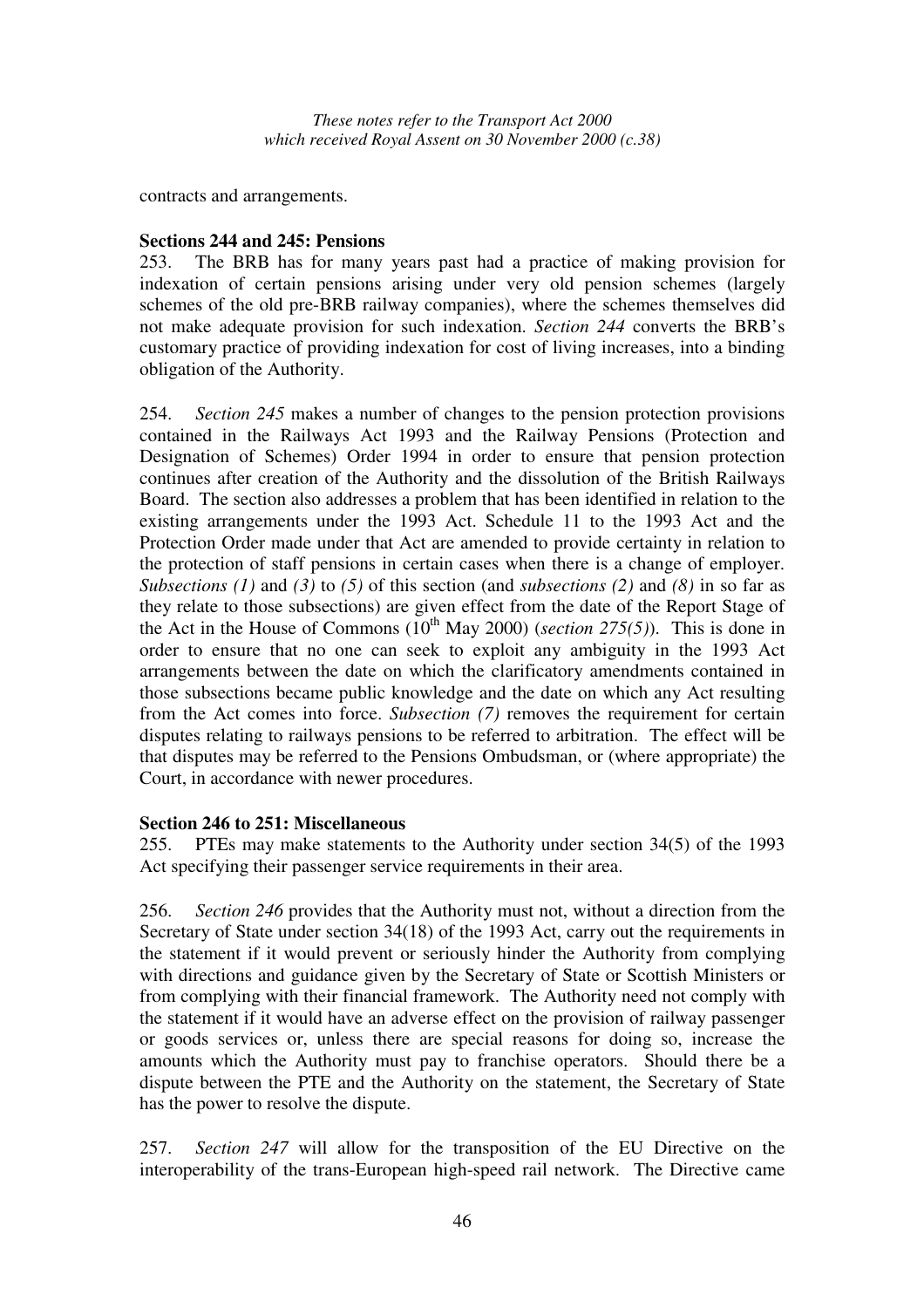into force in 1996. The section will also allow for the transposition of a similar Directive relating to the conventional rail network which is currently under discussion. The power is given to the Secretary of State to make regulations to cover the technical specifications which will be issued under the Directive.

258. *Section 248* places a new obligation on railway passenger operators to ensure that any road services that are provided in substitution for railway services during periods of rail disruption are such as to allow disabled passengers to undertake their journeys in safety and reasonable comfort. The Secretary of State may, after consultation with the Disabled Persons Transport Advisory Committee, make exemptions from this requirement..

259. *Section 249* gives powers to the Scottish Ministers and the NAW to provide financial assistance for freight in Scotland and Wales. These powers must be exercised in accordance with schemes which have been notified to them by the Authority.

260. *Section 250 and Schedule 26* makes provision for the consequences for taxation of the various transfers and transfer schemes for which the Act provides.

261. *Section 251* abolishes the requirements for certain Treasury approvals for the remuneration of the Rail Regulator's officials and chairman and members of the rail users' consultative bodies.

#### **Sections 252 to 254: Supplementary**

262. Chapter III and *Schedules 27 and 28* make minor and consequential amendments to other enactments, provide for transitional provisions and interpretation

### **PART V: MISCELLANEOUS AND SUPPLEMENTARY PROVISIONS**

263. **Section 255 - 256: Charges for Streetworks on highways**. *Section 255* inserts a new section 74A into the New Roads and Street Works Act 1991, and allows Ministers to make regulations which would permit highway authorities to charge undertakers (such as gas, water or telecommunications companies) carrying out street works for occupying the highway from the commencement of works. The detailed arrangements for operating such a charging system would be set out in the regulations.

264. *Section 256* makes a number of amendments to section 74 of the New Roads and Street Works Act 1991, which provides for Ministers to issue regulations permitting highway authorities to charge undertakers where they fail to complete street works by an agreed deadline. Again, the detailed arrangements for operating such a system would be set out in the regulations.

#### **Sections 257 to 260 and Schedule 29: Driver training and driving instruction**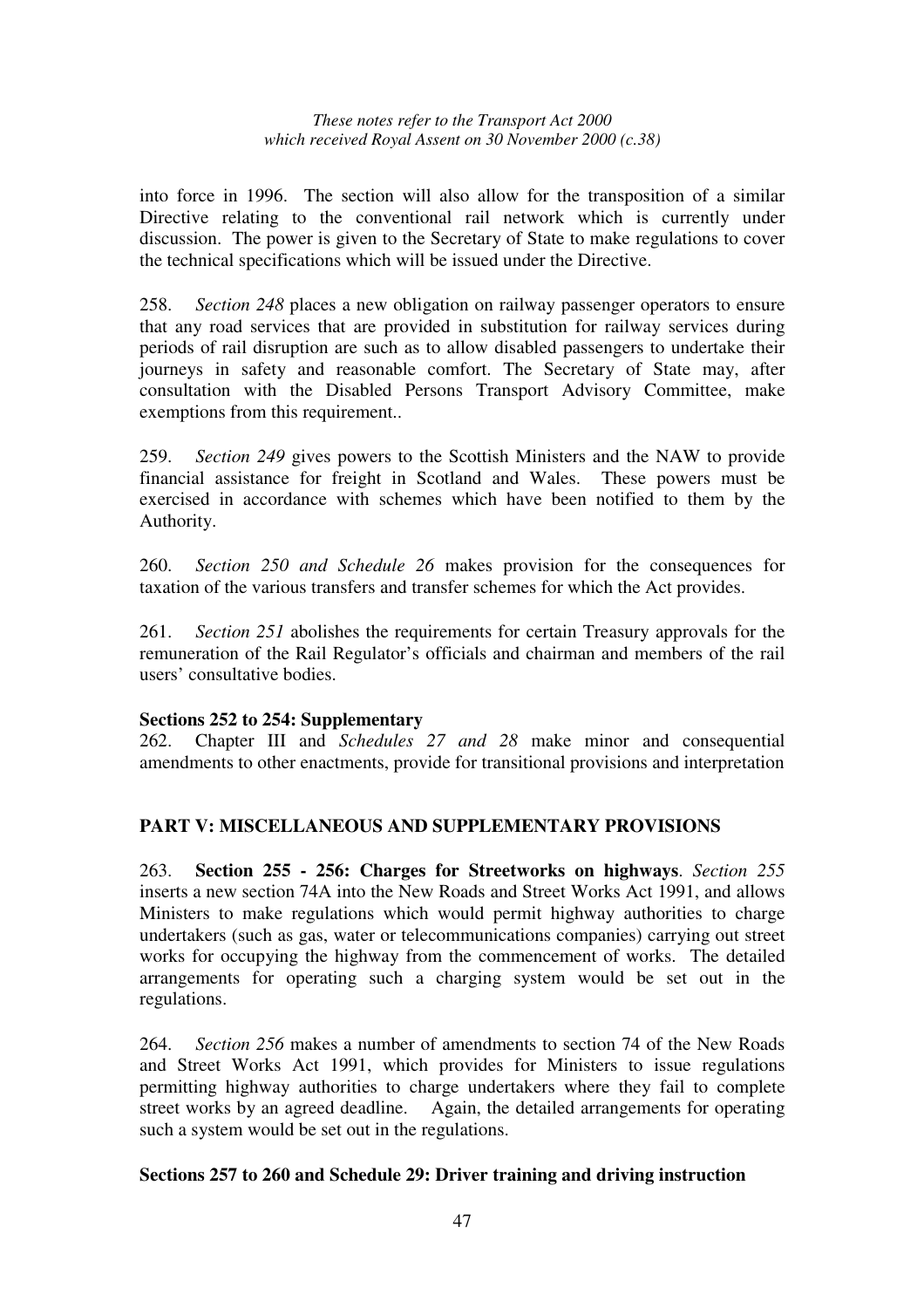265. *Section 257*, with *paragraphs 2 to 6 of Schedule 29*, which is introduced by *section 260*, makes provision for the training of drivers who have not passed a driving test on a particular class of vehicle. The only legislative provision requiring drivers to undertake a training course currently extant is contained in regulations made under section 89(3A) and (3B) of the Road Traffic Act 1988 and relates only to motor cycles and mopeds. Those provisions are repealed by virtue of *Schedule 31 (Part V(I)*) and replaced by a power enabling the Secretary of State to make regulations imposing a training obligation on drivers –

- before they drive a particular class of vehicle on the road, or
- before they take a test for a full licence to drive a class of vehicle, or
- who, having passed a test on one class of vehicle, would otherwise be entitled to drive a vehicle of a different class without further training.

The regulation-making power is contained in four new sections added to the 1988 Act

266. *Sections 258 to 260*, with *paragraphs 7 to 12 of Schedule 29 (4)*, amend the law relating to driving instructors.

267. *Section 258* replaces the provisions of Schedule 3 to the Road Traffic Act 1988 (which provide for appeals by driving instructors against decisions of the Registrar of Approved Driving Instructors ("the Registrar") to be determined by the Secretary of State) by a right of appeal to the Transport Tribunal. *Section 259* amends sections 127 to 131 of the 1988 Act by providing that decisions of the Registrar are to take effect 14 days from the date when they are made unless either the Registrar suspends the decision himself or the Transport Tribunal orders the suspension of a decision on application by an aggrieved instructor. *Paragraphs 9 to 11 of Schedule 29* provide for tests of continued ability and fitness to give instruction (required to be undertaken by instructors as a condition of registration – see section  $125(5)$  of the 1988 Act) to be subject to review by a magistrates' court, also on application by an aggrieved instructor, and makes provision for the payment of fees.

#### **Section 261 to 263: Licensing of operators of goods vehicles**

268. *Sections 261 to 263* and *Schedule 30* relates to the Goods Vehicle (Licensing of Operators) Act 1995 which provides for a system of operator licensing for users of commercial goods vehicles that weigh over 3.5 tonnes. This is intended to ensure the safe and proper use of goods vehicles and the protection of the environment around operating centres (the place where an operator normally keeps the vehicles). Licences are granted and, where appropriate, disciplinary action taken against licence holders by traffic commissioners, who are individuals appointed by the Secretary of State. The Vehicle Inspectorate, an Executive Agency of the Department of the Environment, Transport and the Regions, has responsibility for ensuring compliance with the laws on operator licensing.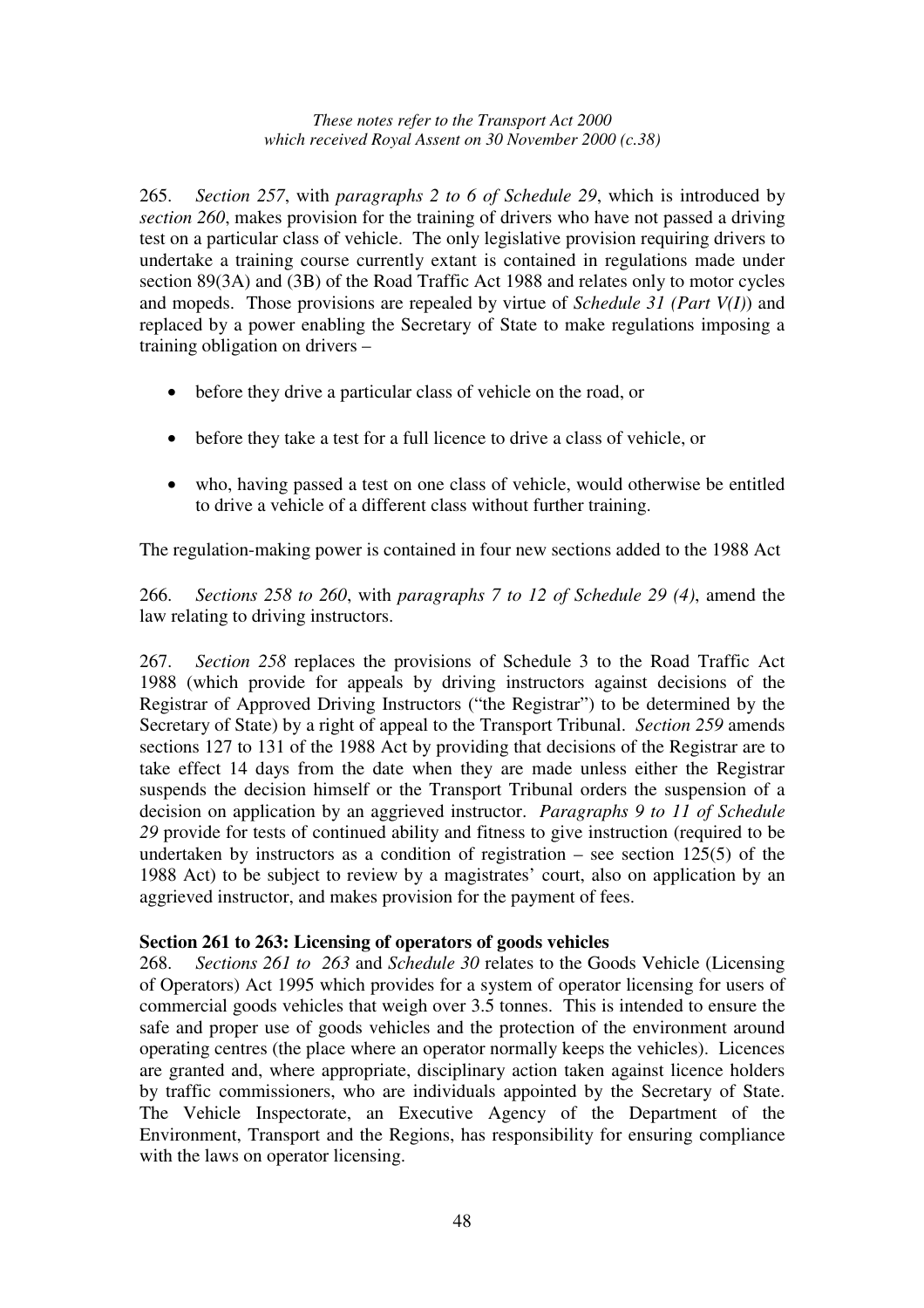269. Section 261 amends section 2 of the Goods Vehicles (Licensing of Operators) Act 1995 to increase the maximum fine for operating without a licence from level 4 on the standard scale (currently £2,500) to level 5 on the scale (currently £5,000).

270. Section 262 and Schedule 30 give the Vehicle Inspectorate powers to detain, remove and dispose of illegally operated heavy goods vehicles ("HGVs") at roadside checks. Schedule 30 sets out a new Schedule 1A to be inserted in the Goods Vehicles (Licensing of Operators) Act 1995. The new Schedule enables the Secretary of State to make regulations providing for the detention of goods vehicles used without an operator's licence.

271. Section 263 substitutes a new section 5(6) of the Goods Vehicles (Licensing of Operators) Act 1995 to abolish the "margin concession". The current provision enables newly acquired vehicles within the maximum number authorised under an operator's licence to be used for up to a month without notification to a traffic commissioner and without a disc being displayed. This means that a vehicle may be operating legally even though an operator's licence disc is not displayed on the windscreen. The detention scheme will only be workable if it is clear to Vehicle Inspectorate examiners at the roadside that a vehicle is being operated without a valid operator's licence.

### **Section 264: Type approvals: exemptions**

272. *Section 264* of the Act allows additional flexibility by providing an Ordermaking procedure to exempt specified vehicles or vehicles of specified persons - for example prototypes, or vehicles constructed for specific purposes, such as carrying abnormal loads - from particular aspects of the type approval rules.

### **Section 265: Vehicles subject to regulation as private hire vehicles**

273. *Section 265* amends the Public Passenger Vehicles Act 1981 ("the 1981 Act") and the Criminal Justice and Public Order Act 1994 ("the 1994 Act") in relation to vehicles which may be used as public service vehicles or private hire vehicles.

274. The effect of the amendment to the 1981 Act is that (subject to the limited exception mentioned below) a small public service vehicle ("PSV") called a "small bus" in the section, can no longer be used for private hire work by virtue of its operator being licensed under the PSV operator licensing system. Instead, to undertake private hire work, the vehicles and their operators will need to be licensed under the Private Hire Vehicle ("PHV") licensing system.

275. By virtue of Part II of the Local Government (Miscellaneous Provisions) Act 1976, the Private Hire Vehicles (London) Act 1998 and certain local legislation PSVs in general are exempt from the licensing requirements of those enactments which are otherwise applicable to PHVs. PHVs are vehicles adapted to carry no more than 8 passengers which are provided for hire with the services of a driver for the purposes of carrying passengers otherwise than at separate fares (i.e. the vehicles are hired a as whole). PSVs are divided by section 1(1) of the 1981 Act into two categories, small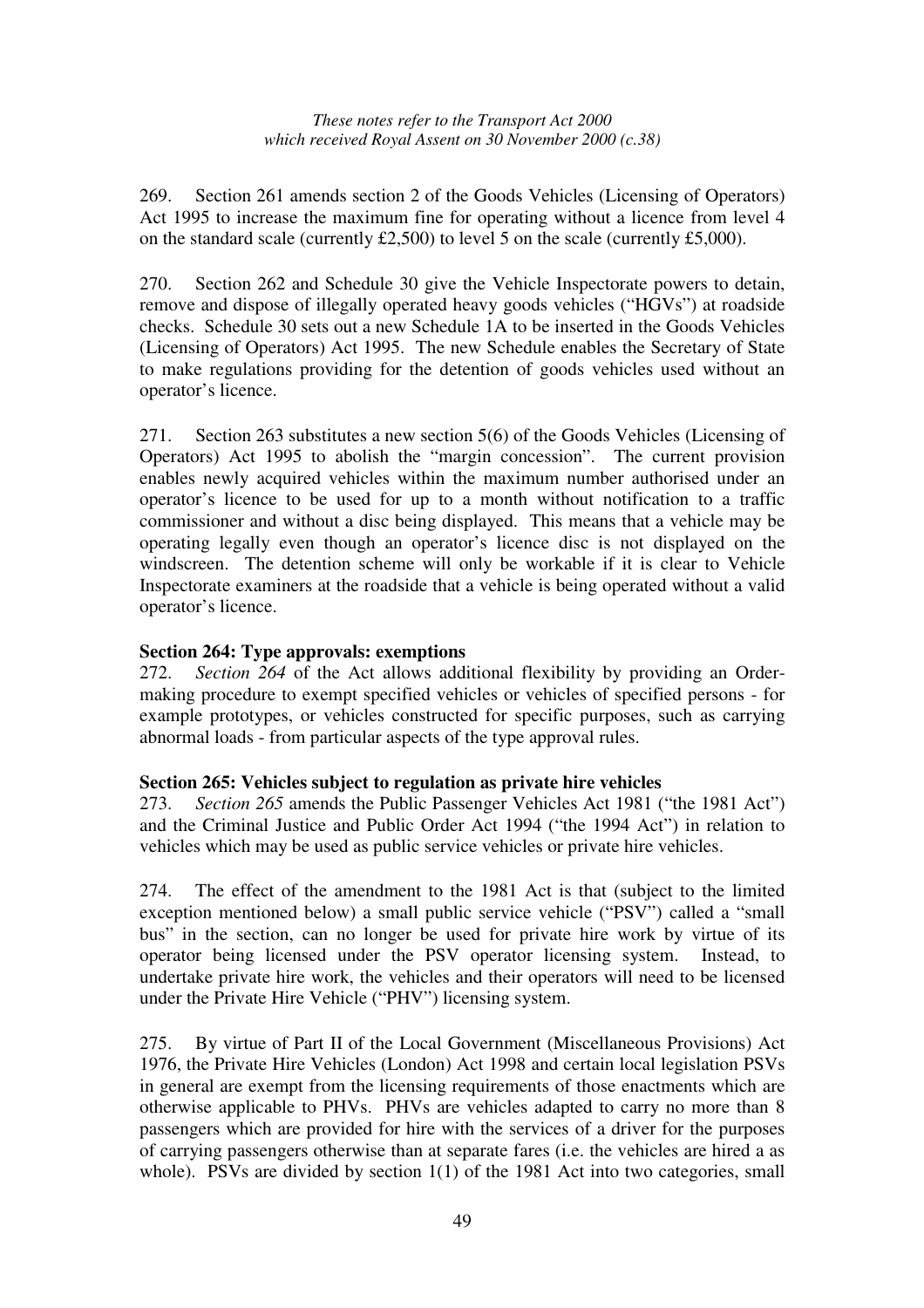PSVs being vehicles of the same size as PHVs used in the course of a business to carry passengers for hire or reward at separate fares (i.e. passengers pay individually as on a bus). Operators of small PSVs are required to be licensed by the traffic commissioners under the 1981 Act but PHVs and their operators are required to be licensed by local authorities.

276. *Subsection (2)* adds a new section 79A to the 1981 Act which provides that, save in one case, a small PSV vehicle which is being used to carry passengers otherwise than at separate fares is not to be treated as a PSV for the purposes of gaining exemption from the PHV licensing requirements. The exception applies where the vehicle is provided in the course of a passenger-carrying business all but a small part of which involves the operation of large PSVs (which are vehicles having more than 8 passenger seats and are described as "large buses"). *Subsection (1)* makes a consequential amendment in section 79 of that Act.

277. *Subsection (4)* amends the prohibition on touting for the hire of taxis and PHVs in section 167 of the 1994 Act. That section currently provides a defence to someone accused of touting if the vehicle is a PSV, however it is to be used at the relevant time. This subsection limits the defence so that it only applies if the vehicle in question is to be used to carry passengers at separate fares

### **Section 266: Drivers' hours.**

278. *Section 266* amends Part VI of the Transport Act 1968 to enable the Vehicle Inspectorate and the Police to prohibit drivers of vehicle registered in the UK who have exceeded their permitted driving time from continuing their journey until they have had the necessary break or rest period required under the drivers' hours rule

### **Section 267: London service permit appeals**

279. *Section 267* amends section 189 of the Greater London Authority Act 1999 which provides for appeals against decisions of Transport for London relating to London service permits to be made to the Mayor. (A London service permit is a permit to operate a local service in Greater London which is not part of the London bus network as defined in section 181 of that Act.) Provision is made instead for such appeals to be heard by an independent panel.

### **Sections 268 to 269: Quiet lanes and home zones and rural road speed limits**

280. *Section 268* makes provision for quiet lanes and home zones. It enables local traffic authorities to designate roads for which they are responsible as quiet lanes or home zones. There is no constraint on the use of this power, except that the appropriate national authority may give guidance as to its use, to which local traffic authorities must have regard.

281. Designation as a quiet lane or a home zone will, in itself, make no difference to the roads in question. But it will enable the local traffic authority to make use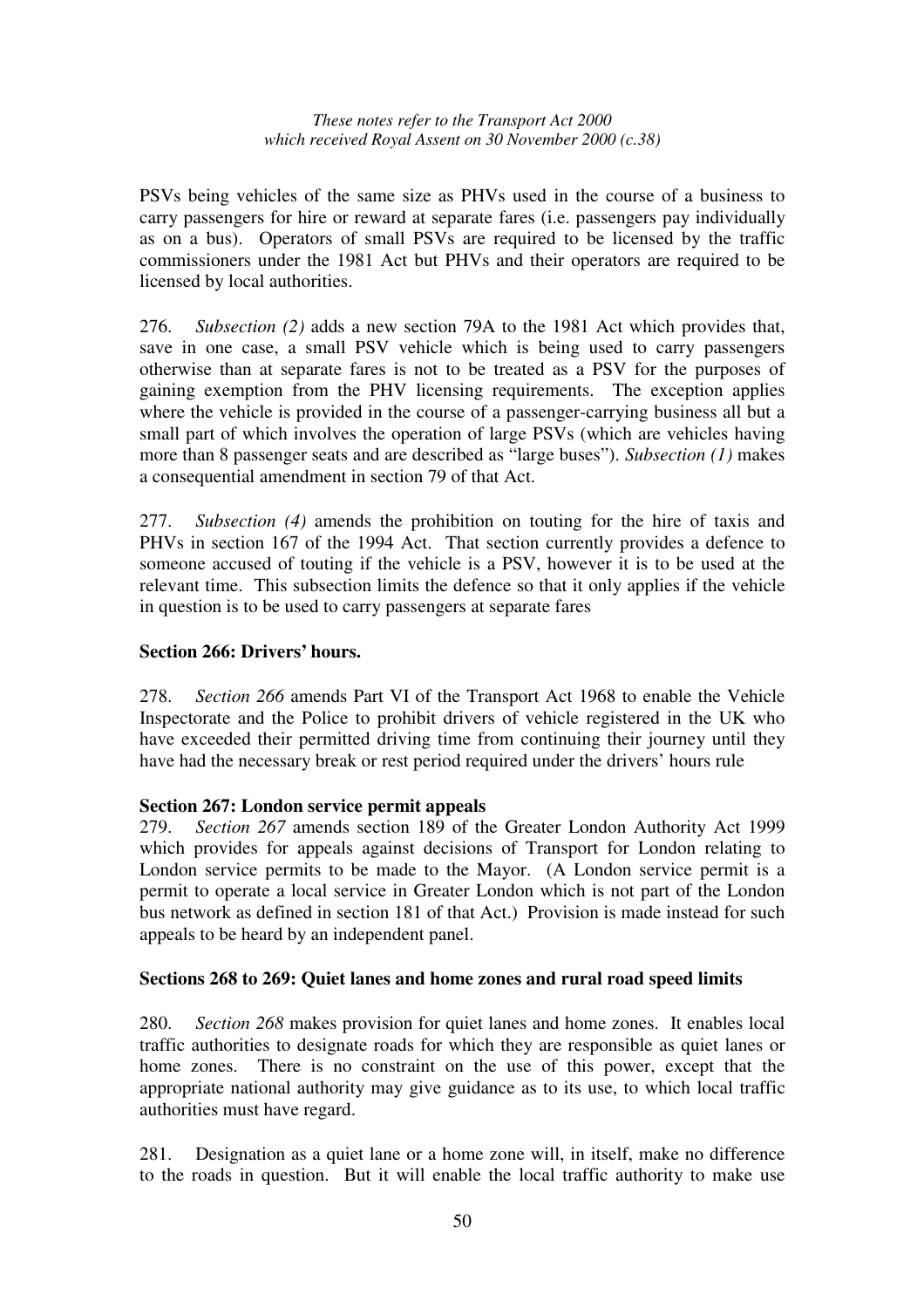orders and speed orders relating to these roads, subject to procedures which may be specified in regulation by the appropriate national authority, and which may include approval of the individual order by that authority or another body (which might, for example, be the Greater London Authority for orders in London.)

282. Use orders would permit the road to be used for purposes other than passage. They might be particularly appropriate in Home Zones, to give legal status to activities other than progress up and down the road, for example children's play. These activities would be subject to requirements not to obstruct the lawful use of the road by others, or to deny reasonable access to premises.

283. Speed orders would enable the local traffic authority to introduce speedreducing measures. These could include traffic calming measures in which respect the new provisions neither add to nor detract from local authorities' existing powers. The new features of speed orders are that the scope is not limited to traffic calming measures, and that they have to specify the speed below which they are intended to hold the traffic. They will not, by themselves, impose speed limits at that level. These will need to be set by order for individual roads, and any local speed limits below 20 mph will, (unless current restrictions are changed) require the approval of the appropriate national authority.

284. The appropriate national authority, for this section, is the Secretary of State in England and the National Assembly in Wales

285. *Section 269* relates to a proposed hierarchy of roads in rural areas. It imposes a duty on the Secretary of State to review the application of speed limits on rural roads, and prepare a report for Parliament within 12 months of Royal Assent

### **Section 270: School crossing patrols**

286. *Section 270* amends the Road Traffic Regulation Act 1984 . The purpose is to allow school crossing patrols to assist pedestrians of any age, not just school-aged children, and to remove the restrictions on the hours they can operate.

#### **Section 271: Stands etc for bicycles or motor cycles**

287 *Section 271* modifies section 63 of the Road Traffic Regulation Act 1984 so as to permit the provision of stands and racks for motor cycles as well as for pedal cycles. It also permits the provision of devices for securing motor cycles or pedal cycles.

#### **Section 272: Financial assistance: inland waterway and sea freight**

288 *Section 272* provides for the existing inland waterway freight facilities grants scheme to be extended in scope and application. Specifically, it confers powers to extend coverage to coastal and short sea shipping.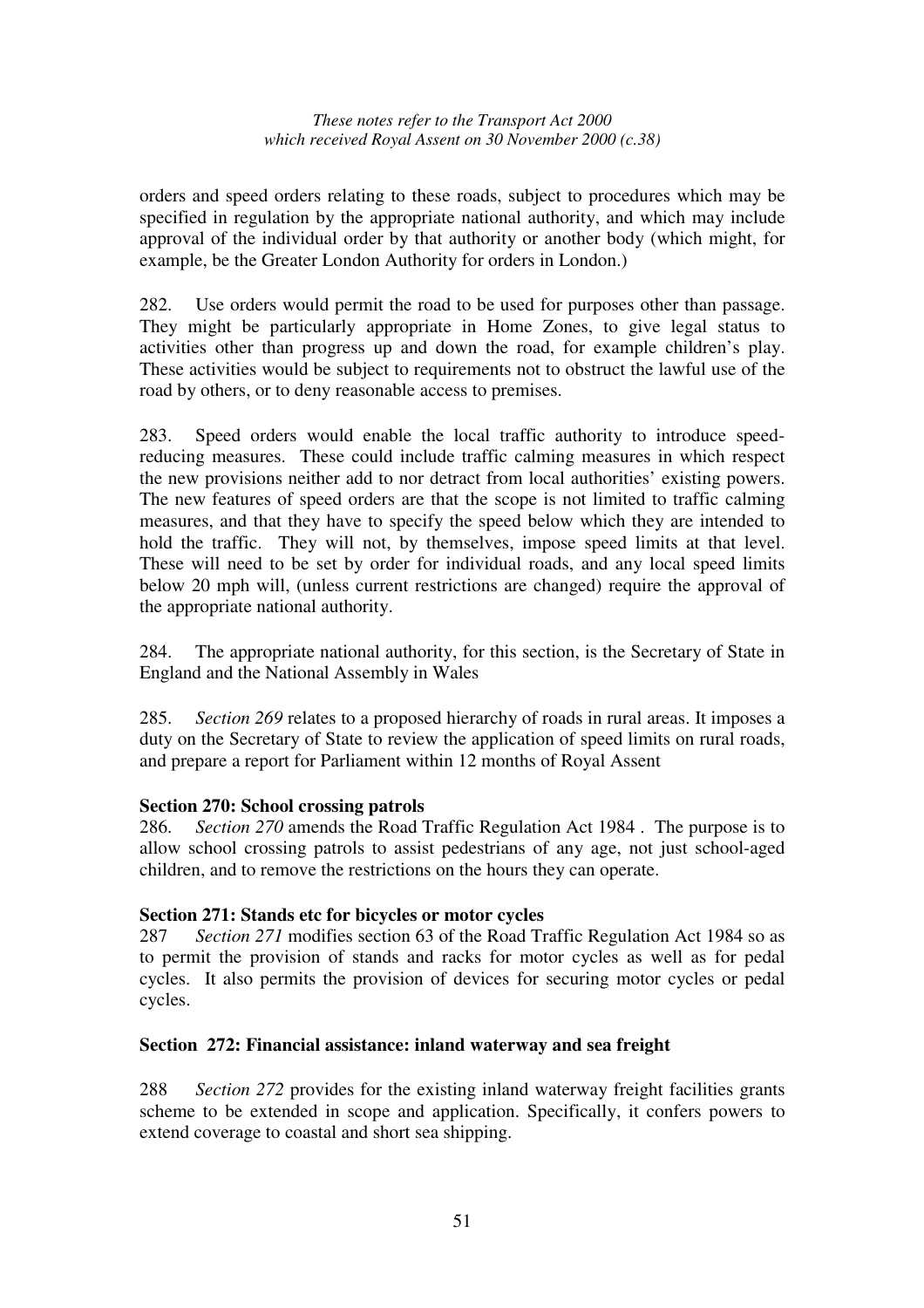#### **Sections 273 to 280: Supplementary**

289 *Section 273* provides that where an offence is committed by a company with the consent or connivance of, or due to the negligence of, a director or manager or officer, that person as well as the company commits an offence.

- 290 *Sections 274 to 276* provide for repeals, commencement (by commencement order) and transitional provisions.
- 291 *Section 277* permits the making of further consequential amendments by order.
- 292 *Section 278* summarises the financial provisions for the Act.
- 293 *Section 279* is a summary of the extent but it should be noted that any amendments to legislation made by Parts 1 and IV, and the repeals and revocations relating to those Parts of the Act, have the same extent as the legislation amended, repealed or revoked. Where reference is made to a Part of the Act, that reference includes Schedules relating to that Part.

Provisions extending to England and Wales only - Part II, Part III, repeals relating to Parts 1 and III, sections 255, 256, 265, 267, 268,270 and 271. Repeals in Part V (2) of Schedule 31.

Provision extending to England and Wales and Scotland only – Part IV, sections 257 to 264, 266 and 269. Schedules 29 and 30. Part V (1) of Schedule 31.

Provisions extending to England and Wales, Scotland and Northern Ireland – sections 247 and 250. Paragraph 14 of Schedule 14 and Schedule 26.

#### **COMMENCEMENT**

294 The Act will come into force in accordance with provision made by order or orders. (See section 275.)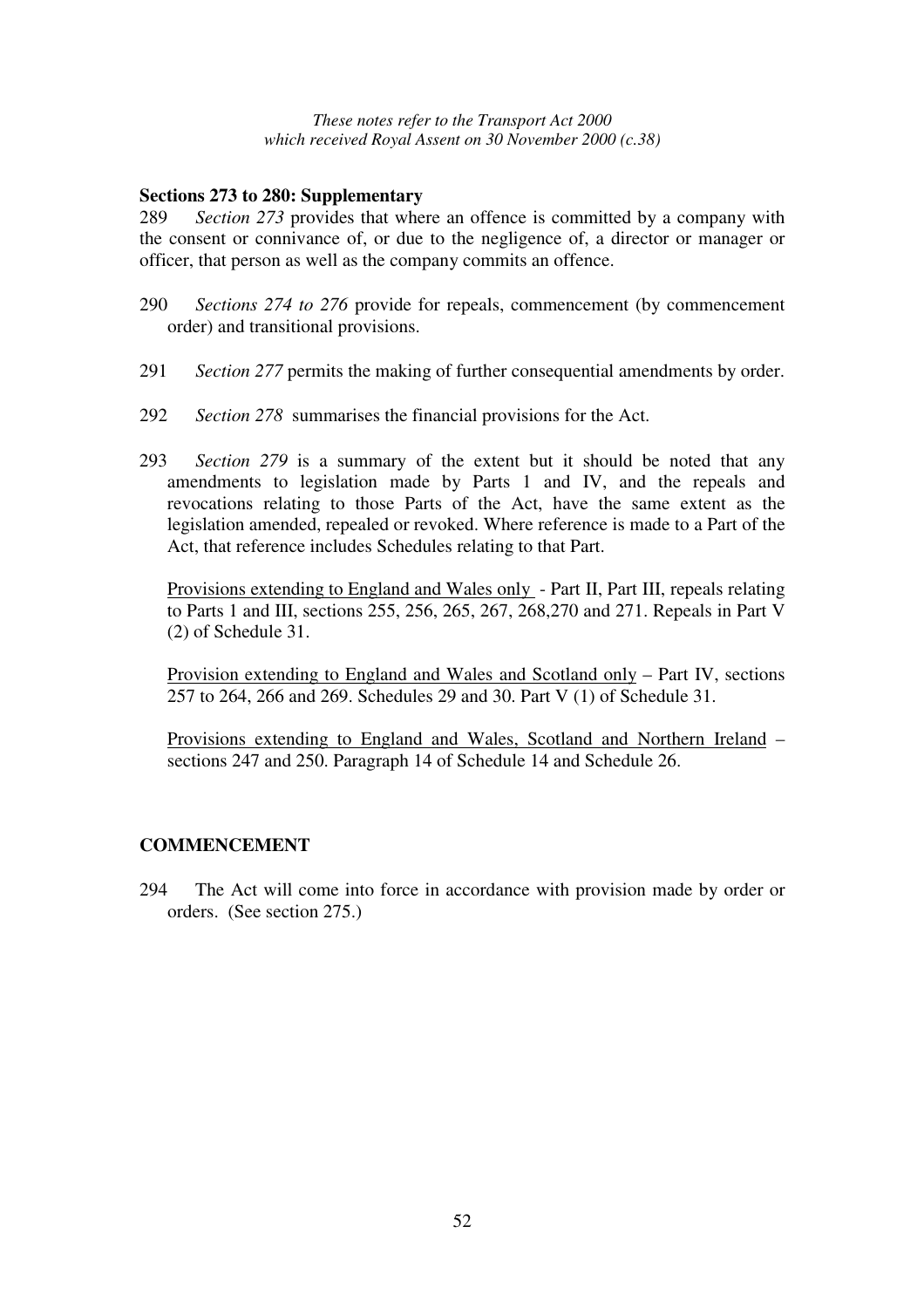| <b>Stage</b>            | <b>Date</b>      | <b>Hansard Reference</b>            |
|-------------------------|------------------|-------------------------------------|
| <b>House of Commons</b> |                  |                                     |
| <b>First Reading</b>    | 1 December 1999  | Vol 340 Col 313                     |
| <b>Second Reading</b>   | 20 December 1999 | Vol 341 Cols 530-636                |
| <b>Committee</b>        | 18 January 2000  | <b>Hansard Standing Committee E</b> |
|                         | 20 January 2000  |                                     |
|                         | 25 January 2000  |                                     |
|                         | 27 January 2000  |                                     |
|                         | 1 February 2000  |                                     |
|                         | 3 February 2000  |                                     |
|                         | 8 February 2000  |                                     |
|                         | 10 February 2000 |                                     |
|                         | 15 February 2000 |                                     |
|                         | 17 February 2000 |                                     |
|                         | 29 February 2000 |                                     |
|                         | 2 March 2000     |                                     |
|                         | 7 March 2000     |                                     |
|                         | 9 March 2000     |                                     |
|                         | 14 March 2000    |                                     |
|                         | 16 March 2000    |                                     |
|                         | 21 March 2000    |                                     |
|                         | 28 March 2000    |                                     |
|                         | 30 March 2000    |                                     |
|                         | 4 April 2000     |                                     |
|                         | 6 April 2000     |                                     |
| <b>Report</b>           | 9 & 10 May 2000  | Vol 349 Cols 660-814 & 842-972      |
| <b>Third Reading</b>    | 10 May 2000      | Vol 349 Cols 972-981                |
| <b>House of Lords</b>   |                  |                                     |

# **PASSAGE THROUGH PARLIAMENT**